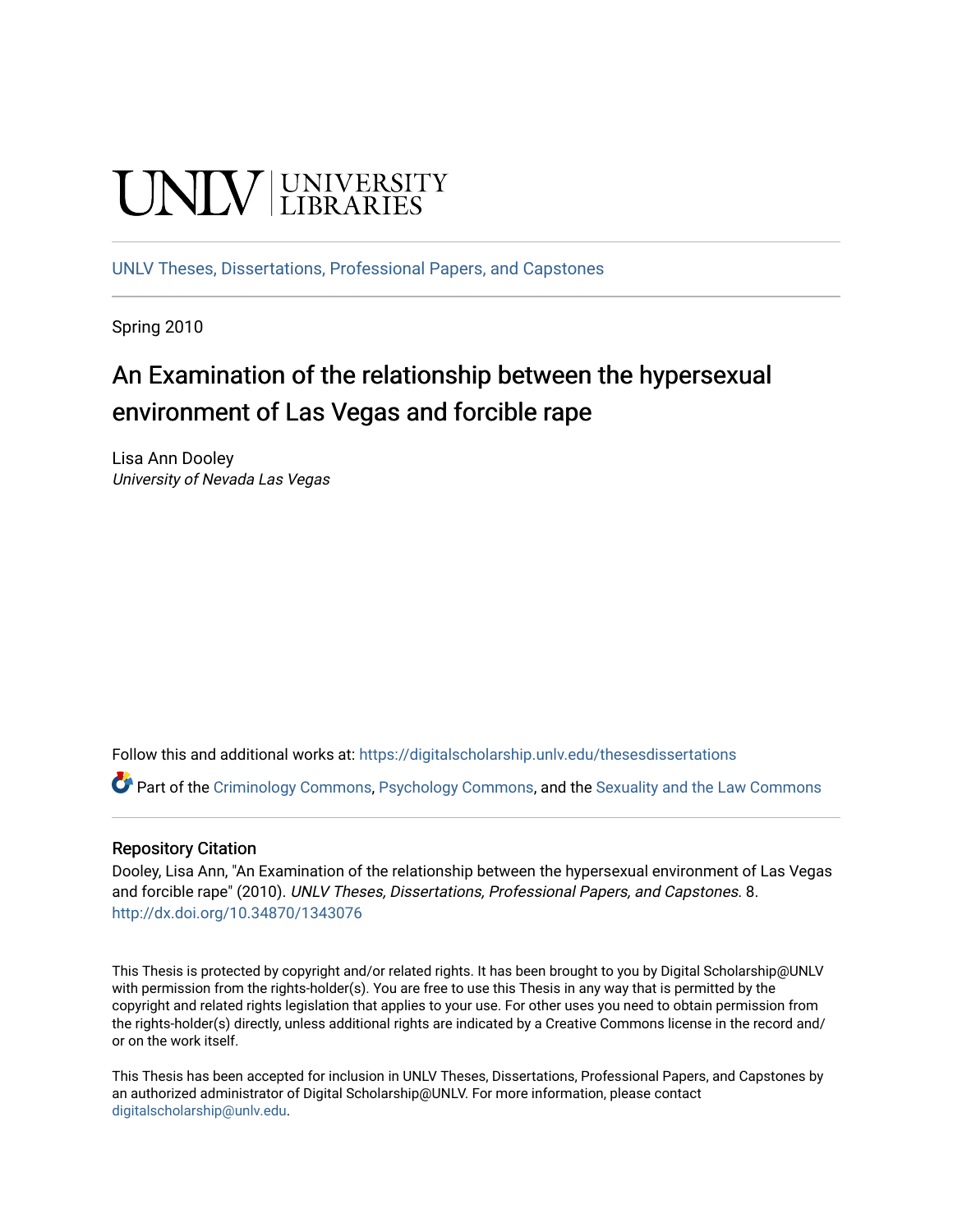## AN EXAMINATION OF THE RELATIONSHIP BETWEEN THE HYPERSEXUAL

## ENVIRONMENT OF LAS VEGAS AND FORCIBLE RAPE

by

Lisa Ann Dooley

Bachelor of Arts University of Nevada, Las Vegas 2008

A thesis submitted in partial fulfillment of the requirements for the

**Master of Arts in Criminal Justice Department of Criminal Justice Greenspun College of Urban Affairs**

**Graduate College University of Nevada, Las Vegas May 2010**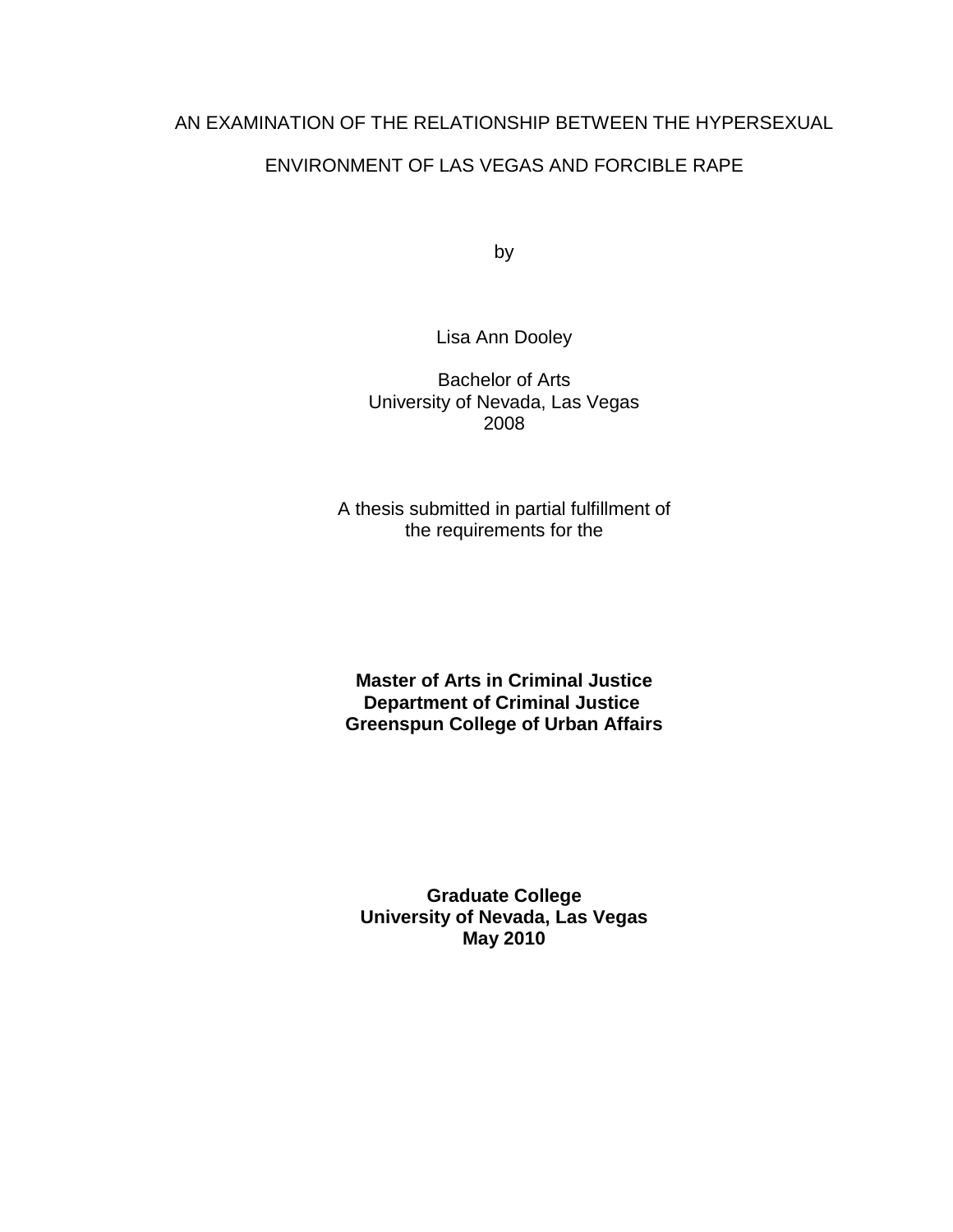Copyright by Lisa Dooley 2010 All Rights Reserved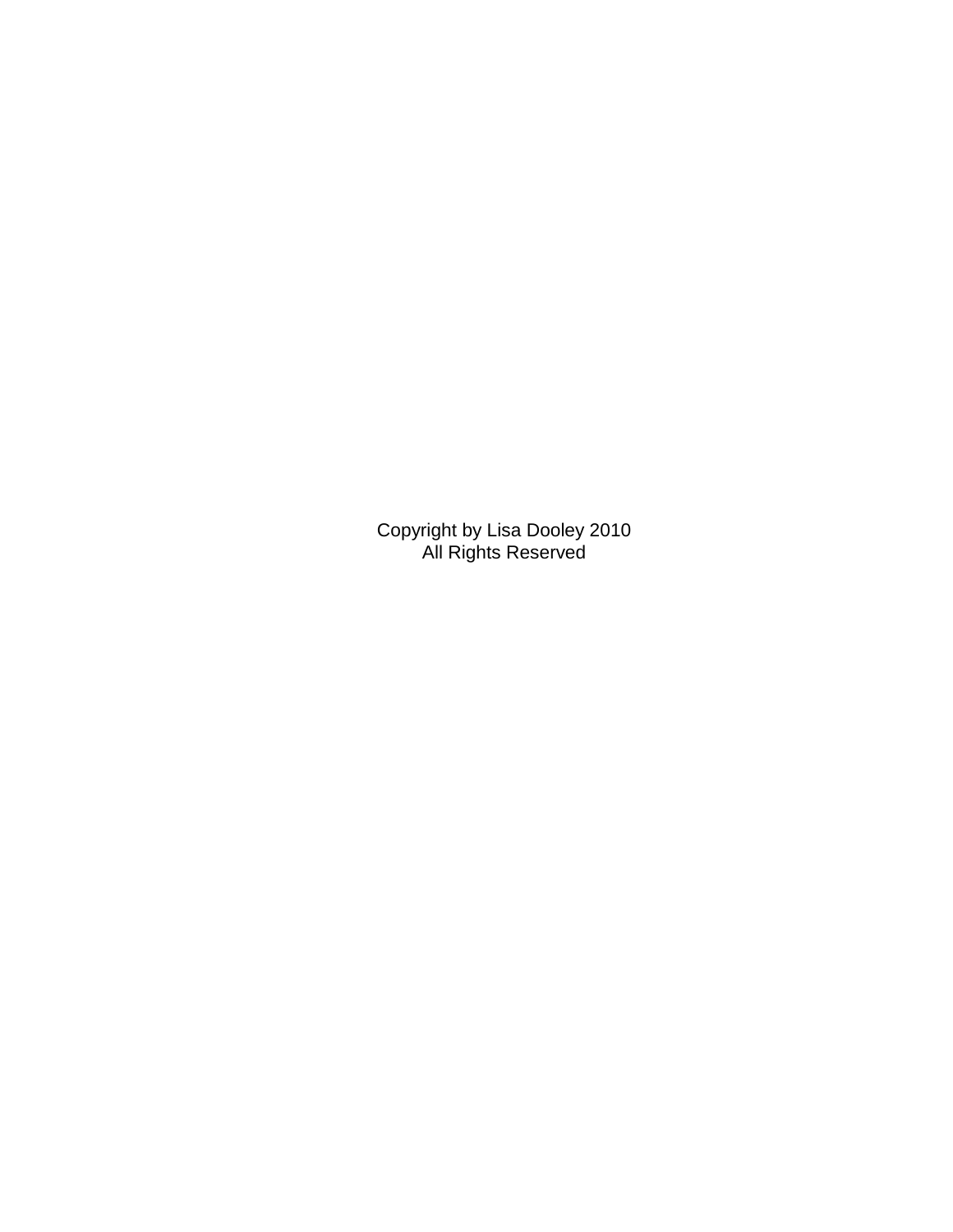

#### THE GRADUATE COLLEGE

We recommend the thesis prepared under our supervision by

### **Lisa Ann Dooley**

entitled

## **An Examination of the Relationship between the Hypersexual Environment of Las Vegas and Sexual Victimization**

be accepted in partial fulfillment of the requirements for the degree of

## **Master of Arts in Criminal Justice**

Alexis Kennedy, Committee Chair

William Sousa, Committee Member

Tamara Madensen, Committee Member

Katherine Hertlein, Graduate Faculty Representative

Ronald Smith, Ph. D., Vice President for Research and Graduate Studies and Dean of the Graduate College

**May 2010**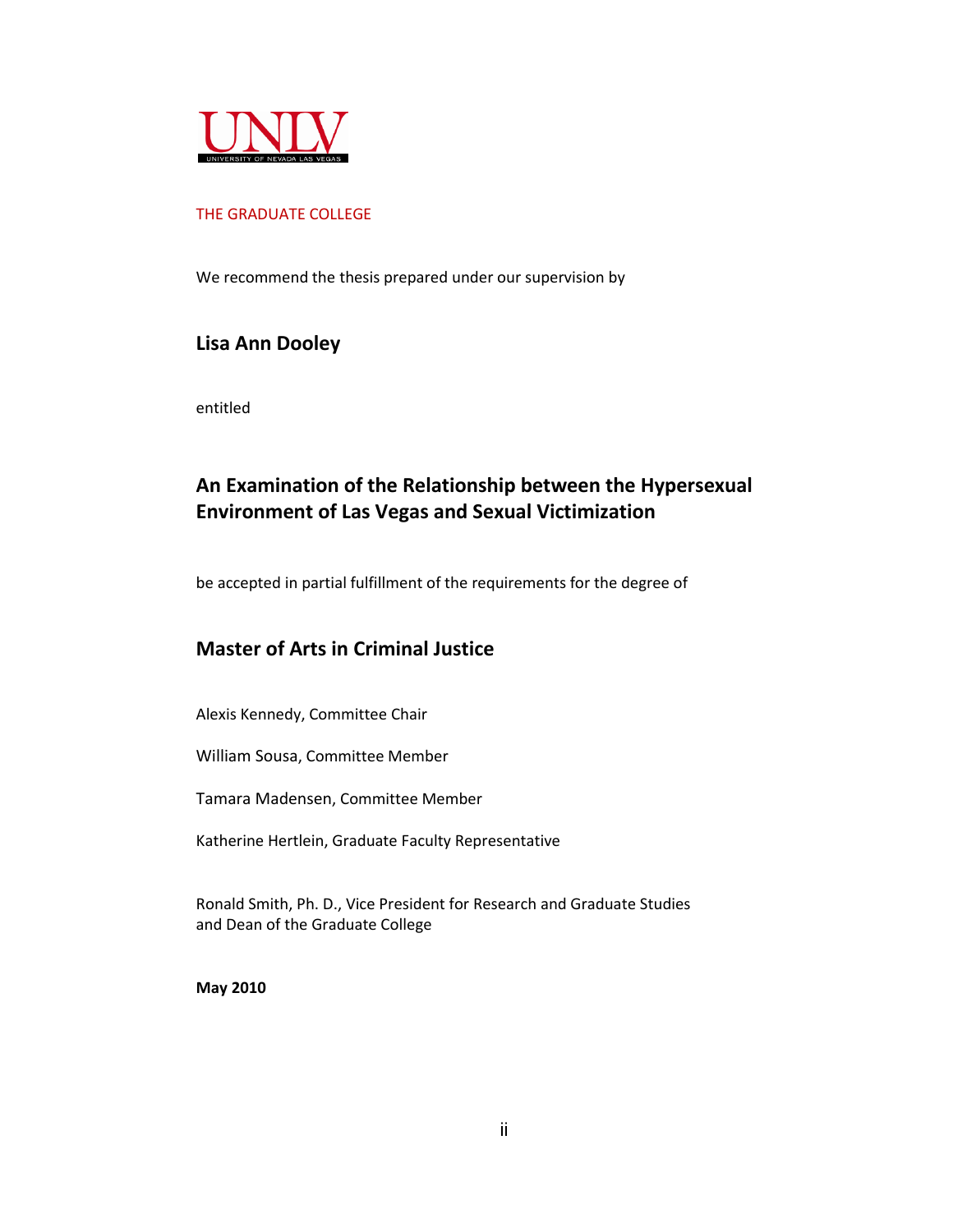#### ABSTRACT

#### **An Examination of the Relationship between the Hypersexual Environment of Las Vegas and Forcible Rape**

by

Lisa Ann Dooley

Dr. M Alexis Kennedy, Committee Chair Associate Professor of Criminal Justice University of Nevada, Las Vegas

The purpose of this study was to examine whether rates of forcible rape in Nevada are high, possibly a side effect of living in a hypersexual city. The study will explore whether these rates compare to other cities of the same size that are tourism focused and whether rates of forcible rapes are higher in counties without prostitution than with prostitution. This paper will also consider rates of sexual victimization among undergraduate students at the University of Nevada, Las Vegas, University of British Columbia, and Simon Fraser University. Lastly, the study will consider whether the hypersexual nature of the city is reflected in the sex drives of college students, another factor that puts individuals at risk for becoming a victim of rape.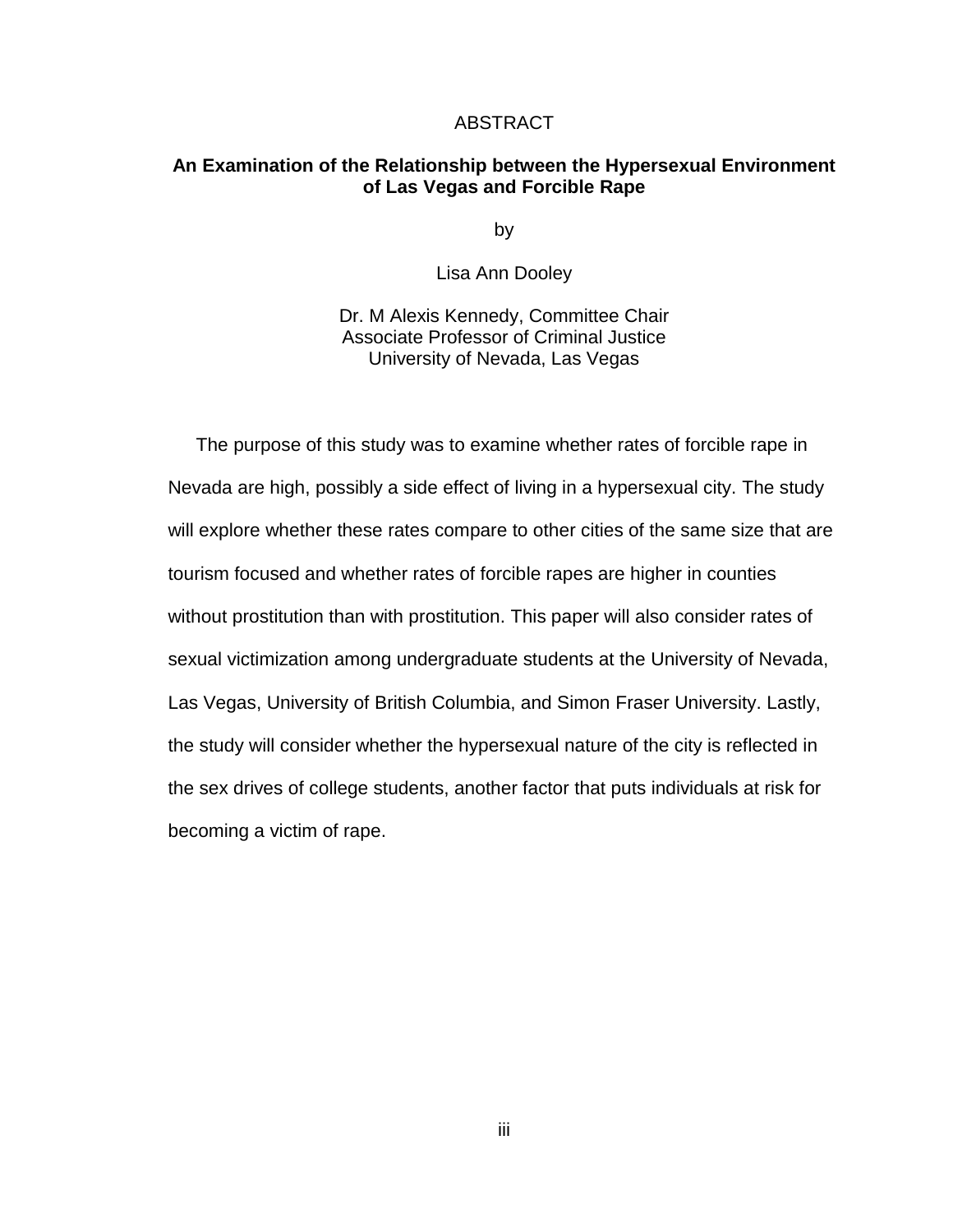#### ACKNOWLEDGEMENTS

First and foremost, I wish to thank Dr. Alexis Kennedy for an infinite amount of encouragement, dedication, guidance, and support during this entire process. I would like to extend much appreciation to my committee members, Dr. Tamara Madensen, Dr. Bill Sousa, and Dr. Katherine Hertlein for their encouragement, input and suggestions. I would also like to thank my family, Bob and BJ. for their patience and understanding along with my friends, Hillary, Debbie, and Theresa for their support and encouragement.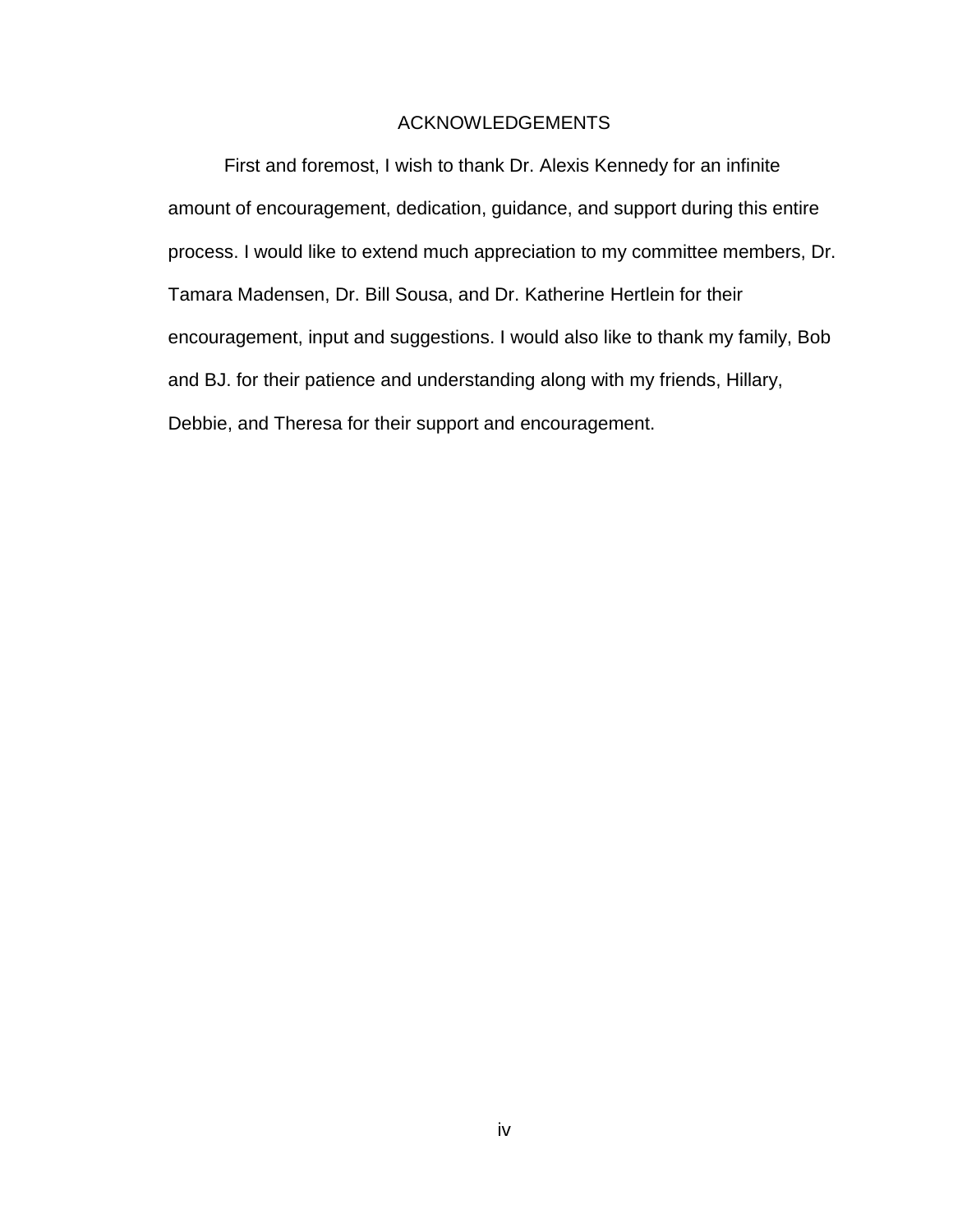## TABLE OF CONTENTS

| Sample 1-Law Enforcement Estimates of Forcible Rape 29                                                         |
|----------------------------------------------------------------------------------------------------------------|
| CHAPTER 5 SUMMARY, CONCLUSIONS, AND RECOMMENDATIONS  48<br>Conclusions and Recommendations for Future Study 51 |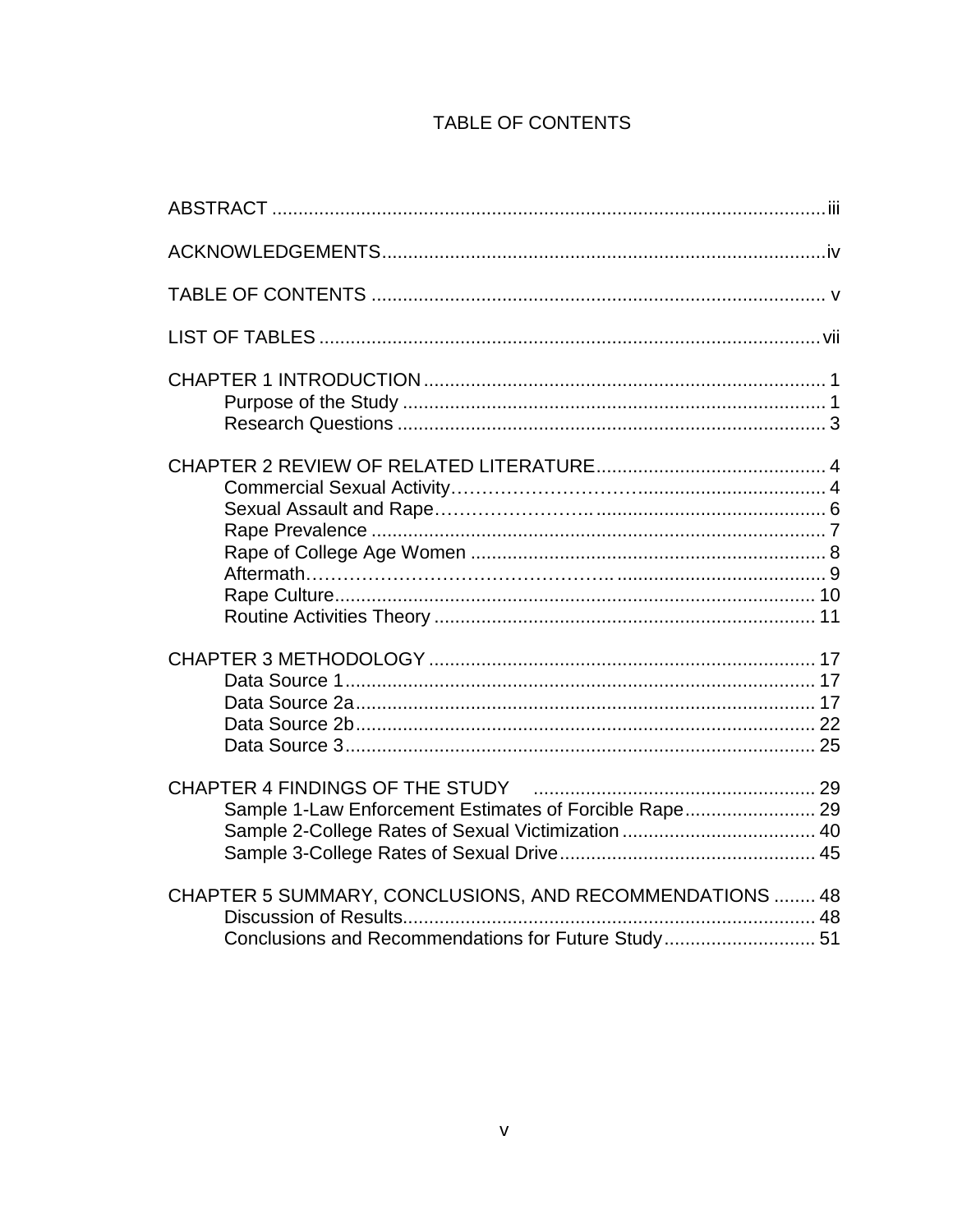| APPENDIX 1 Sexual Experiences Survey Questions (Sample 2a and 2b)  54 |  |
|-----------------------------------------------------------------------|--|
| APPENDIX 2 Derogatis Sexual Functioning Inventory (Sample 3) 56       |  |
|                                                                       |  |
|                                                                       |  |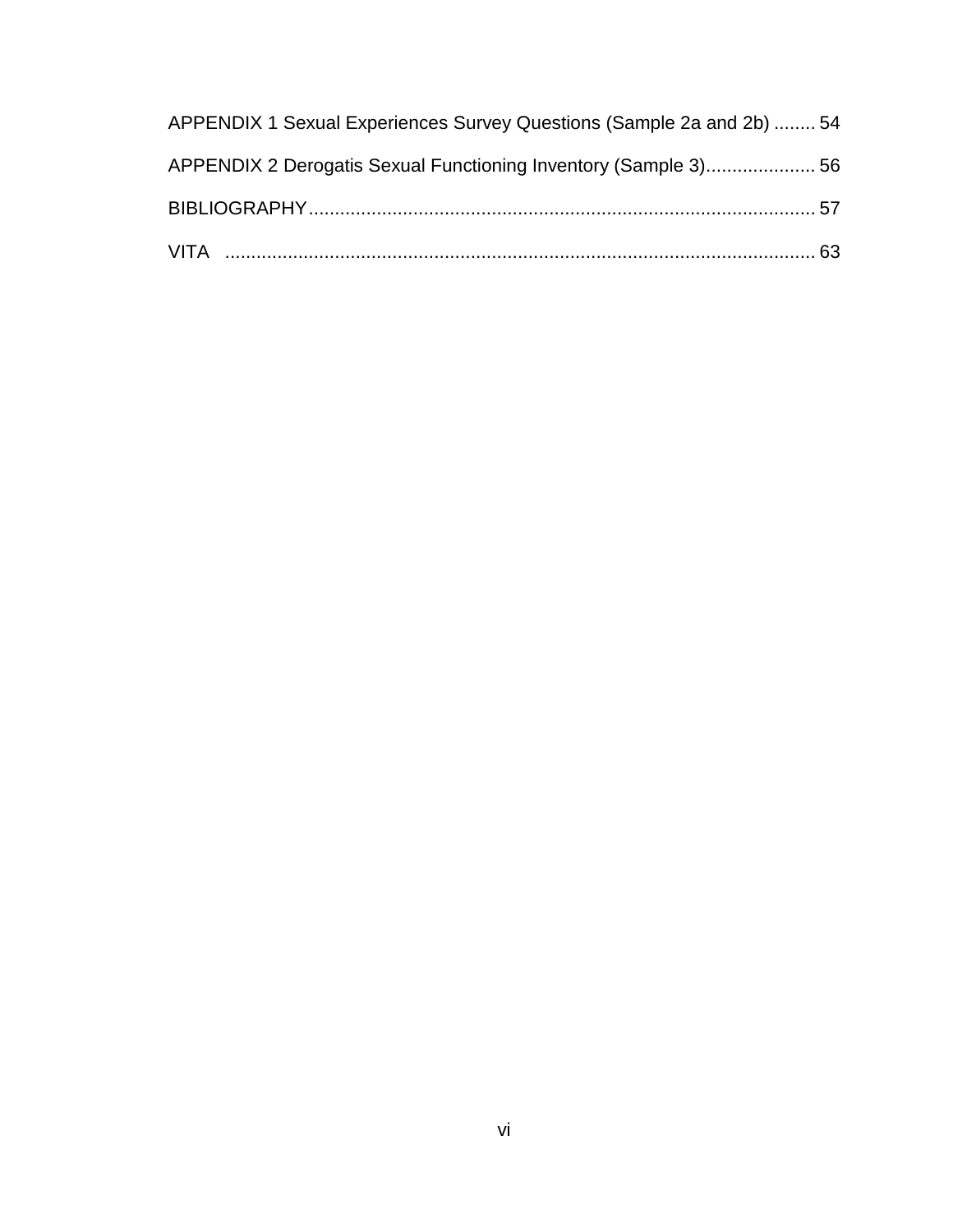## LIST OF TABLES

| Table 1  | Demographic Characteristics of Participants (Sample 2a)                      | 19 |
|----------|------------------------------------------------------------------------------|----|
| Table 2  | Demographic Characteristics of Participants (Sample 2b)  23                  |    |
| Table 3  |                                                                              |    |
| Table 4  |                                                                              |    |
| Table 5  | State's Rank of Reported Rate of Forcible Rape per 100,000                   |    |
|          |                                                                              | 32 |
| Table 6  | Crime in the United States by Metropolitan Statistical Area (2008)  33       |    |
| Table 7  | Crime in Metropolitan Statistical Tourist Areas (2008)                       | 35 |
| Table 8  | Rates of Forcible Rapes Including the Number of Annual Tourists  36          |    |
| Table 9  |                                                                              |    |
| Table 10 |                                                                              |    |
| Table 11 | Rates of Sexual Activity and Victim of Forcible Rape among Two               |    |
|          |                                                                              | 41 |
|          | Table 12 Logistic Regression Analysis Adding Location in the Second Model 42 |    |
|          | Table 13 Logistic Regression Analysis Adding Location in the Second Model    |    |
|          |                                                                              |    |
|          |                                                                              |    |
|          |                                                                              |    |
|          |                                                                              |    |
|          |                                                                              |    |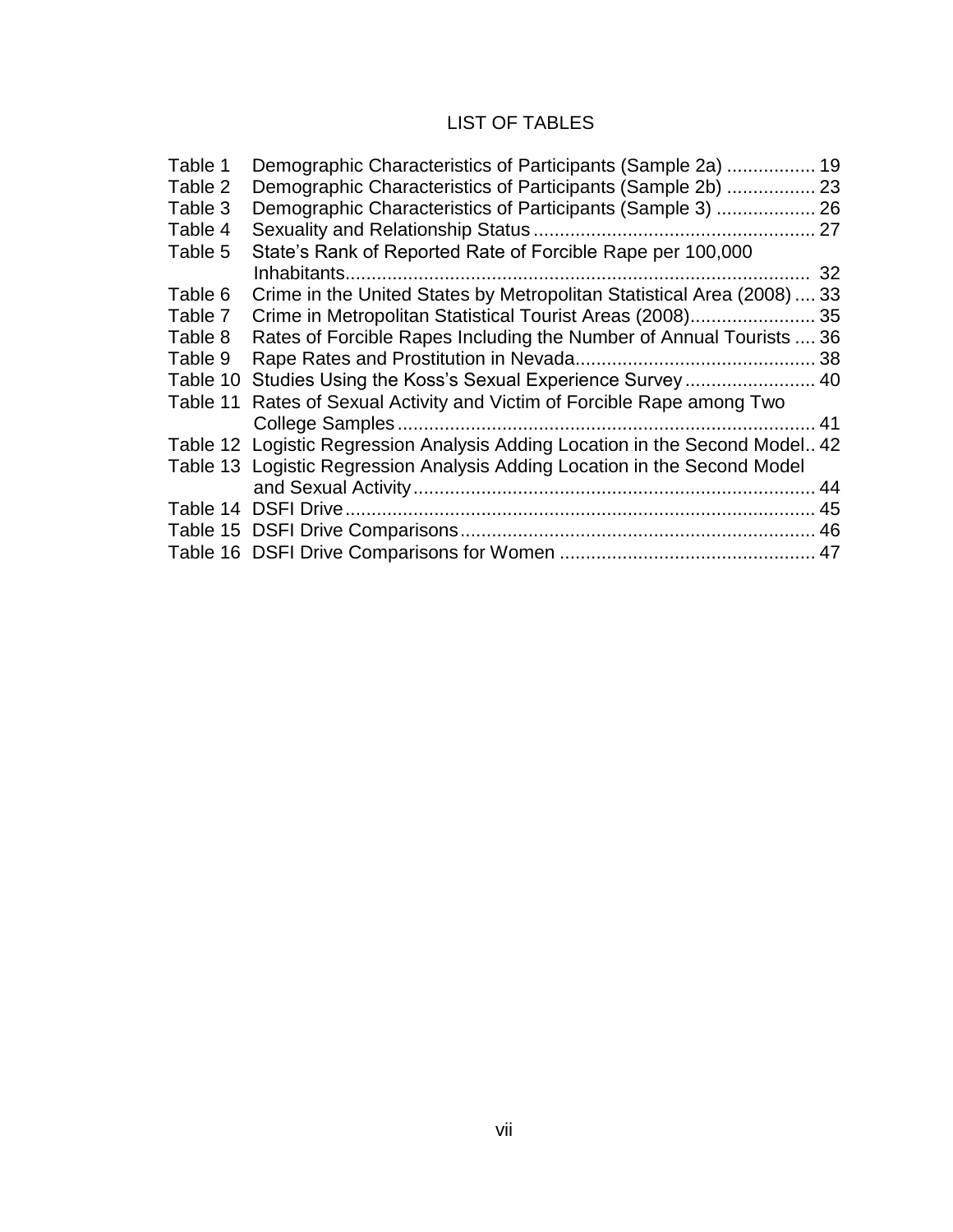#### CHAPTER 1

#### **INTRODUCTION**

#### Purpose of the Study

"What happens here…", "America"s adult playground", "Sin City" are all common catchphrases to describe Las Vegas. However, the one word to portray Las Vegas is sex. The supply and the demand of the sex industry are abundant in Las Vegas and are far from being obsolete. Nonetheless, the one thing that does not appear in these marketing campaigns is the risk of sexual victimization.

Las Vegas is one of the top attractions in America. According to the "America"s Top 10 Tourist Attractions" [\(Baedeker,](http://travel.yahoo.com/p-interests-25465855) 2009), Las Vegas was ranked number two with 37.5 million visitors (2009). Times Square, New York City was ranked number one with an estimate of 37.6 million visitors. Ranking number 3 was the National Mall and Memorial Parks in Washington, D.C. with 12 million less visitors than the top 2 at 25 million visitors. Visitors to Las Vegas are not visiting monuments and memorials; they are coming for the adult activities that are advertised.

The Federal Bureau of Investigations (FBI) estimated that the State of Nevada"s rate of forcible rapes is ranked number 8 in the nation (FBI, 2008). States which rank above Nevada include Alaska, New Mexico, South Dakota, Arkansas, Michigan, Kansas, and Colorado. To understand the magnitude or prevalence of rape in the State of Nevada, local level rates should also be considered. A meeting with Las Vegas Metropolitan Police Department officials (November 2009) confirmed that Las Vegas is struggling with elevated rates of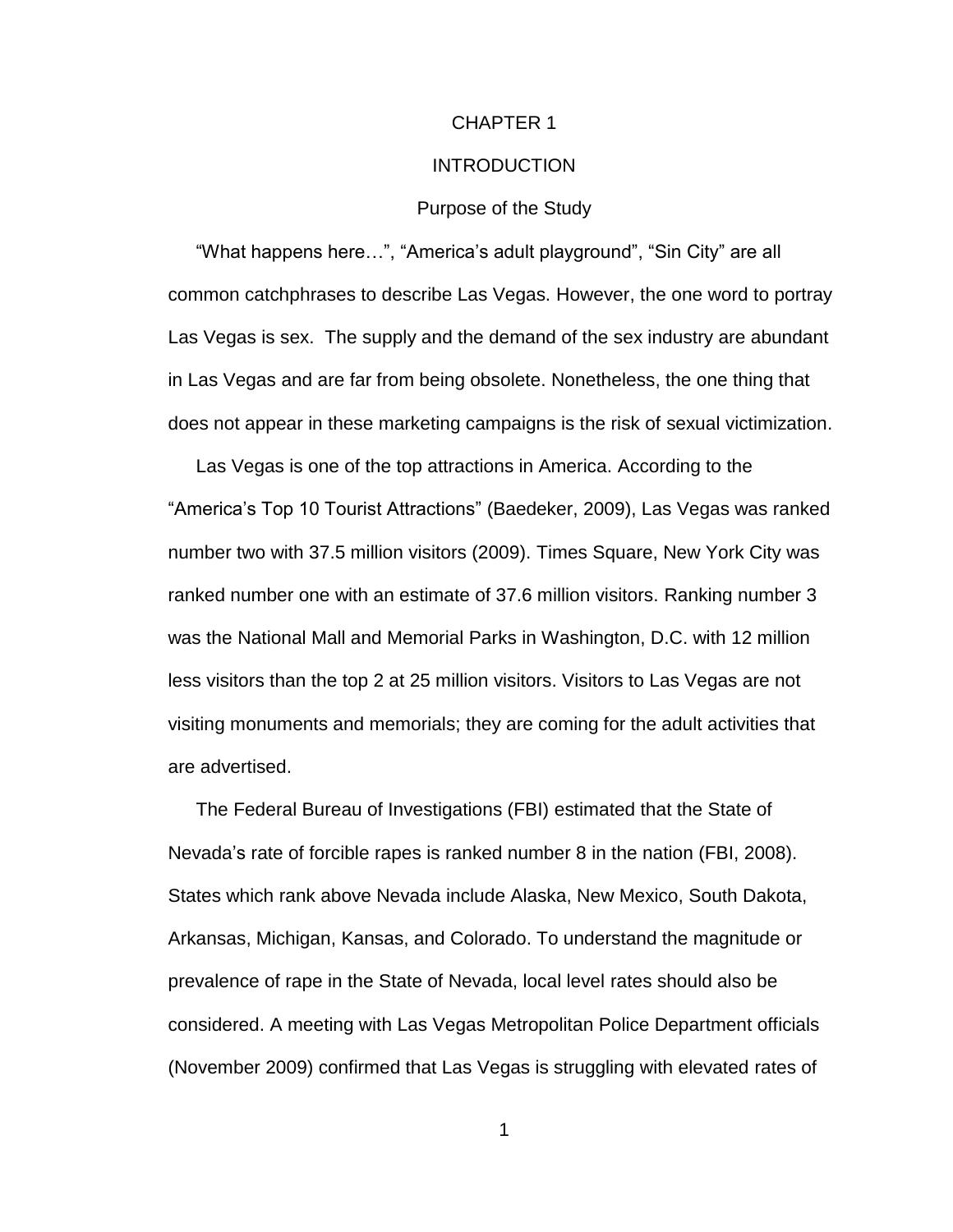sexual victimization in various command areas. However, little attention is drawn by the media to address the issues of awareness and self protection. It is hoped that this study will assist and support policy development surrounding this issue.

High rates of forcible rapes in Las Vegas are perhaps elevated by the community"s culture which utilizes sexuality to welcome individuals to "Sin City" with the slogan "What happens in Vegas, stays in Vegas." This popular advertisement slogan encourages individuals to think that there are no consequences to their carefree behavior while visiting and or residing in Las Vegas. Much of this behavior is encouraged by the environment which contains billboards advertising various venues using sex appeal. Many of these billboards contain sexual innuendoes located on and near Las Vegas Boulevard (aka "The Strip"). This sexually aggressive or hypersexual atmosphere affects all parts of the city, including college campuses.

Across the United States, high rates of forcible rape occur among college age students. Rape is a significant issue which affects an estimated 12 to 22% of woman over the age of 18 (Russell & Bolen, 2000). In 2005, the rate of forcible rape was approximately 11% at the University of Nevada, Las Vegas (FBI, 2005).

Previous research has shown that campus environment plays a contributing factor in forcible rape. For example, a study revealed that college women were five times higher than women in the general public of being raped annually (5.2% vs. 0.9%: Kilpatrick, Resnick, Ruggiero, Conoscenti, & McCauley, 2007). Kilpatrick et al."s findings suggest that the college environment is a risk. This paper will look at rates of sexual victimization reported by the University of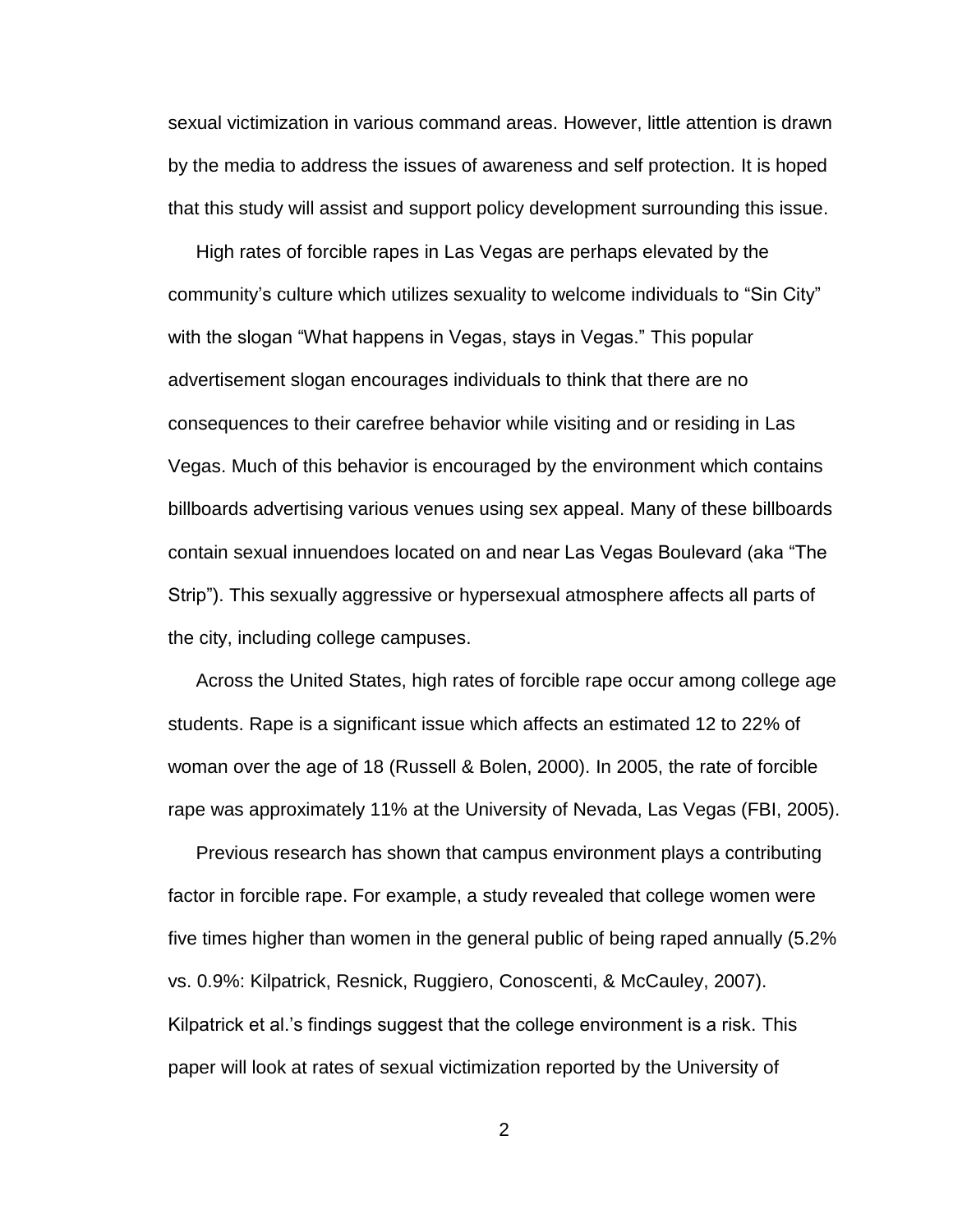Nevada, Las Vegas students. Data will be analyzed to consider whether students are experiencing high rates of forcible rape when compared to other college campuses in non-sexualized cities. The project will focus on identifying and assessing the prevalence of sexual victimization of college women who reside in a hypersexual city such as Las Vegas. While both male and female students will be analyzed, this study expects to focus on women as they tend to report higher prevalence rates for sexual victimization (Tjaden & Thoennes, 2000).

Hypersexuality is defined as "exhibiting unusual or excessive concern with or indulgence in sexual activity" (Merriam Webster Online Dictionary, 2009). The impact on sexual drive will be examined to determine whether college age men and women's sex drive differ in this hypersexual environment.

#### Research Questions

The purpose of this research project is to examine whether there is a relationship between the hypersexual environment of Las Vegas and sexual victimization. The project seeks to answer research questions in three areas. The first area of questions relate to whether the environment of Las Vegas creates elevated rates of forcible rape: Do these rates compare to other cities of the same size that are tourism focused? Are forcible rape rates higher in counties without prostitution than with prostitution? The second area of enquiry is focused on college rates of sexual assault: Do Las Vegas students experience higher rates of forcible rape than students on other campuses? Finally, this study will examine whether the environment of Las Vegas is reflected in higher sex drives among UNLV students than for students in other cities?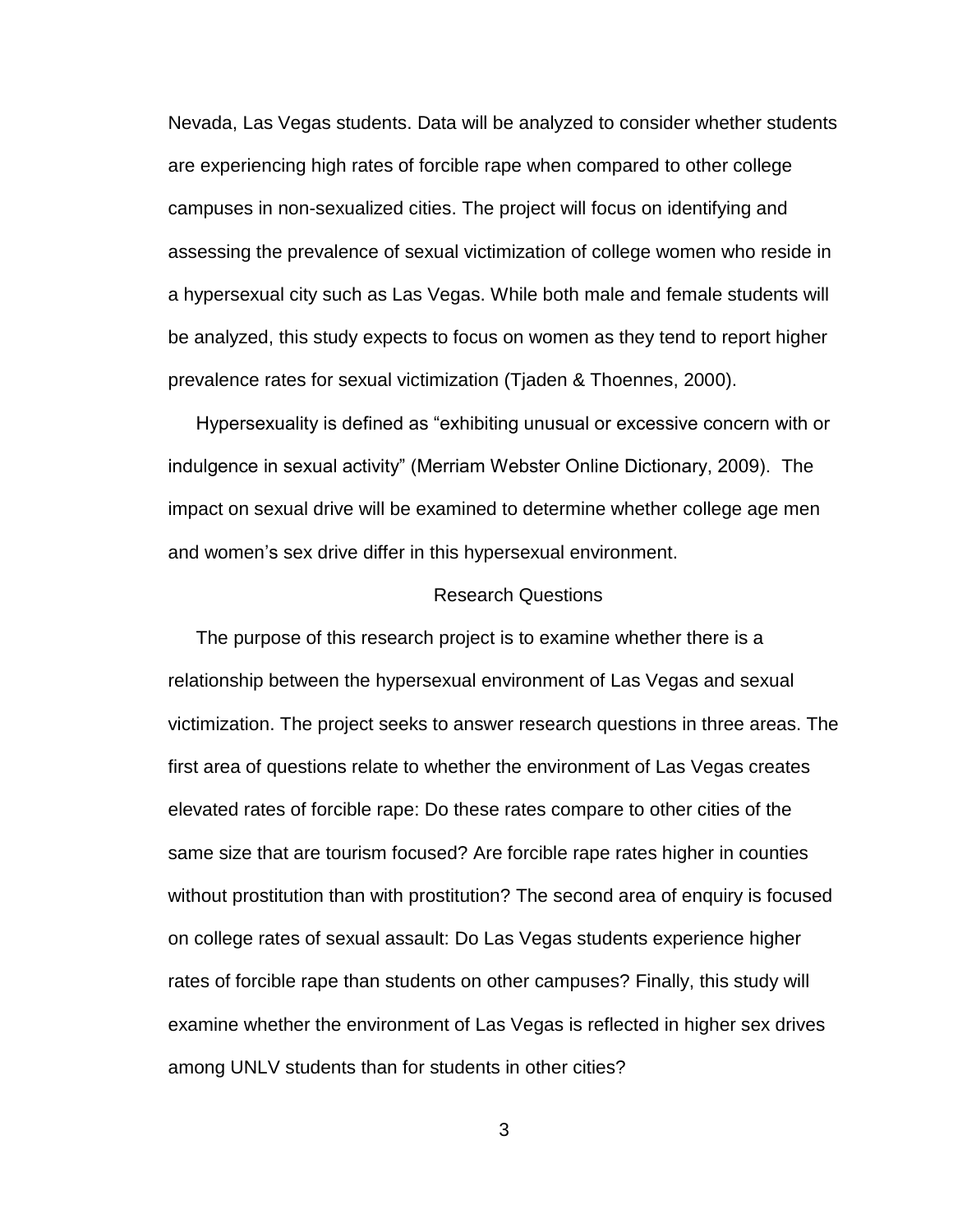#### CHAPTER 2

#### REVIEW OF RELATED LITERATURE

#### Commercial Sexual Activity

Las Vegas is a unique community which provides twenty-four hour entertainment, seven days a week. The main attractions include adult entertainment, gambling, gentlemen"s clubs and prostitution. This highly sexualized environment includes exotic dancers on stripper poles traveling along the strip in a clear bus advertising a gentlemen"s club with the use of a loud speaker encouraging spectators to come and see her (Schoenmann, 2009). Stripper poles located in hotel rooms potentially promoting high risk sexual promiscuity. Additionally, much of Las Vegas" entertainment consists of shows which feature bare breasted showgirls and sexual content.

In addition to the businesses like strip clubs and gaming as mentioned above, a large source of adult entertainment in Las Vegas is the underground illegal sex trade. It is underground in that it is not legal or hidden but is advertised at every turn. For example, prostitution is openly advertised in the telephone directory. There are approximately 109 yellow pages of "Entertainers" who come straight to the privacy of your hotel room (Embarq Yellow Pages, July-December, 2008). Also on these pages are graphically described "gentlemen" clubs and massage parlors offering full body services.

Another example of the sexualized businesses featured in Las Vegas is the publically advertised and accessible swingers clubs. Multiple swingers clubs exist in Las Vegas. Green Door Las Vegas advertises itself as the "America"s most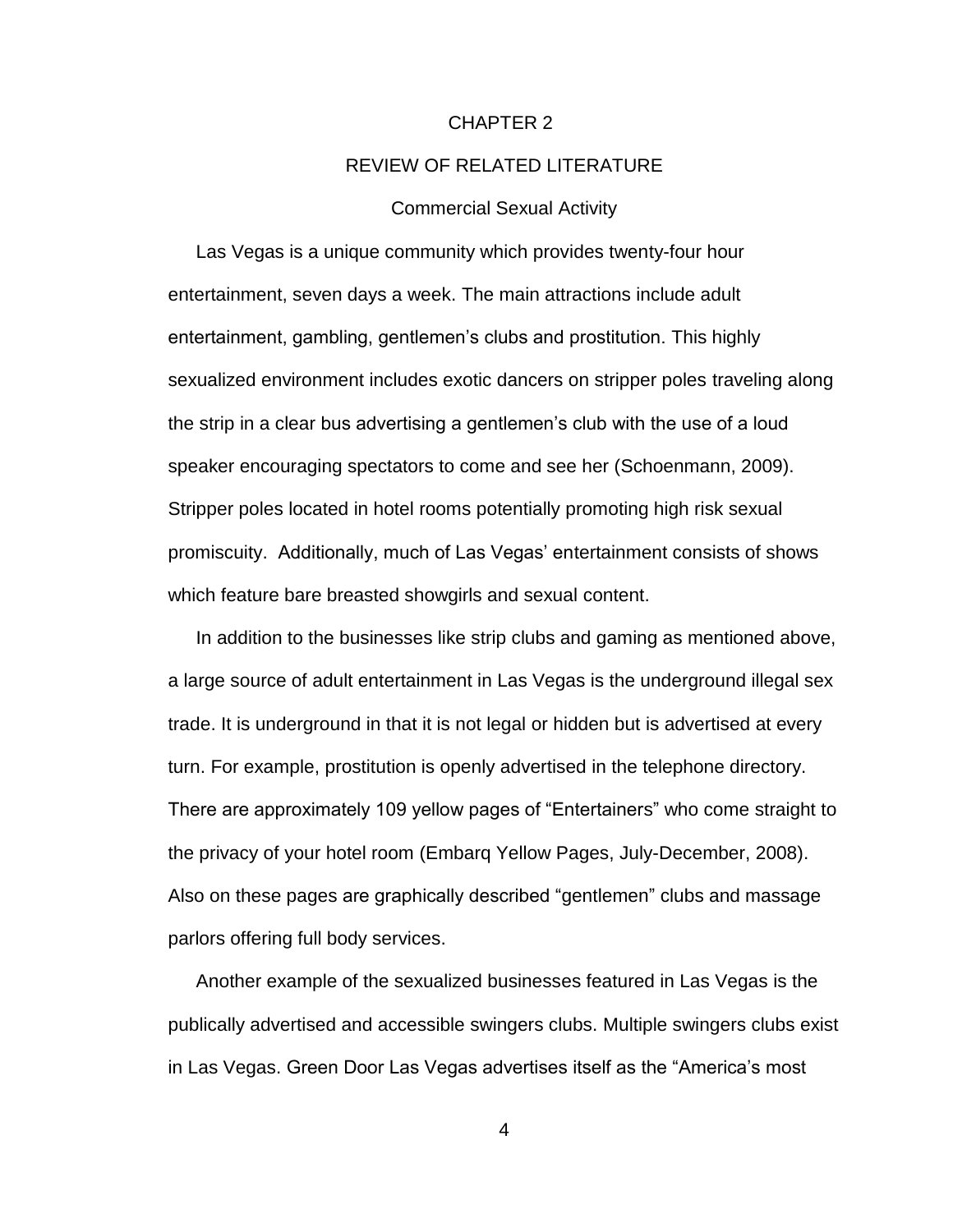unique adult social club" offering a clean and safe place for swingers to have consensual sex (greendoorlasvegas.com). Rates consist of \$20-\$100. Las Vegas Red Rooster is another swingers club which advertises itself as the "oldest and most well Swinger"s Party for couples and singles" (vegasredrooster.com). Suggested donations range from \$10-\$50 depending on the day of the week and whether you are a single or a couple.

Perhaps, the most distinguishing feature of the sexual nature of Las Vegas is the nearby proximity of legal commercial sexual activity. Prostitution is illegal in the city of Las Vegas but nearby counties as close as 60 miles outside of "sin city" have legal brothels. However, this does not prevent prostitution from occurring within the city. Newsstands containing booklets and newspapers, available on or near the strip, advertise escorts and strippers. If you choose to walk the Las Vegas Strip, individuals wearing brightly covered shirts line the sidewalks trying to hand you "nude girls direct to your room" cards which advertise various escort venues (Schoenmann, 2009). Another popular trend is the rolling billboard trucks which drive along the Las Vegas Strip advertising "Hot babes direct to you." In January 2009, Nevada advertised the "State's first male prostitute" as the first licensed male prostitute employed at the Shady Lady Ranch located 150 miles northwest of Las Vegas (Brean, 2010). His services, which include "anything within reason," range from \$300 an hour to \$500 for two hours.

Las Vegas Craigslist, an online classified advertisement, also offers "adult services." This section posts a picture and price via internet offering erotic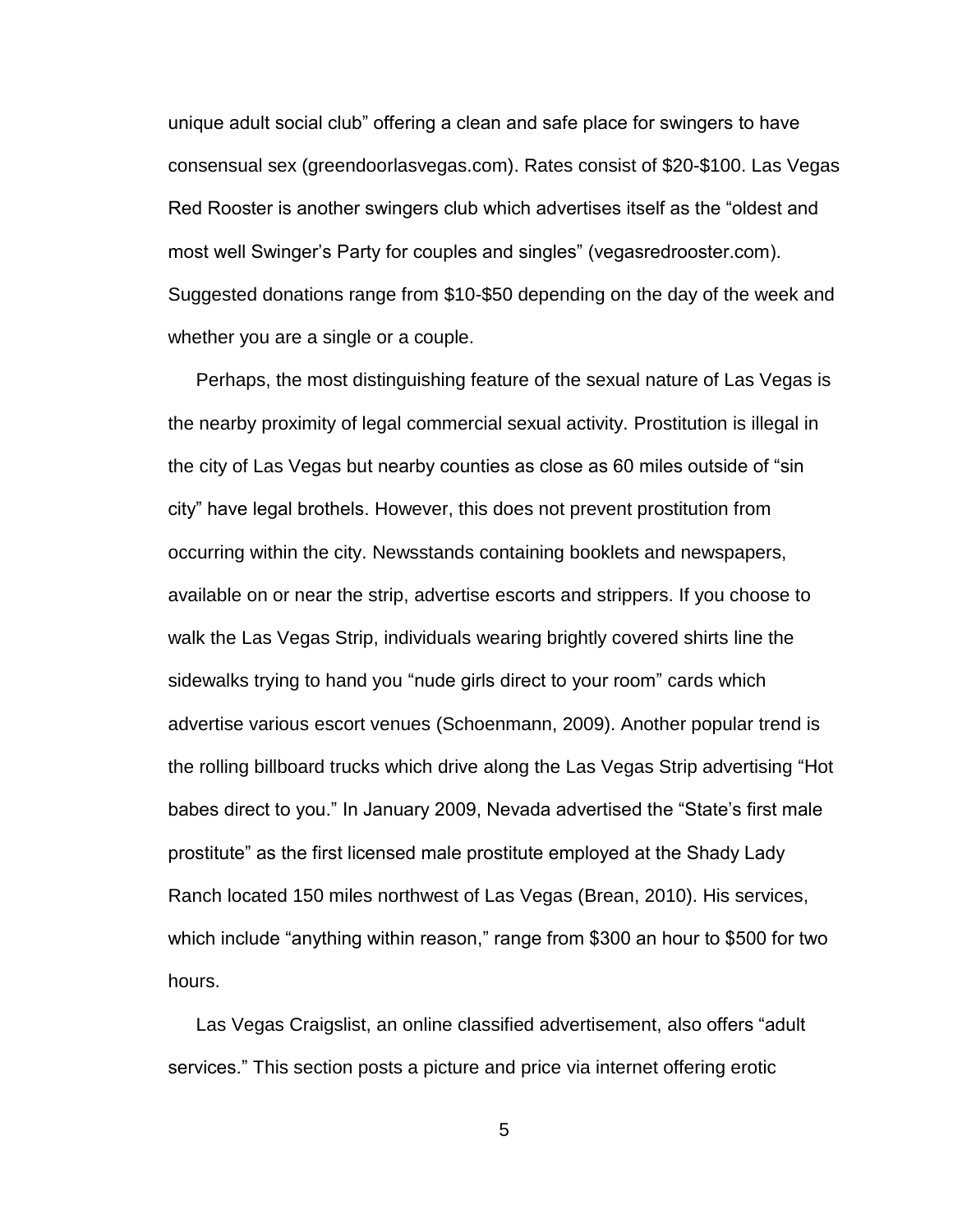entertainment for a cost of \$10. Previously, the section was named "erotic services" which allowed prostitutes/escorts to post nude photographs for free (Kennedy & Taylor, 2010). These characteristics create unique conditions which increase the risks for prostitution and sexual victimization. Kennedy (2007) analyzed 12,444 advertisements. This study demonstrated that approximately 80% of the advertisements included telephone numbers while a third of the advertisements enclosed costs for specific services.

#### Sexual Assault and Rape

The definition of sexual assault and rape vary from state to state. According to the Federal Bureau of Investigations (FBI, 2008, 2), rape is defined as "The carnal knowledge of a female forcibly and against her will. Assaults or attempts to commit rape by force or threat of force are also included; however, statutory rape (without force) and other sex offenses are excluded."

Because the legal definition of rape is limited, many states utilize a broader category such as sexual assault. According to Nevada law (NRS 200.364), sexual assault is defined as "a person who subjects another person to sexual penetration, or who forces another person to make a sexual penetration on himself or another, or on a beast, against the will of the victim or under conditions in which the perpetrator knows or should know that the victim is mentally or physically incapable of resisting or understanding the nature of his conduct, is guilty of sexual assault."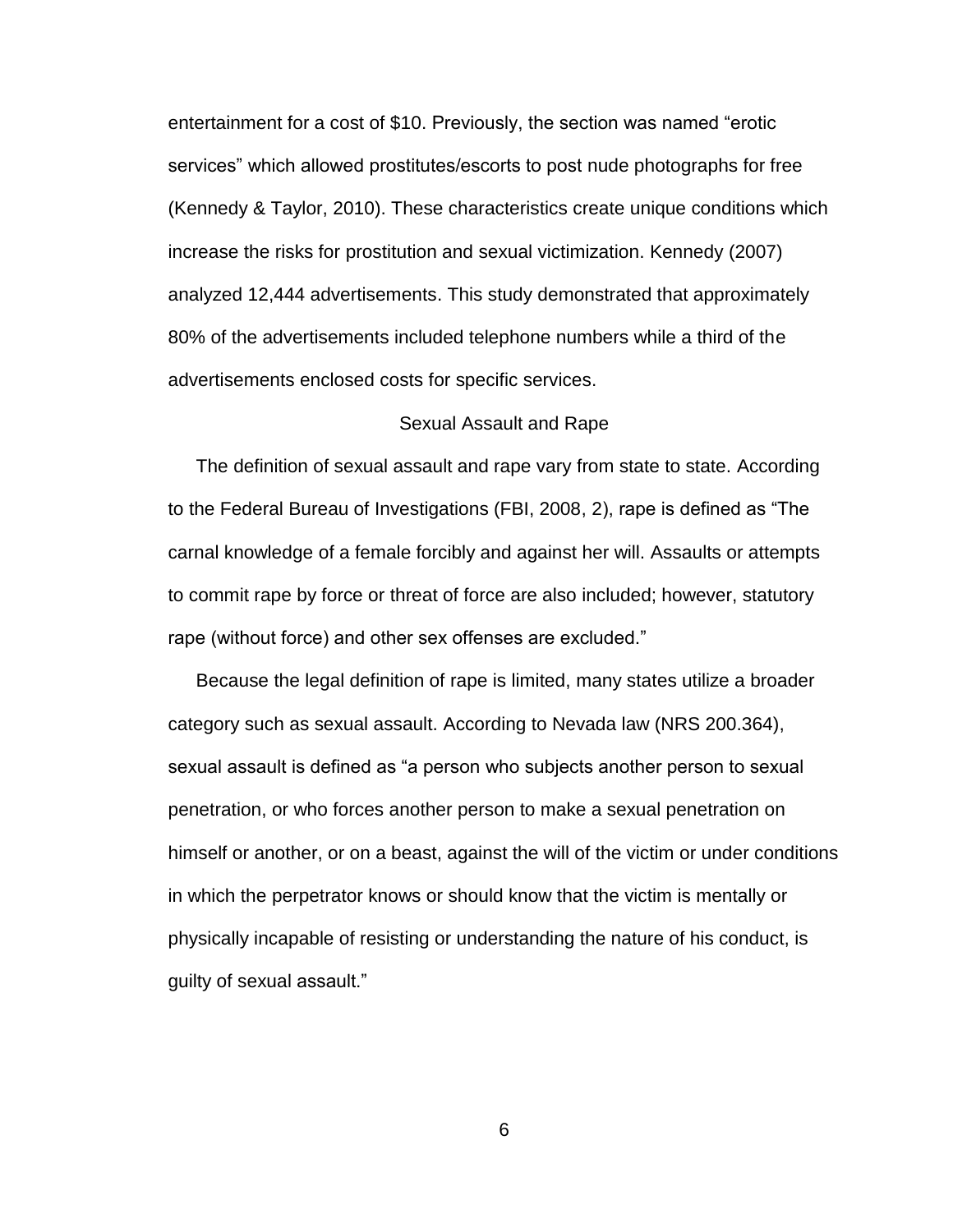#### Rape Prevalence

The prevalence of rape is difficult to determine because many occurrences go unreported. However, estimates are accessible. The Uniform Crime Report includes those incidents of rape which are reported to law enforcement. The Federal Bureau of Investigations (FBI, 2008) reports the estimated national rate of forcible rapes was 57.7 offenses per 100, 000 female inhabitants. According to the data collected by the FBI, the estimated number of forcible rapes was 89,000 (FBI, 2008). This number decreased by 1.6% from 2007.

In contrast to stable or declining national rates, Nevada had 1,102 reported offenses of forcible and attempted rapes in 2008 compared to 1,094 in 2007 (Nevada Department of Public Safety, 2008). Again, these are only the assaults reported to law enforcement. Of the total, 926 were actual rapes, while 176 were classified as attempted rapes. In 2008, most rapes in Nevada occurred during the months of March, July, and August which accounted for 347 (31.49%) of the yearly total of 1,102 incidents. The month of July reported the highest monthly total of 124 incidents (11.25%).

Based on the Uniform Crime Report, adults (18 years of age and older) accounted for 86 percent of 2008 forcible rape arrestees (FBI, 2008). Of those adults arrested for the offense, 65.2 percent were white, 32.2 percent were black, and 2.6 percent were identified as other races, with males accounting for 80.7 percent of arrestees (FBI, 2008).

Nevada"s arrest characteristics for rape are similar to the national pattern. According to the Nevada Department of Public Safety (2008), of those persons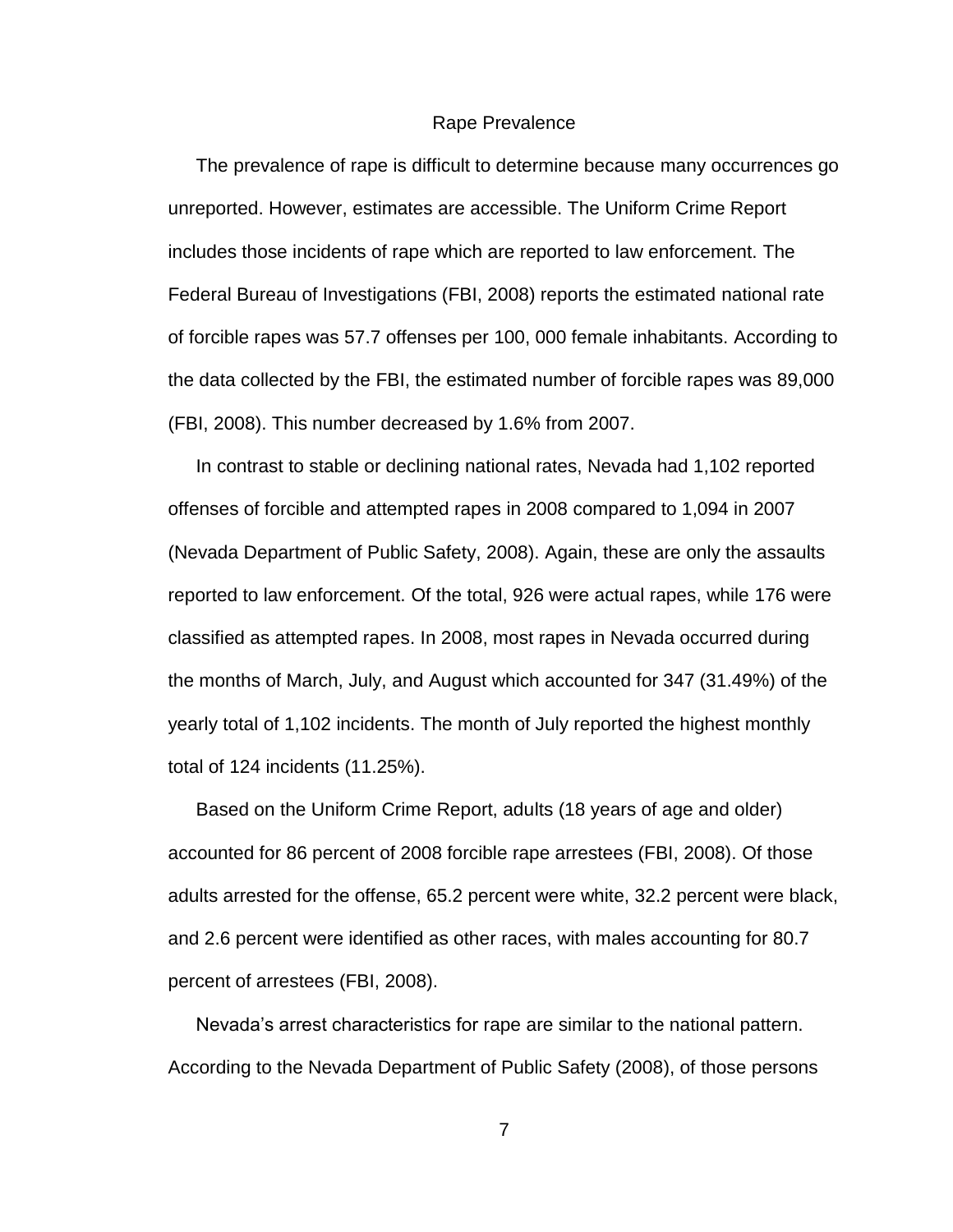arrested for rape in 2008, the clear majority is male (99%) who are 18 years or older (88%). The percentage of arrests has increased from 2008 compared to 2004 by 77% (Nevada Department of Public Safety).

#### Rape of College Age Women

Rape on college campuses affects one in five women during their college career (Fisher, Cullen, & Turner, 2000). One in four college women have been rape victims or a victim of attempted rape since they were sixteen years of age (Fisher et al., 2000). The "stranger in the bush scenario" is no longer solely observed. Date rape has gained notoriety. Johnson and Sigler (2000) revealed that 13.3% of college age women were forced to engage in sex while in a dating situation. The likelihood of the victim knowing their perpetrator occurred 9 out of 10 times (Fisher et al., 2000).

Indications of date rape occur more often than one may believe. Humphrey and White (2000) revealed that 70% of women between the age of 14 and the end of their fourth year in college experienced some form of sexual victimization. Victimization demonstrated to be 50% higher among adolescents while the rate declined steadily with each year of college. Girls aged 14 or younger who experienced some type of coercion were likely as adolescents to have a similar experience while those adolescents were five times more likely to experience some form of sexual coercion in their first year of college.

Men play a significant role in the perpetration of a college rape. Studies revealed one in twelve college men have admitted to engaging in a rape (McDonald & Kline, 2004). Similarly, another study (N=343) revealed that 5% of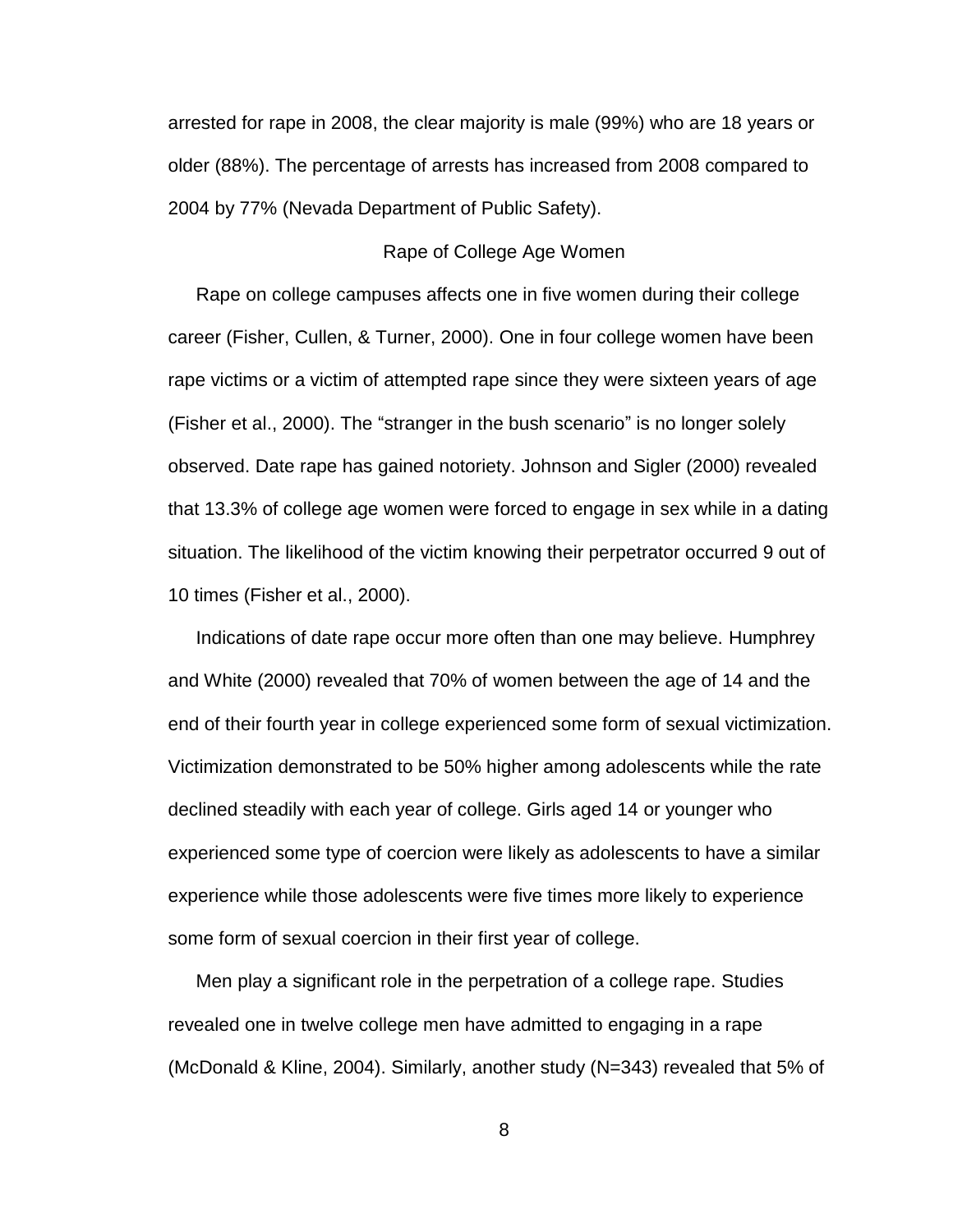college males admitted to rape while 3% attempted rape (Abbey, McAuslan, Zawacki, Clinton, & Buck, 2001).

#### Aftermath

Rape is detrimental in various ways. The aftermath can generate not only physical effects but also physiological effects (Campbell & Wasco, 2005). Victims increase their risk of suicide and self mutilation (Noll, Horowitz, Bonano, Trickett, Putnam, 2003). Some may choose to keep the violation to themselves because of fear or shame (Fisher et al., 2000). Others choose not to identify their rapist because of their existing relationship. Krogan (2004) revealed that 61% of rapes and 71% of attempted rapes were not reported because the perpetrator was known to the victim. The most common reason women choose not to disclose or often delaying disclosure is because of embarrassment (Krogan, 2004). Others reasons include the matter was personal, fear of retaliation, and police bias (Krogan, 2004).

Similarly, Millar, Stermac, and Addison (2002) examined reasons why women seek or delay treatment. The study (N=1,118) revealed women were more likely to seek treatment within 12 hours when they were forced to perform fellatio or assaulted with a knife. Women who were assaulted in the act were likely to seek treatment within a twenty four hour period. Furthermore, women who had knowledge of the offender sought treatment two or more days after the assault. However, if the victim sought treatment within twelve hours, he or she was more likely to continue treatment.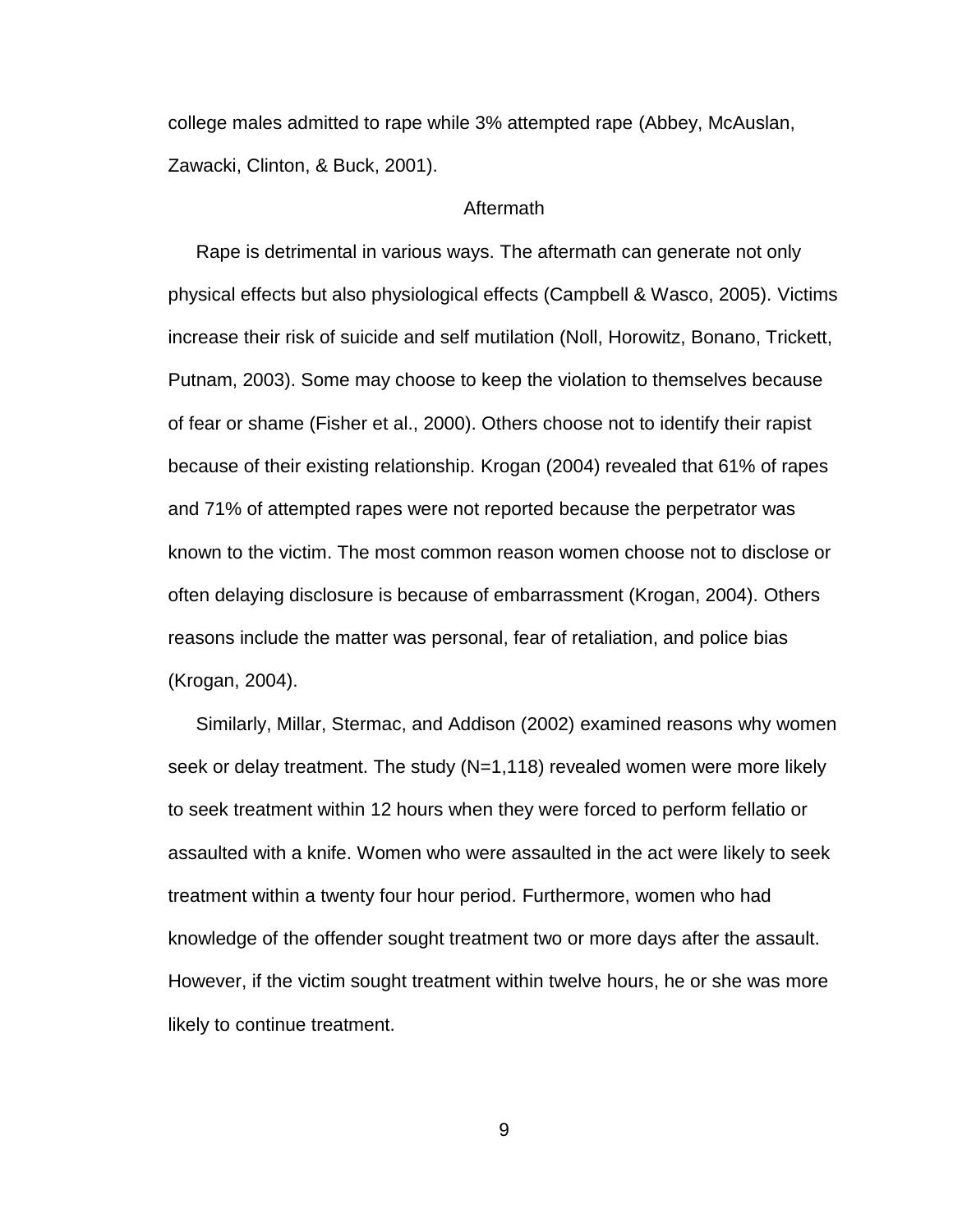#### Rape Culture

One possible explanation for the rates of forcible rape in Las Vegas could be the culture propagated in this hypersexual community. A rape culture is defined as "a complex of beliefs that encourages male sexual aggression and supports violence against women" (Buchwald, Fletcher, & Roth, 2005). A rape culture exists within an environment when sexual aggression is encouraged towards women (Buchwald et al., 2005). Within a rape culture, individuals assume that sexual violence is a normal part of life. This power and control behavior encourages the perpetrators to make excuses in regards to their actions and often blame their victims. Not only is power and control a part of sexual victimization but also entitlement (Filipovic, 2008). A number of men feel entitled to control and dominate women. Sex is a substance driven by supply and demand which can be "given, bought, sold, or stolen" (Millar, 2008). This culture degrades women, supports rape myths, accepts violence toward women, and considers sexual intercourse to be a casual encounter (Abbey, Zawakci, Buck, Clinton, & McAuslan, 2004). Many of these cultural images are located within the media, on billboards, buses, magazines, and music videos (Buchwald et al., 2005). These images often suggest everything is for sale and are often considered to be pornographic in nature.

McGinley (2007) found that employers who create highly sexualized environments, such as the Hard Rock Hotel, require women to waive their right to sexual harassment. Therefore, women employed at Hard Rock Hotel assume the risk and subject themselves to customer harassment. However, McGinley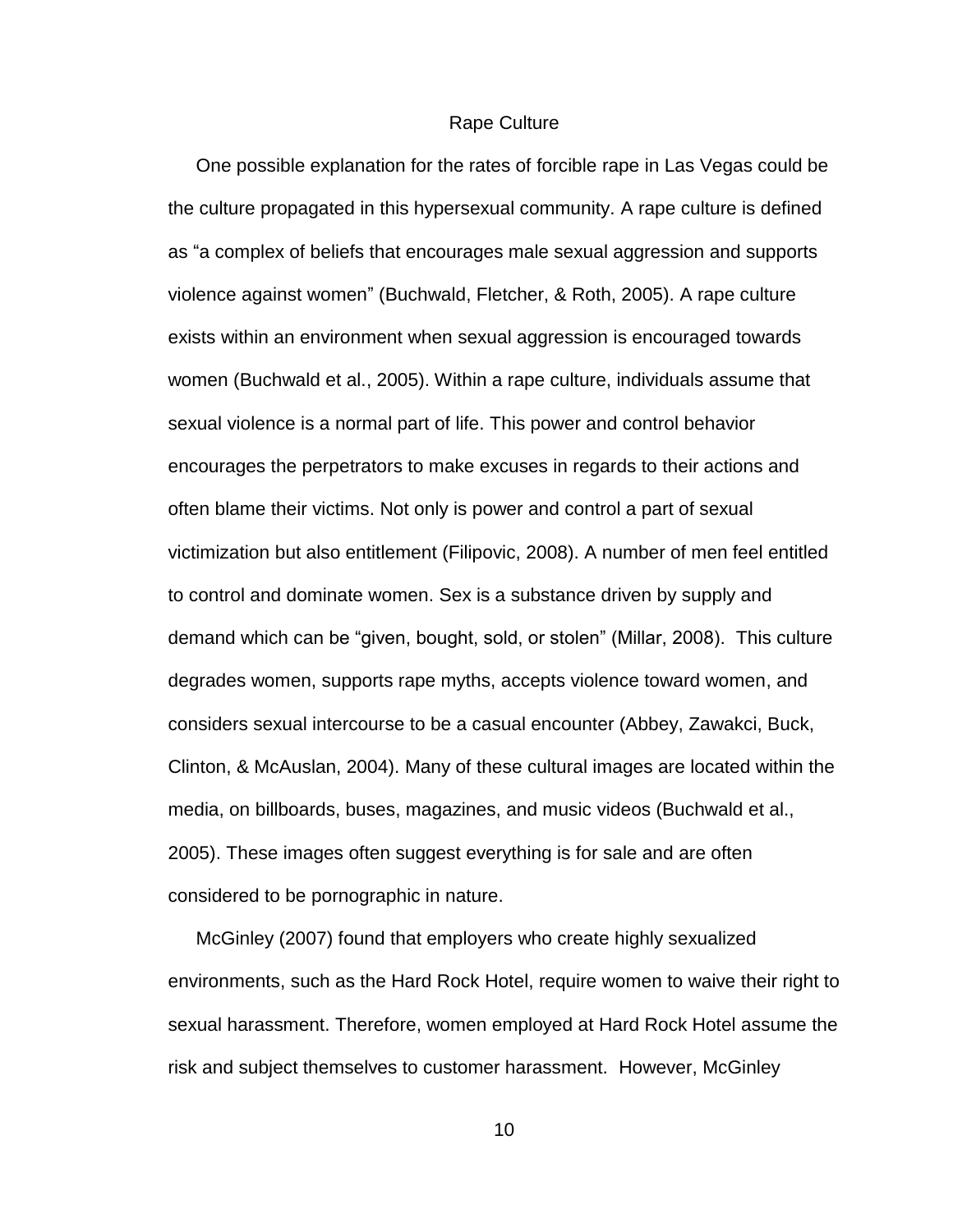argues that hypersexual environments exploit women for the benefit of others. Women should not accept responsibility from men who have difficulty controlling their sexually aggressive behavior. Employers who utilize the sexuality of women to earn a profit should provide protection to female employees. Casinos argue that women assume the risk of harassment from patrons because of the obvious signs of dress code, environment, and promotions utilized to advertise venues such as the Hard Rock Hotel.

#### Routine Activities Theory

Routine activities theory was developed in an effort to explain the upward trend of crime rates in the 1970s (Cohen & Felson, 1979). In this chapter, the components of the routine activities theory are considered to assess the occurrence of rape and the situational dynamics among the offender and the victim.

Routine activities theory assumes that crime occurs through the union of a motivated offender, a suitable target for victimization, and a lack of capable guardians (Cohen & Felson, 1979). Individual acts performed on a daily basis such as working, spending time with friends, and or shopping increased their probability of being victimized.

#### *Motivated Offender*

Cohen and Felson (1979) works describes a motivated offender possesses "criminal inclinations and the ability to carry out those inclinations" (590). The theory does not explain the offender"s motivation. However, it assumes that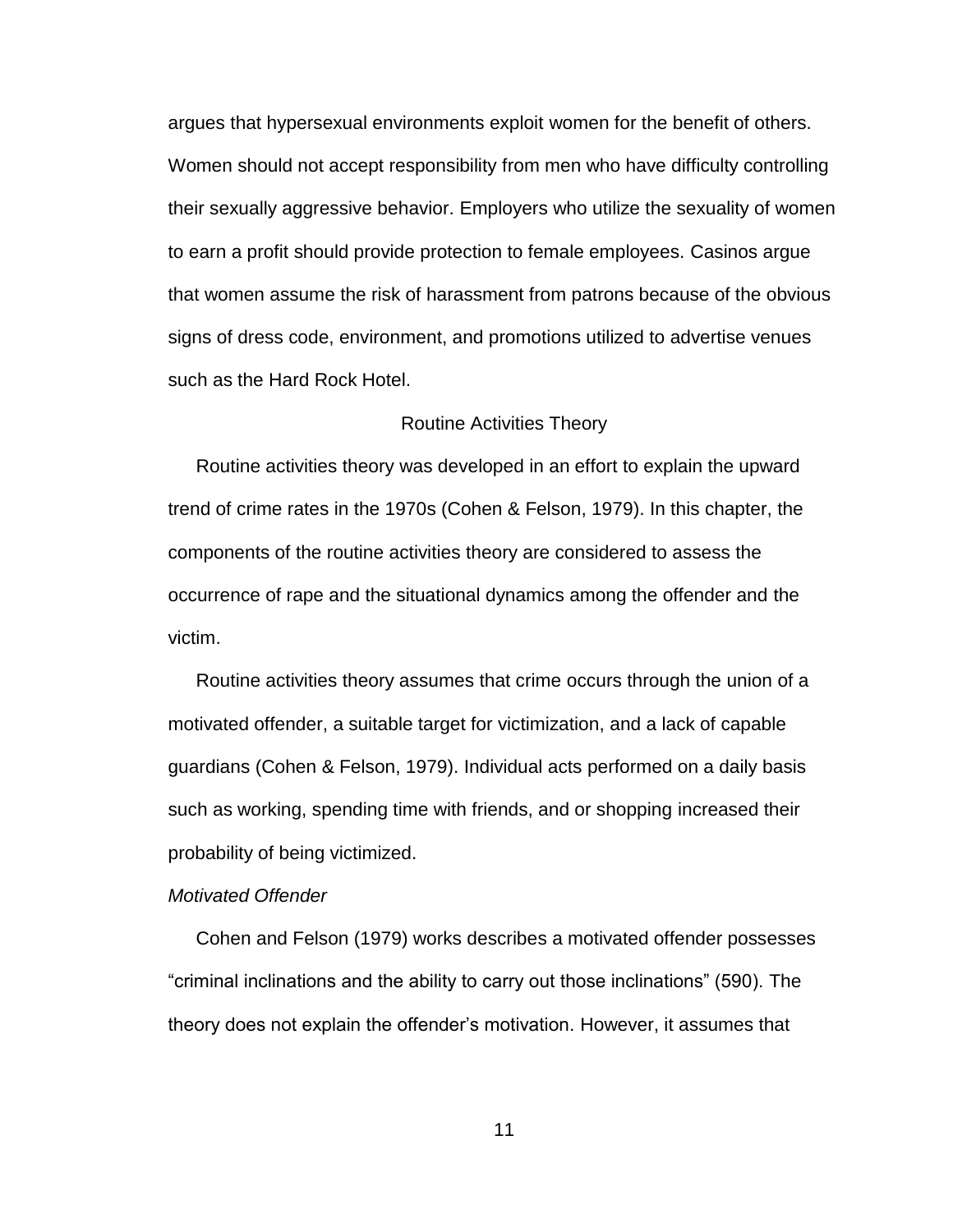offenders are rational and choose criminal activities based on free will satisfying their own personal needs.

#### *Target Suitability*

A suitable target represented value "the material or symbolic desirability…, physical visibility, access and the inertia of a target against illegal treatment" (Cohen & Felson, 1979, 591) to the offender. Targets which the offenders desired were seen as profitable, easily controlled, and accessible (Felson, 2000).

Miethe and McCorkle (2001) demonstrated that young, minority females who were single and not previously married, with low socio-economic status residing in urban areas had an increased risk of sexual victimization. Offenders were more likely to be African American, under the age of 25, and unemployed (Miethe & McCorkle, 2001).

The research on the criminality of places became influential in the 1980s (Wilson & Kelly, 1982). Criminal activity along with increased opportunity increased when both the offender and the victim congregate in areas known as "hot spots". Hotspots such as hotels/motels (Rice & Smith, 2002) and liquor venues (Sherman et al., 1989) increased the likelihood for victimization between potential offenders and targets.

#### *Lack of capable guardians*

The third component of routine activities theory is a lack of capable guardians. Capable guardians are "persons, (e.g. housewives, neighbors, pedestrians, private security guards, law enforcement officers) or objects (e.g. burglars alarms, locks, barred windows)" (Cohen, Kluegel, & Land, 1981, 508).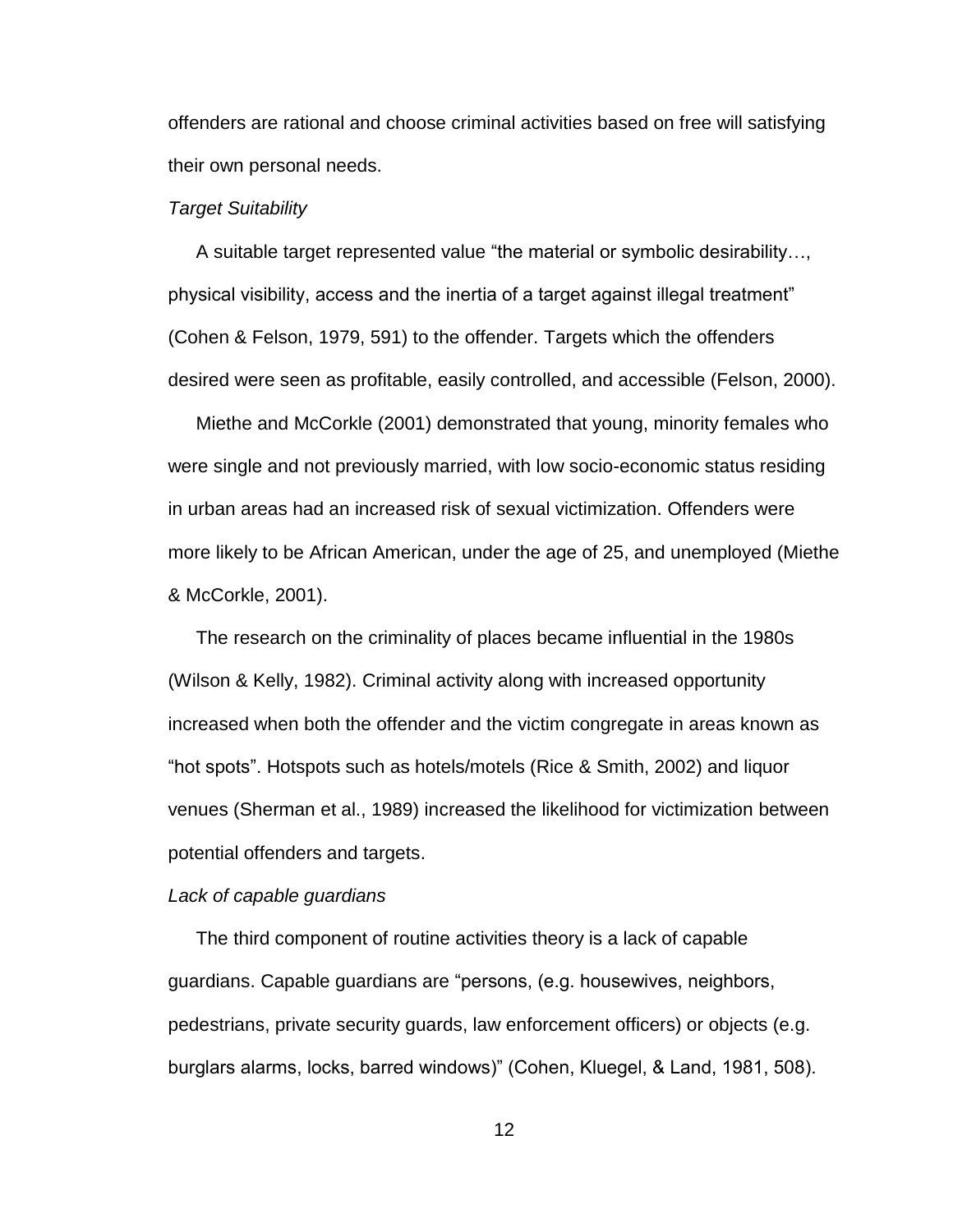The union of the motivated offender and suitable target combined with the absence of capable guardians creates a criminal event. Researchers have attempted to adapt the findings of the routine activities theory. Cohen et al. (1981) claimed that individuals who were single were at a high risk for victimization because of the lack of availability of guardians. Maxfield (1987) assessed the characteristics of victimizations. He discovered that female victims were likely to be victimized by acquaintances. These incidents occurred in or near the immediate vicinity of their home. The results were supportive of the routine activities theory.

Several studies utilized routine activities theory to explain rape (Mustaine & Tewksbury, 2002; Scwartz, Dekeserdy, Tait, & Alvi, 2001). A brief summary of these studies are provided.

Schwartz el al. (2001) surveyed college students in Canada (N=3142) about sexual victimization. In order to represent offender motivation, Schwartz et al. included male respondents. Higher victimization was hypothesized for females who drank alcohol frequently in addition to utilizing controlled substances among their partners. In addition, men were hypothesized to report abusive behaviors if their male peers supported this type of behavior.

The study utilized the Koss"s Sexual Experiences Survey (1982) by having the dependent variable measure female experience with force and force used by males. Four categories of victimization (victimization, rape, attempted rape, sex with coercion, and no victimization) tested this variable. Female consumption of alcohol and the utilization of controlled substances were treated as proxy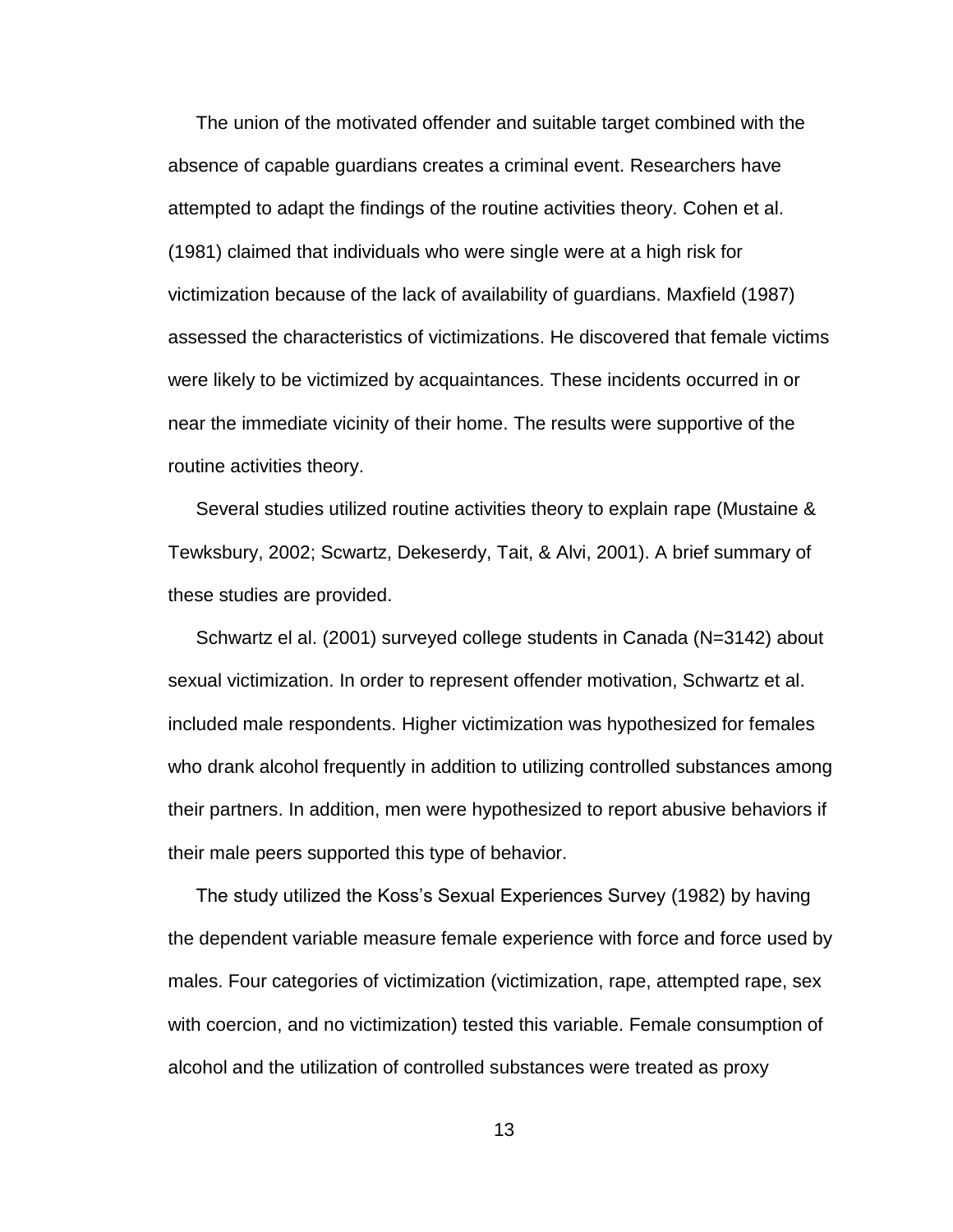measures of target attractiveness. Male offender motivation measured the utilization of alcohol or controlled substances and support of male peers. Likewise, reduced guardianship represented measures of male peer support. Males who engaged in sexually coercive behavior were not deterred from any type of social control. Furthermore, support for coercive behavior by males would not provide guardianship for sexual victimization. The study revealed that 19% of female participants were raped while 8.5% reported an attempted rape. Additionally, 5.6% of men admitted to committing a rape while 2.8% acknowledged to being involved in an attempted incident.

The findings revealed that the concepts of the routine activities theory were predictive of the increase in sexual victimization. Correlations existed between female consumption of alcohol and victimization. Females were perceived to be less likely to protect themselves against rape. Correlations also existed between male consumption of alcohol and the tendency to use force. Males consuming alcohol four or more times in a week were likely to utilize force.

The findings regarding the utilization of controlled substances among partners were not statistically significant. However, male peer support that supported physical aggression was a significant variable. Results demonstrated that 9.6% of male participants engaged in rape when the consumption of alcohol two or more times per week and male peer support were simultaneous.

Mustaine and Tewksbury (2002) examined lifestyles variables to determine if a relationship exists between the risk of sexual victimization and routine activities theory. The study consisted of twelve questions, varying from feeling pressured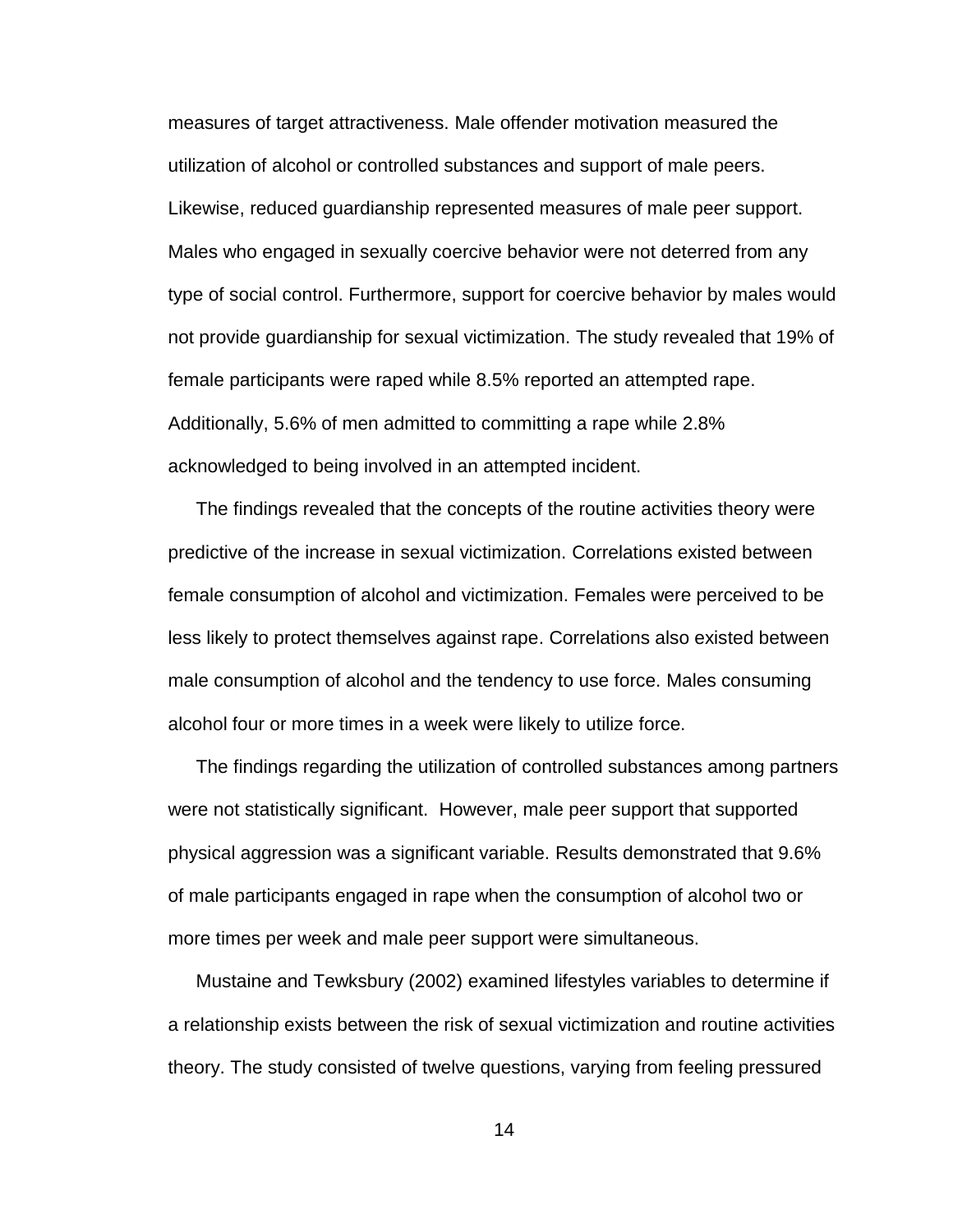to engage in a date to rape with the use of threat or force. The sample was divided into categories. These categories consisted of 177 participants who answered yes to any of the twelve questions and 73 participants who answered yes to those questions regarding sexual assault with the use of threat or force. The dependent variable was experiencing forcible rape.

These lifestyle questions consisted of the participants exposure and proximity to offenders by measuring their experience of high school; target attractiveness measured their lifestyle; the exposure to offenders was determined by the participant's presence at school activities; exposure measured leisure activities; proximity and suitable targets were determined by the consumption of alcohol and utilization of controlled substances; and lastly, behaviors regarding guardianship consist of whether protective devices were possessed.

Results proved that victims were likely to be involved in clubs, utilized controlled substances, and associated with friends at night. Females who associated with friends at night were not necessarily at risk for sexual victimization. However, females were at risk if they were exposed to offenders in areas conducive to victimization such as parties and bars.

The survey also concluded that the measures involving behaviors of self protection, demographics, and the status of lifestyle along with the consumption of alcohol were not significantly related to the risk of increased victimization. Mustaine and Tewksbury (2002) explained that as the measures of lifestyle risk are introduced, the significance of demographic variables decreases. Those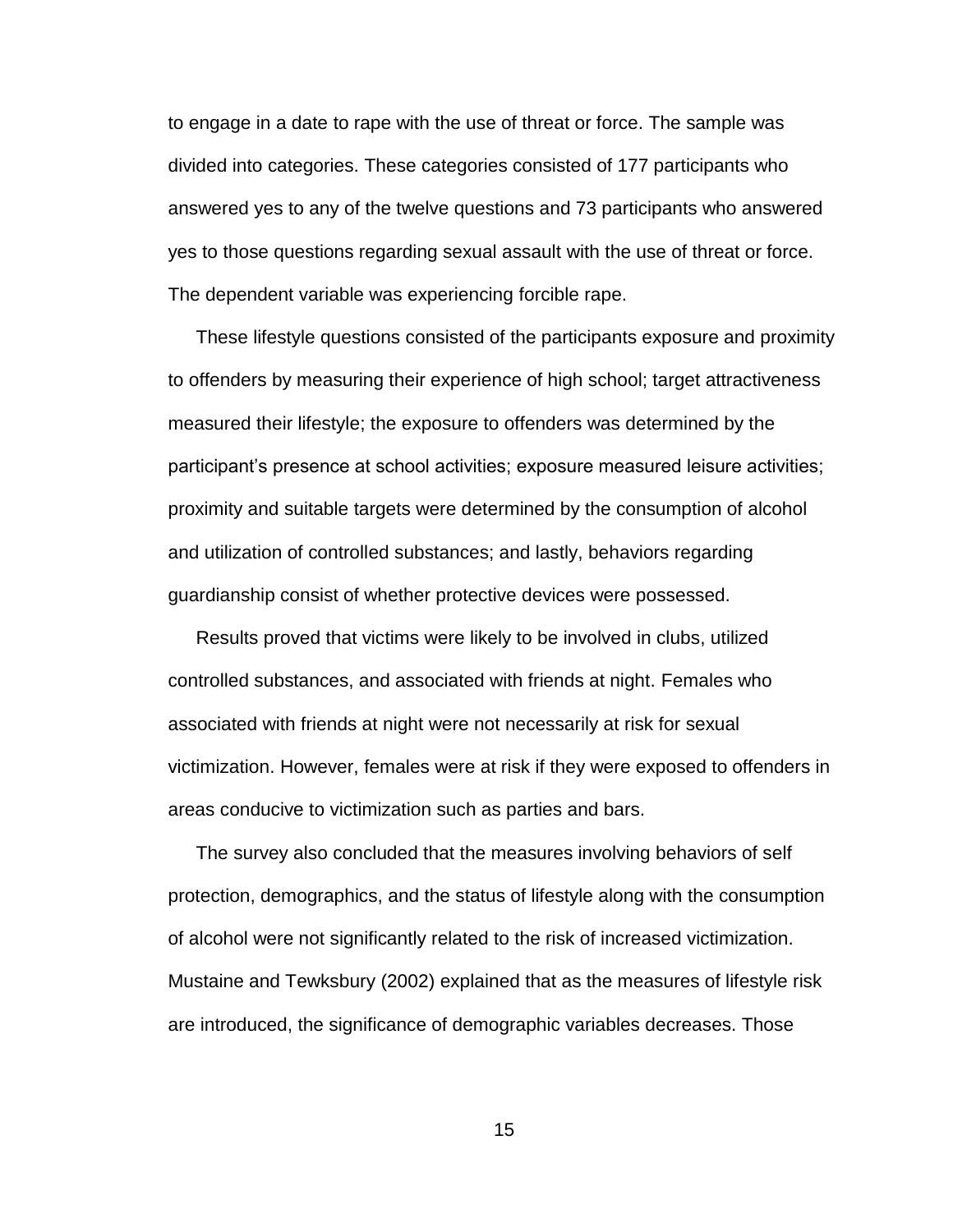explanations included the insignificance of guardianship may be reflective of the sample. A majority of the incidents involved someone the victim knew.

The previous summaries have illustrated choices involving social outings, friends, and the consumption of alcohol have placed females at risk for victimization. However, these studies suffer from limitations including the lack of analyzing guardianship specifically instead of focusing on risk factors which involve target suitability and offender motivation. The samples used are another concern. Samples of college aged women and the circumstances of the event may not be representative of victims and limit the generalizability of such studies. Furthermore, types of behaviors by college women used to measure target suitability are not representative of victims as a whole. While the routine activities theory appears to explain sexual victimization, there is a need for further research.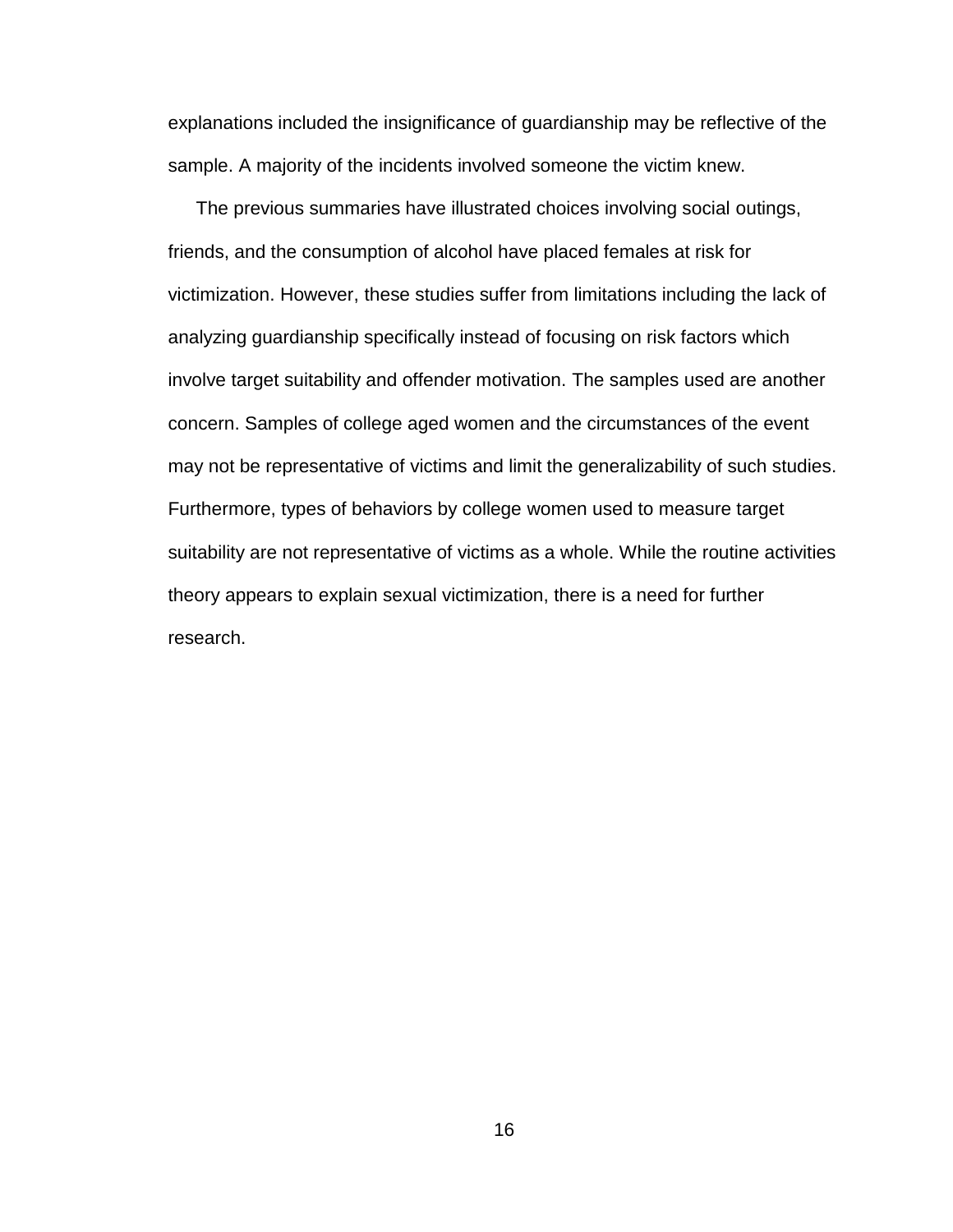#### CHAPTER 3

#### METHODOLOGY

Descriptions of the sources of data used in this thesis are included in the following section. Where appropriate, sample descriptions of participants, instrumentation, and procedures are included.

#### Data Source 1

The prevalence of forcible rape was first examined through the Federal Bureau of Investigation"s Uniform Crime Reports (UCR). More detailed information was accessed through the State of Nevada Department of Public Safety"s Crime and Justice in Nevada reports. The UCR consists of data from nation, states, and individual agencies regarding crime rates, arrests and clearances. The Crime and Justice in Nevada reports consist of annual data collected from cities and counties within the state regarding crime statistics.

#### Data Source 2a

The second source to consider rates of assault was secondary data from the Legal and Social Issues Lab at University of Nevada, Las Vegas (UNLV) originally collected for a study on social networking. While the original purpose of the survey was to examine the prevalence of victimization on social networks, the survey touched on a number of issues regarding sexual victimization. Only the items dealing with sexual victimization were examined for the purposes of the analysis. The sample consisted of participants who were enrolled in an Introductory of Criminal Justice course (CRJ 104) at the University of Nevada, Las Vegas.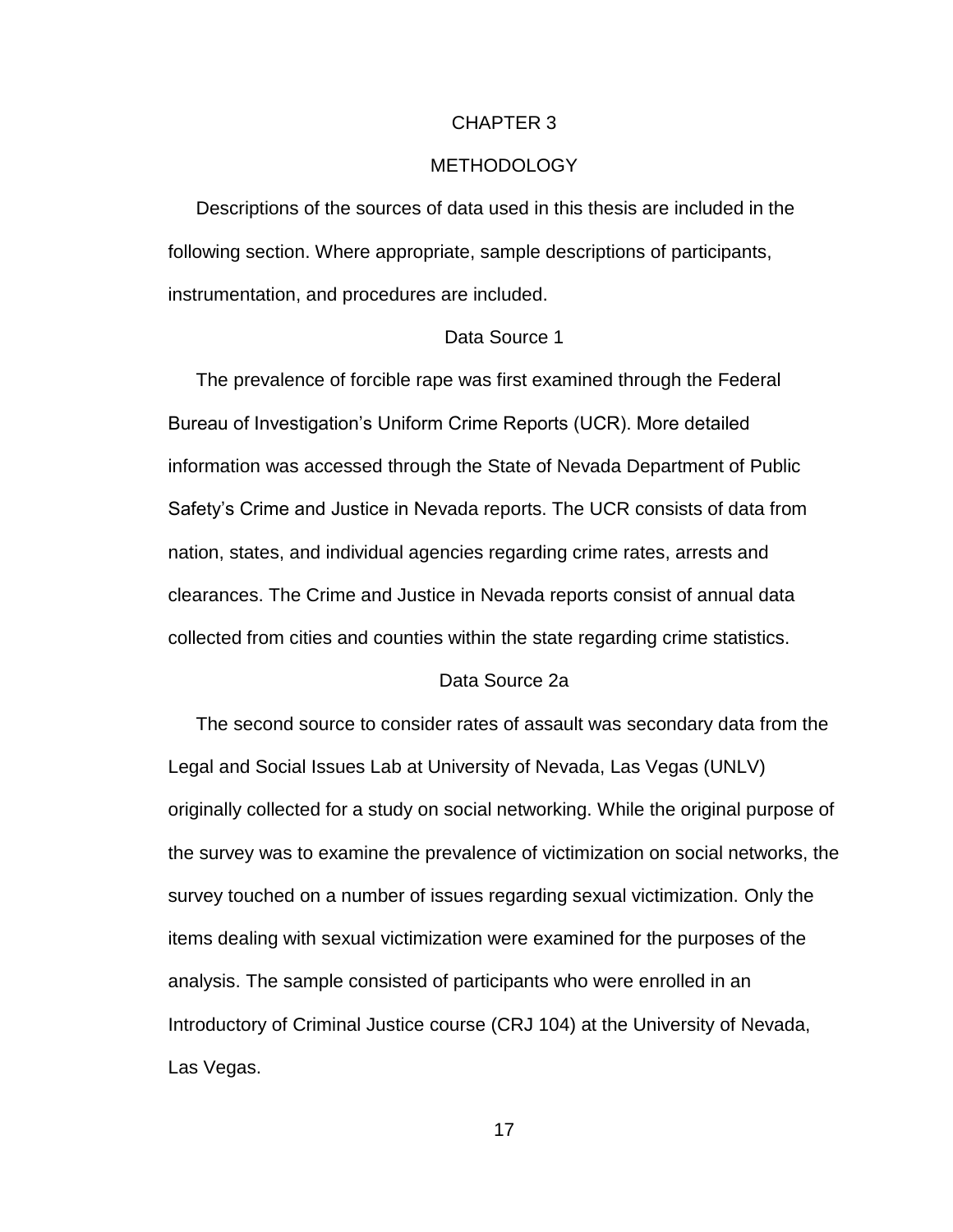#### *Sample*

Five hundred and one students at the University of Nevada, Las Vegas served as the sample for this study. The final sample consisted of 289 females and 209 males (one person did not reveal their age and two other surveys contained missing data for all questions). The mean age for all particpants was 21.87 (SD=5.821). The major ethnic and racial self-indentification were 55.1% (51) as Caucasian, 11.6% (58) self-identified as African American; and 13.4% (67) as other. Demographic information is presented in Table 1.

From the population of students enrolled in an Introductory of Criminal Justice course (CRJ 104), 498 were recruited using a non random convenience sampling. The use of CRJ 104 students as participants in this study greatly restricts the generalizability of the results.

#### *Instrumentation*

Attitudes towards criminal behavior and victimization was measured with a questionaire developed for use in this study. The questionnaire consisted of a number of questions from the Sexual Experiences Survey (SES; Koss, 1982). Participants were asked to indicate to what degree they were victimized by answering each question by signifying never to several of yes interpretations. The complete questionnaire is shown in Appendix 1.

Victimization was measured using the Sexual Experience Survey (SES). This measure is a self-report instrument that is designed to identify hidden rape victims and undetected offenders among a normal population (Testa, Vanzile-Tamsen, Livingston, & Koss, 2004). By using varied wording, it is possible to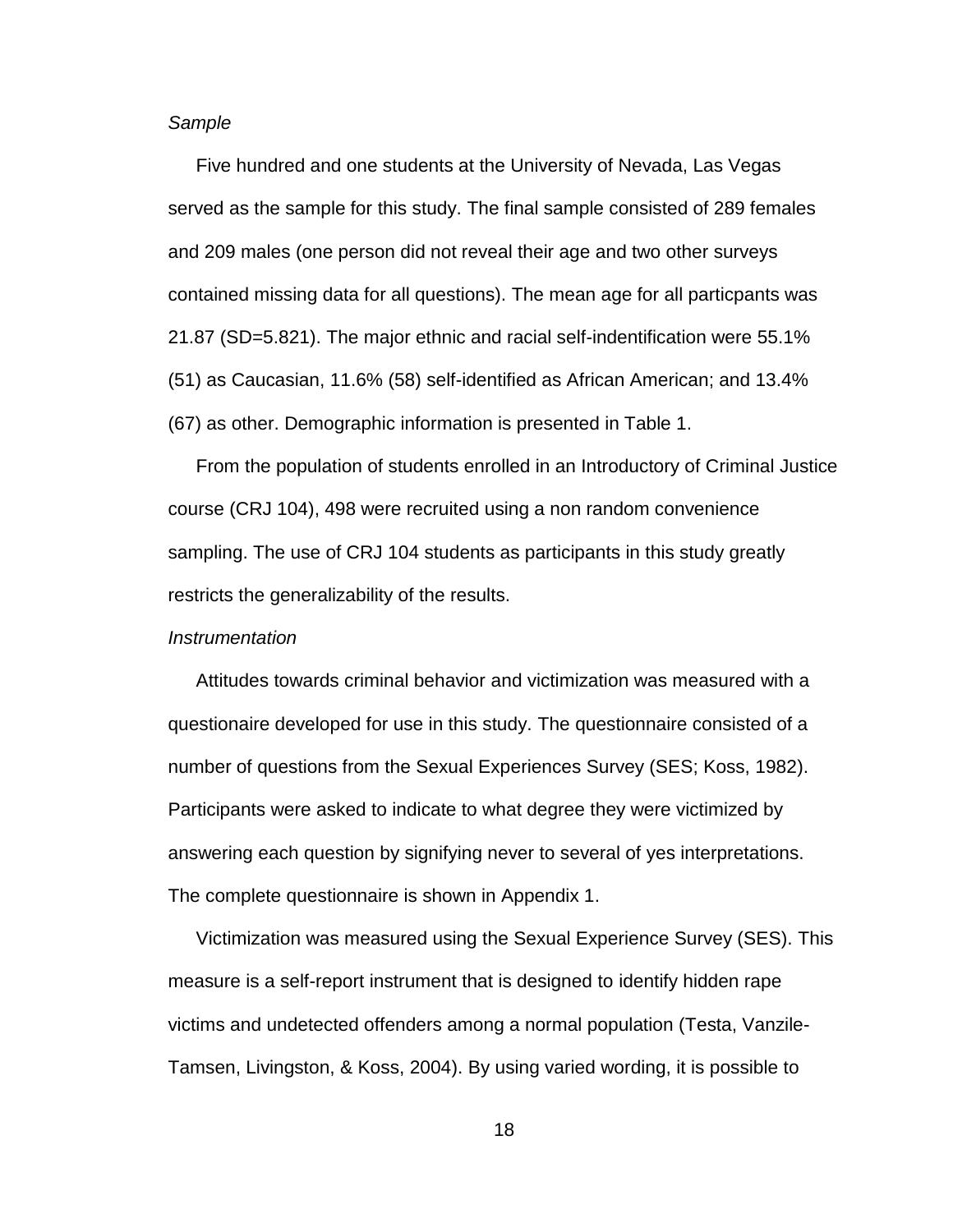## Table 1

| Characteristics           | Number | Percent |  |
|---------------------------|--------|---------|--|
| Gender                    |        |         |  |
| Male                      | 209    | 41.7    |  |
| Female                    | 291    | 58.1    |  |
| Not specified             | 1      | 0.2     |  |
| Age                       |        |         |  |
| 18                        | 111    | 22.3    |  |
| 19                        | 81     | 16.3    |  |
| 20                        | 73     | 14.7    |  |
| 21                        | 59     | 11.9    |  |
| $22 - 24$                 | 98     | 19.7    |  |
| $25+$                     | 74     | 14.8    |  |
| Ethnicity                 |        |         |  |
| African American          | 58     | 11.6    |  |
| Asian                     | 51     | 10.2    |  |
| Caucasian                 | 276    | 55.1    |  |
| Hispanic                  | 46     | 9.2     |  |
| Other                     | 67     | 13.4    |  |
| Major                     |        |         |  |
| <b>Crimininal Justice</b> | 195    | 38.9    |  |
| Psychology                | 42     | 8.4     |  |
| Sociology                 | 12     | 2.4     |  |
| Other                     | 238    | 47.5    |  |

*Demographic characteristics of the UNLV participants(Sample 2a)*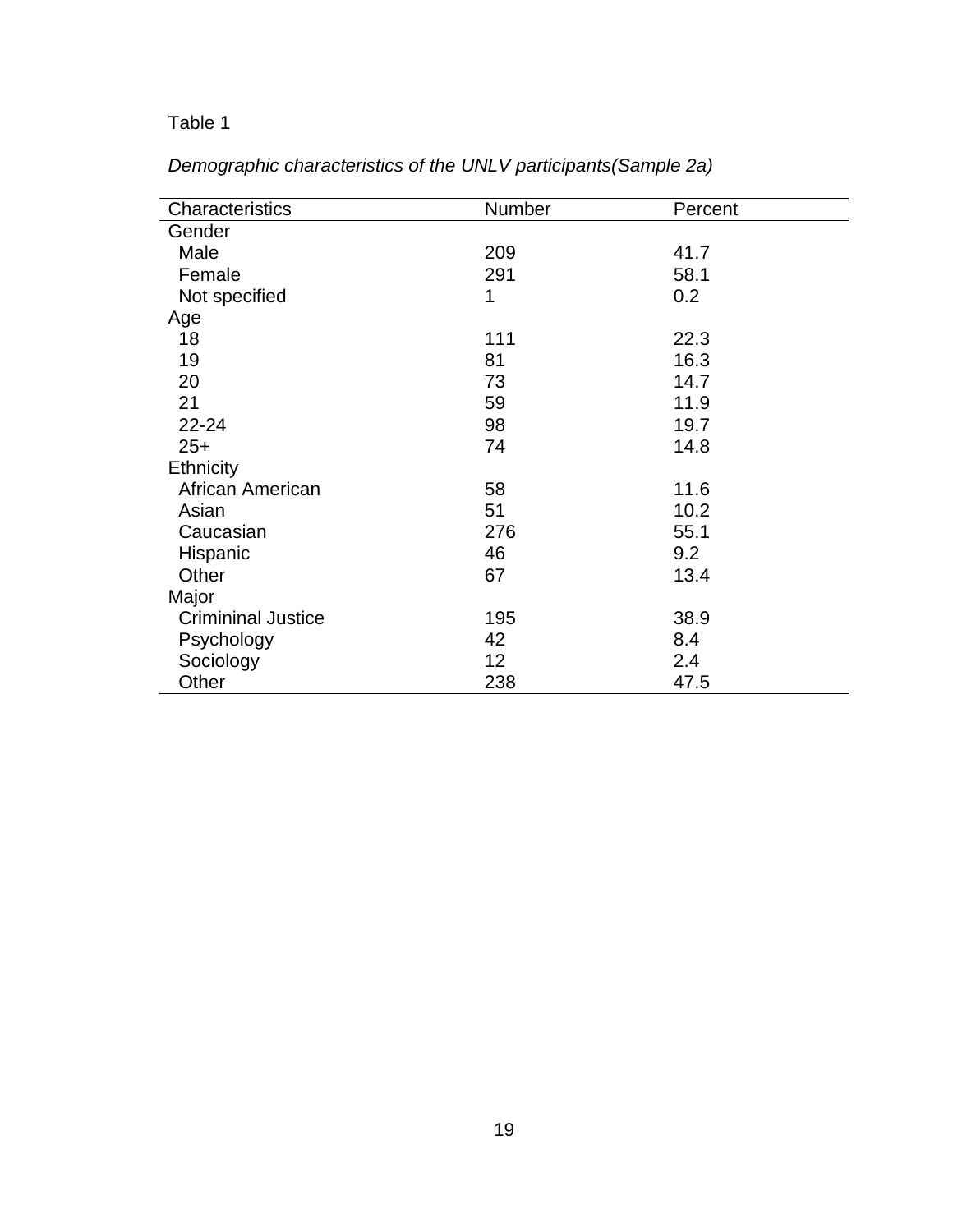identify victims who had not previously associated their victimization with rape. Testa et al. (2004) found that the SES measures both rape and sexual victimization involving coercion accurately. However, the measure does not accurately measure attempted rape due to the highly specified wording of questions.

The scale also determines those participants who might have experienced incidents categorized as physical assault rather than sexual victimization. These questions consist of "have you ever had sexual intercourse with another person when you didn"t want to because that person threatened to use physical force (e.g. twisting arm, holding down) if you didn"t cooperate," "have you ever had sexual intercourse with another person when you didn"t want to because that person used some degree of physical force," and "have you ever been in a situation where another person engaged in sexual acts with you such as anal or oral intercourse, when you didn"t want to by using threats or physical force?" If participants answered yes to any of above questions, they were considered unacknowledged victims.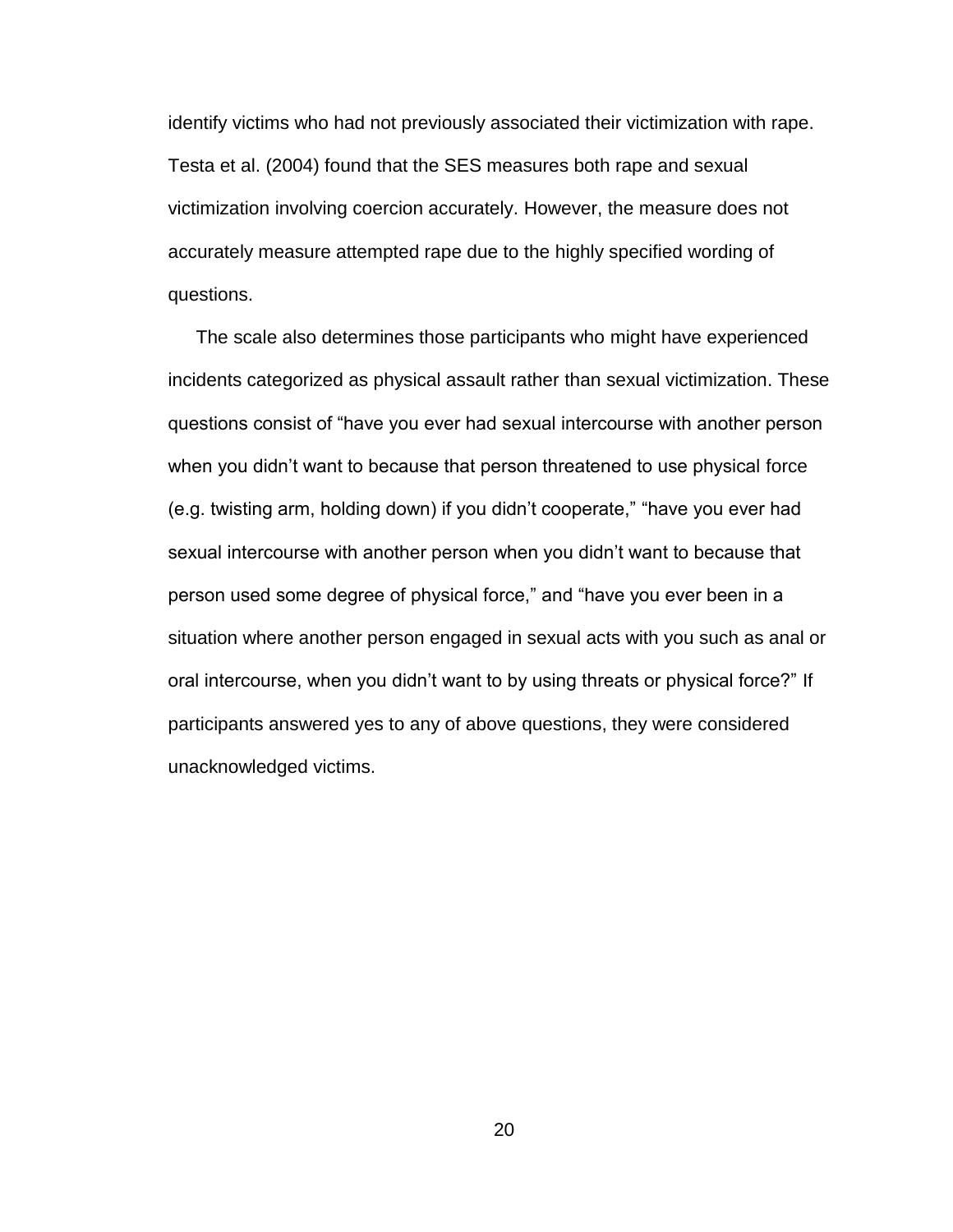#### *Procedure*

Participants registered for the study through the Criminal Justice Department's research website as CRJ 104 students. Participants selected an appropriate date and time to complete the survey. Participants were ensured confidentiality and anonymity of responses. Initially, participants were provided with an informed consent form which stated the study"s purpose. The session was concluded by a debriefing form which provided participants with information regarding the availability of counseling services at the University of Nevada,Las Vegas.

Participants were provided with an informed consent form, which had been approved by the University of Nevada, Las Vegas institutional research review board, describing the purpose of the study, benefits, and assured anonymity of responses. The form indicated the study concerned perceptions towards criminal behavior and victimization. Potential particpants were asked to sign the form acknowledging that they freely agreed to participate and were free to withdraw from the study at any time without penalty.

In order to maintain confidentiality, the questionaires were administered in the research lab by a research assistant. After completing the questionaires, students placed questionaire into a sealed box. Upon completion, the participant was given a debriefing form advising the availability of counseling services on the campus of University of Las Vegas, Nevada in the event he or she found the questionaire disturbing.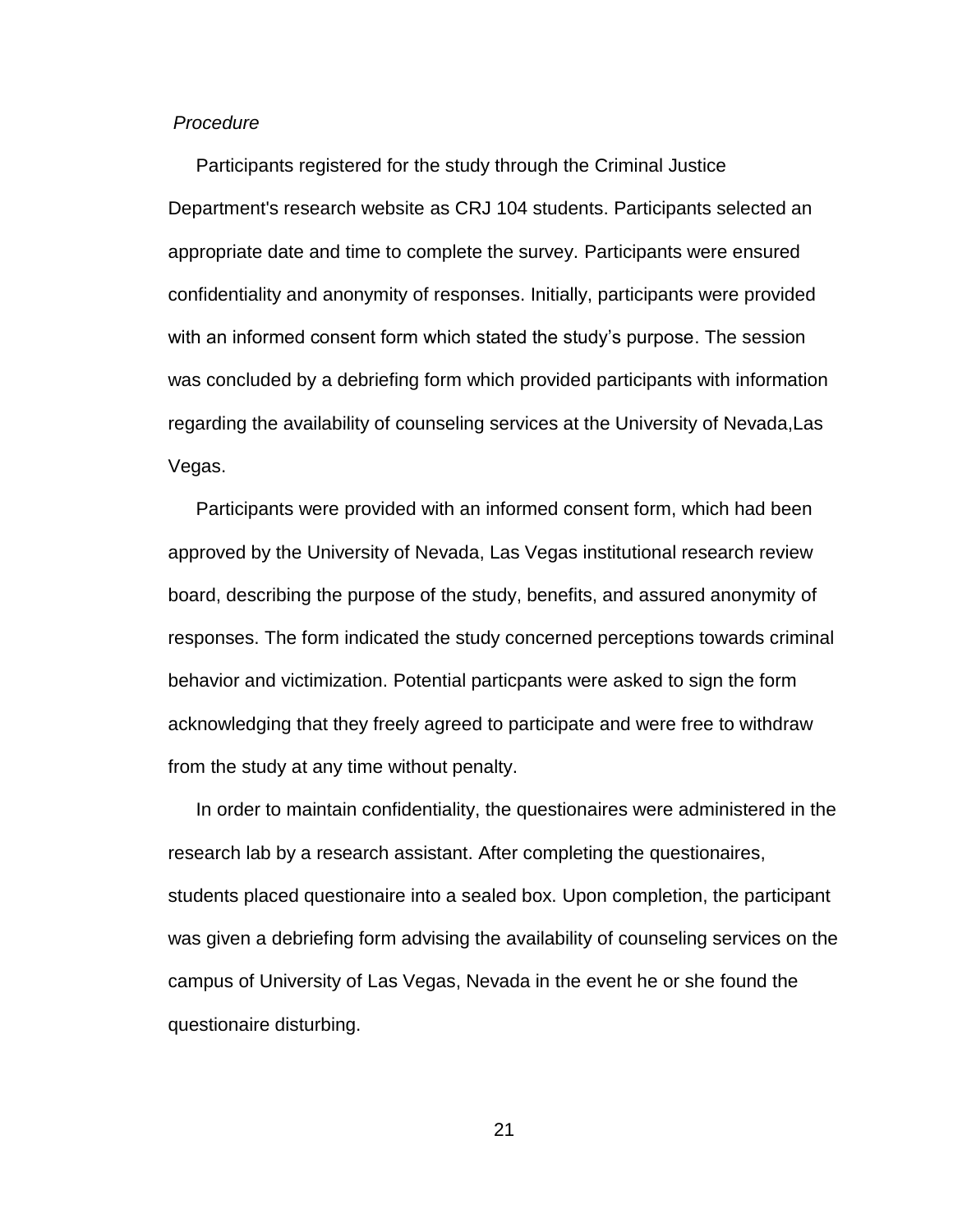#### Data Source 2b

Data used to compare rates of forcible rape was secondary data originally collected for a study regarding sexual victimization in Vancouver, British Columbia, Canada. The sample consisted of participants who were undergraduates from two large British Columbia universities, the University of British Columbia and Simon Fraser University.

#### *Sample*

One thousand and two hundered eighty three (N=1,283) participants at two British Columbia universities served as the sample for this study. The participants consisted of 981 females and 302 males. The mean age for all participants was 19.56 (SD=2.461). The largest ethnic groups were European descent (26.8%) and Chinese descent (44.7%). The ethnic and racial self-indentification of the participants are presented in Table 2.

In order to perform analyses between the two samples, 2a and 2b needed to be comparable. Therefore, the data regarding ethnicity of sample 2b was simplified into 5 categories (African American, Asian, Caucasian, Hispanic, and other).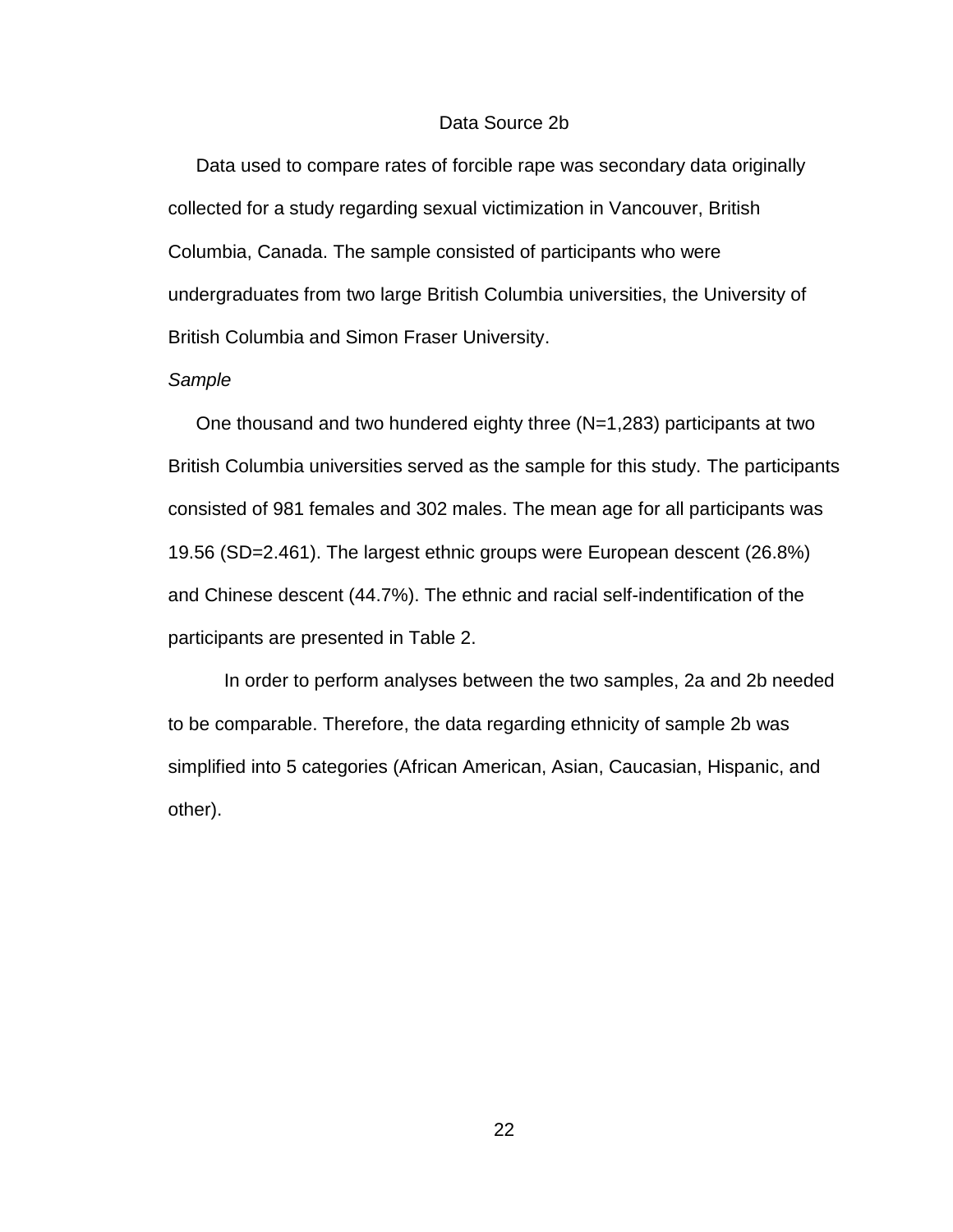## Table 2

| Characteristics           | Number | Percent |  |
|---------------------------|--------|---------|--|
| Gender                    |        |         |  |
| Male                      | 302    | 23.5    |  |
| Female                    | 981    | 76.5    |  |
| Age                       |        |         |  |
| 16                        | 1      | 0.1     |  |
| 17                        | 62     | 4.8     |  |
| 18                        | 399    | 31.1    |  |
| 19                        | 370    | 28.8    |  |
| 20                        | 192    | 15.0    |  |
| 21                        | 102    | 8.0     |  |
| 22                        | 76     | 5.9     |  |
| 23                        | 19     | 1.5     |  |
| 24                        | 17     | 1.3     |  |
| $25+$                     | 45     | 3.8     |  |
| <b>Ethnicity</b>          |        |         |  |
| European descent          | 459    | 35.8    |  |
| Chinese                   | 574    | 44.7    |  |
| Southeast Asian           | 87     | 6.8     |  |
| Indo-Asian                | 102    | 8.0     |  |
| Afro-Caribbean            | 8      | 0.6     |  |
| Middle Eastern            | 20     | 1.6     |  |
| Hispanic                  | 10     | 0.8     |  |
| Aboriginal North American | 11     | 0.9     |  |
| Other                     | 12     | 0.9     |  |

*Demographic characteristics of the British Columbia participants (Sample 2b)*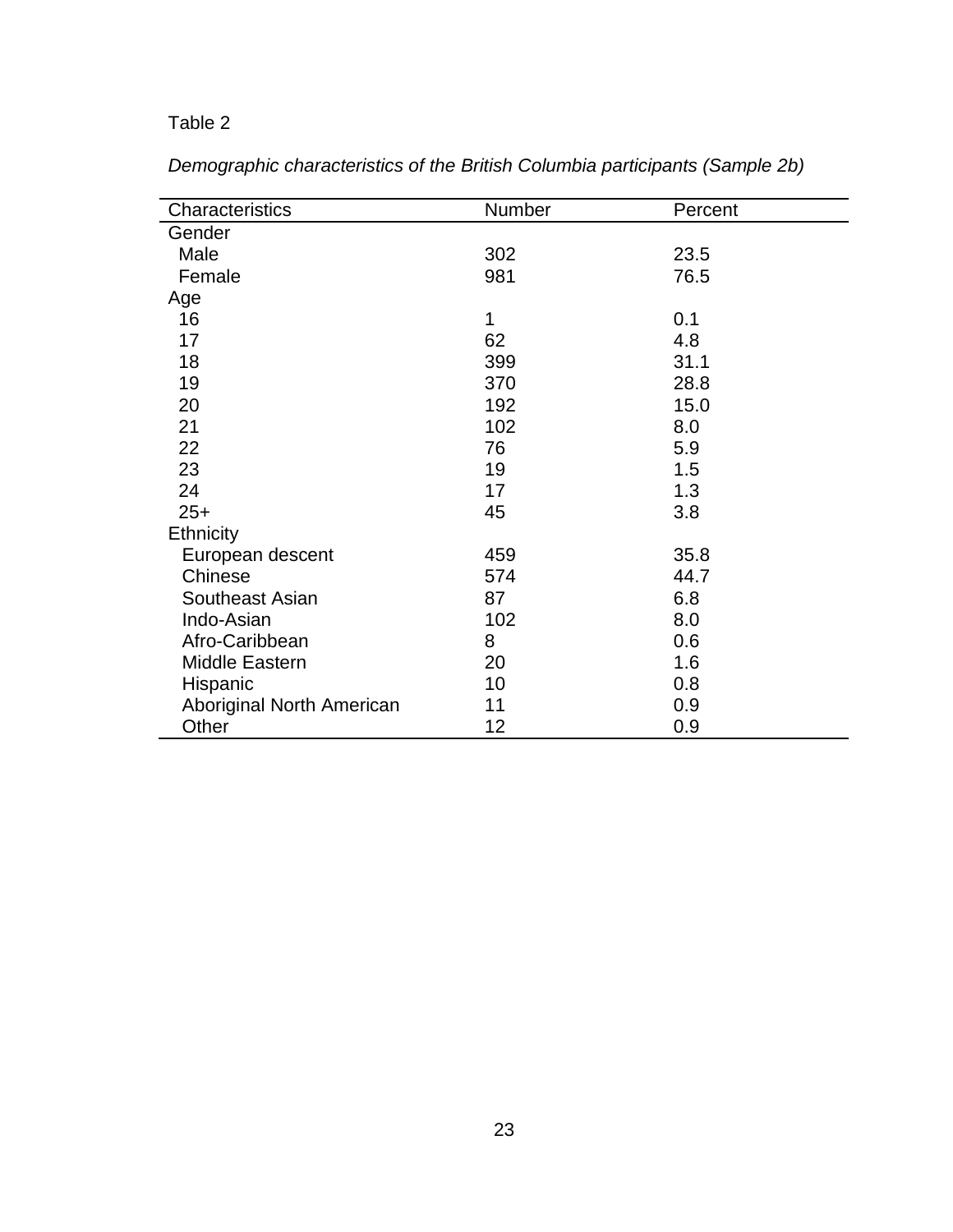#### *Instrumentation*

Victimization was measured with a questionaire developed for use in this study. The questionnaire included the Sexual Experiences Survey (SES; Koss, 1982) items described in Sample 2a. The complete questionnaire is shown in Appendix 1.

#### *Procedure*

Participants were recruited through psychology department advertisements. Participants completed the survey in a group setting of six or less. Participants were ensured confidentiality of responses. Initially, participants were provided with an informed consent form which stated the study's purpose and anonymity of responses. The session was concluded by a debriefing form which provided participants with information regarding the availability of counseling services.

Participants were provided with an informed consent form, which had been approved by the University of British Columbia and Simon Fraser University institutional research review boards, describing the purpose of the study, benefits, and assured anonymity of responses. Potential participants were asked to sign the form acknowledging that they freely agreed to participate and were free to withdraw from the study at any time without penalty. There were no participants whom withdrawn from the study.

In order to maintain confidentiality, the questionaires were placed into a sealed box. Upon completion, the participant was given a debriefing form advising the availability of counseling services on the campuses in the event he or she found the questionaire disturbing.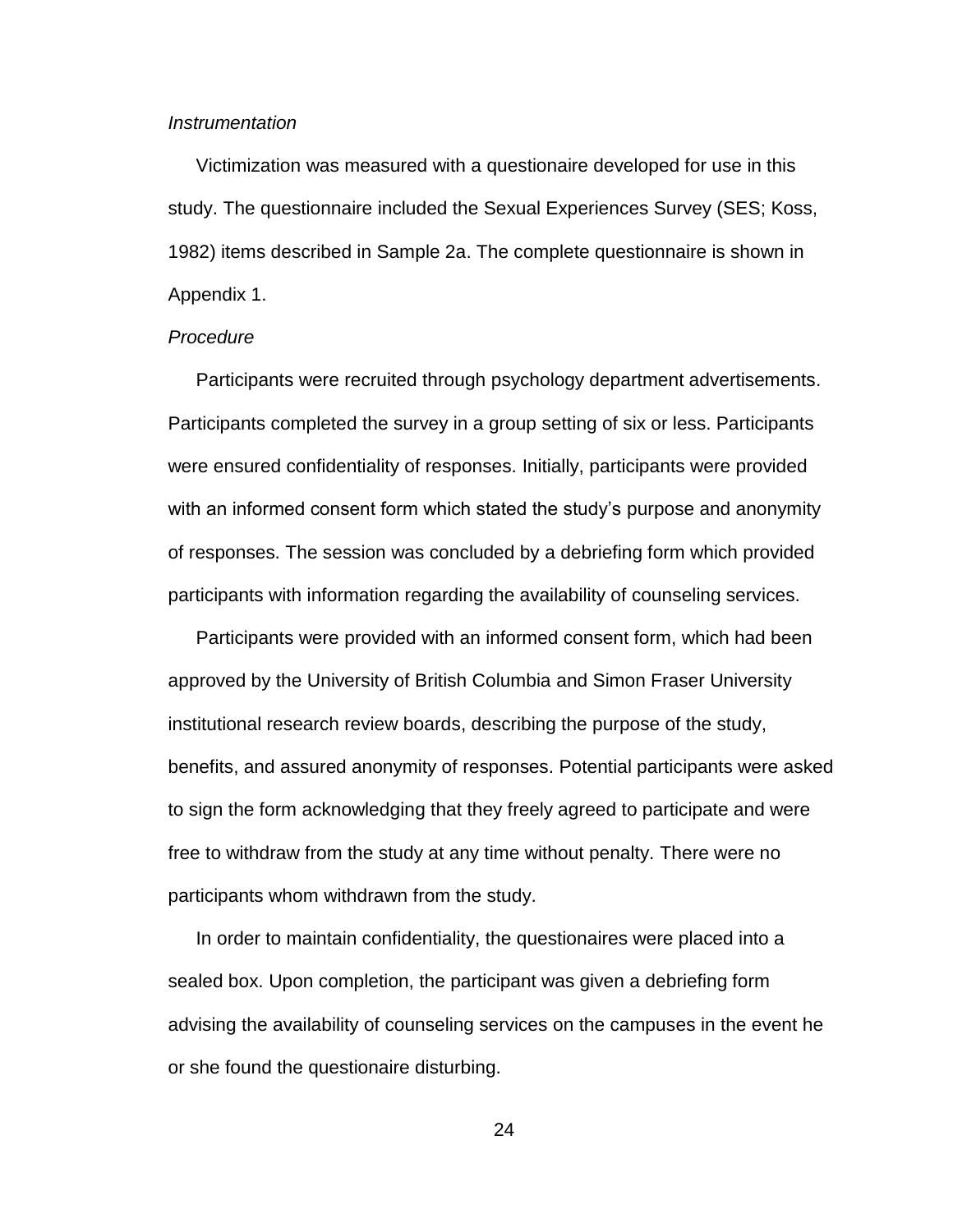#### Data Source 3

The third source of information regarding this study was secondary data, again collected in the Legal and Social Issue Lab at the University of Nevada, Las Vegas. This data was orginally collected for a study on attitudes toward prostitution. Only the items dealing with the sexual drive were examined for the purposes of the analysis. The sample also consisted of participants who were enrolled in an Introductory of Criminal Justice course (CRJ 104) at the University of Nevada, Las Vegas.

#### *Sample*

Eight hundred seventy three (N=873) students at the University of Nevada, Las Vegas served as the sample for this study. The final sample consisted of 352 males and 515 females (6 individuals within the sample did not specify gender). The mean age for all participants was 21.20 (SD=4.551). The major ethnic and racial self-indentification were 13.9% (121) self-identified as African American, 55.1% (479) as Caucasian; and 14.3 % (124) as Hispanic. A complete description of demographics is in Table 3. From the population of students enrolled in an Introductory of Criminal Justice course (CRJ 104), 873 were recruited using a non random convenience sampling due to participants being university students. The use of CRJ 104 students as participants in this study greatly restricts the generalizability of the results. Also presented in Table 4 are the sexuality and relationship demographics of this population.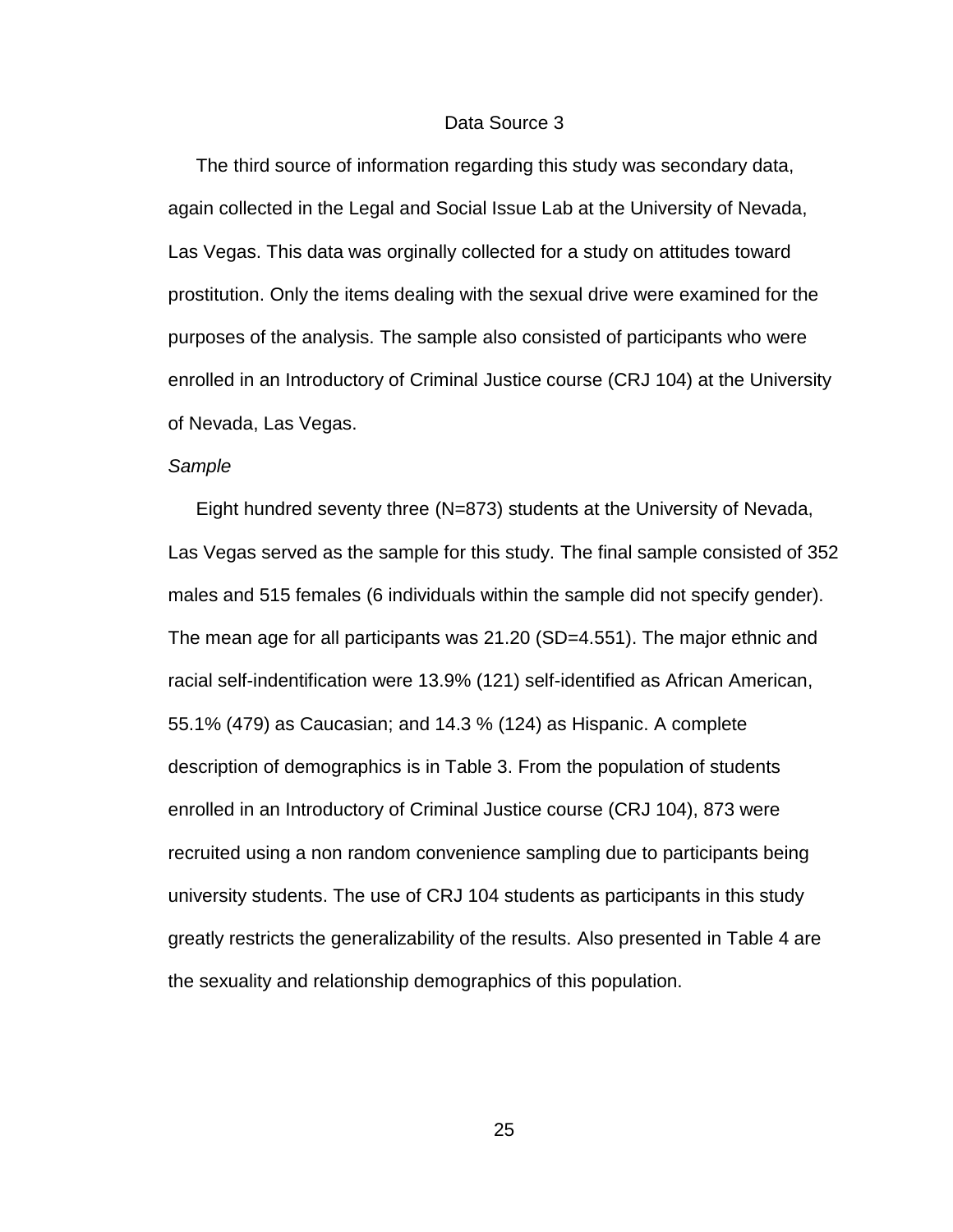## Table 3

| Characteristics              | Number         | Percentage |
|------------------------------|----------------|------------|
| Gender                       |                |            |
| Male                         | 352            | 40.3       |
| Female                       | 515            | 59.0       |
| Not specified                | 6              | 0.7        |
| Age                          |                |            |
| 18                           | 254            | 29.1       |
| 19                           | 128            | 14.7       |
| 20                           | 131            | 15.0       |
| 21                           | 108            | 12.4       |
| 22                           | 63             | 7.2        |
| 23                           | 49             | 5.6        |
| 24                           | 29             | 3.3        |
| 25                           | 20             | 2.3        |
| 26                           | 17             | 1.9        |
| 27                           | 13             | 1.5        |
| 28-49                        | 61             | 6.8        |
| Ethnicity                    |                |            |
| Caucasian                    | 479            | 55.1       |
| Hispanic                     | 124            | 14.3       |
| <b>Black/African America</b> | 121            | 13.9       |
| Pacific Islander/Asian       | 46             | 5.3        |
| Middle Eastern/Persian       | 3              | 0.3        |
| Milato(Black and White)      | $\overline{2}$ | 0.2        |
| Other                        | 95             | 10.9       |
| Religion                     |                |            |
| None                         | 194            | 22.3       |
| Christian                    | 457            | 52.5       |
| Mormon                       | 41             | 4.7        |
| Jewish                       | 21             | 2.4        |
| Islamic/Muslim               | 13             | 1.5        |
| Catholic                     | 42             | 4.8        |
| <b>Buddist</b>               | 3              | 0.3        |
| Other                        | 100            | 11.5       |

*Demographic characteristics of the participants (Sample 3)*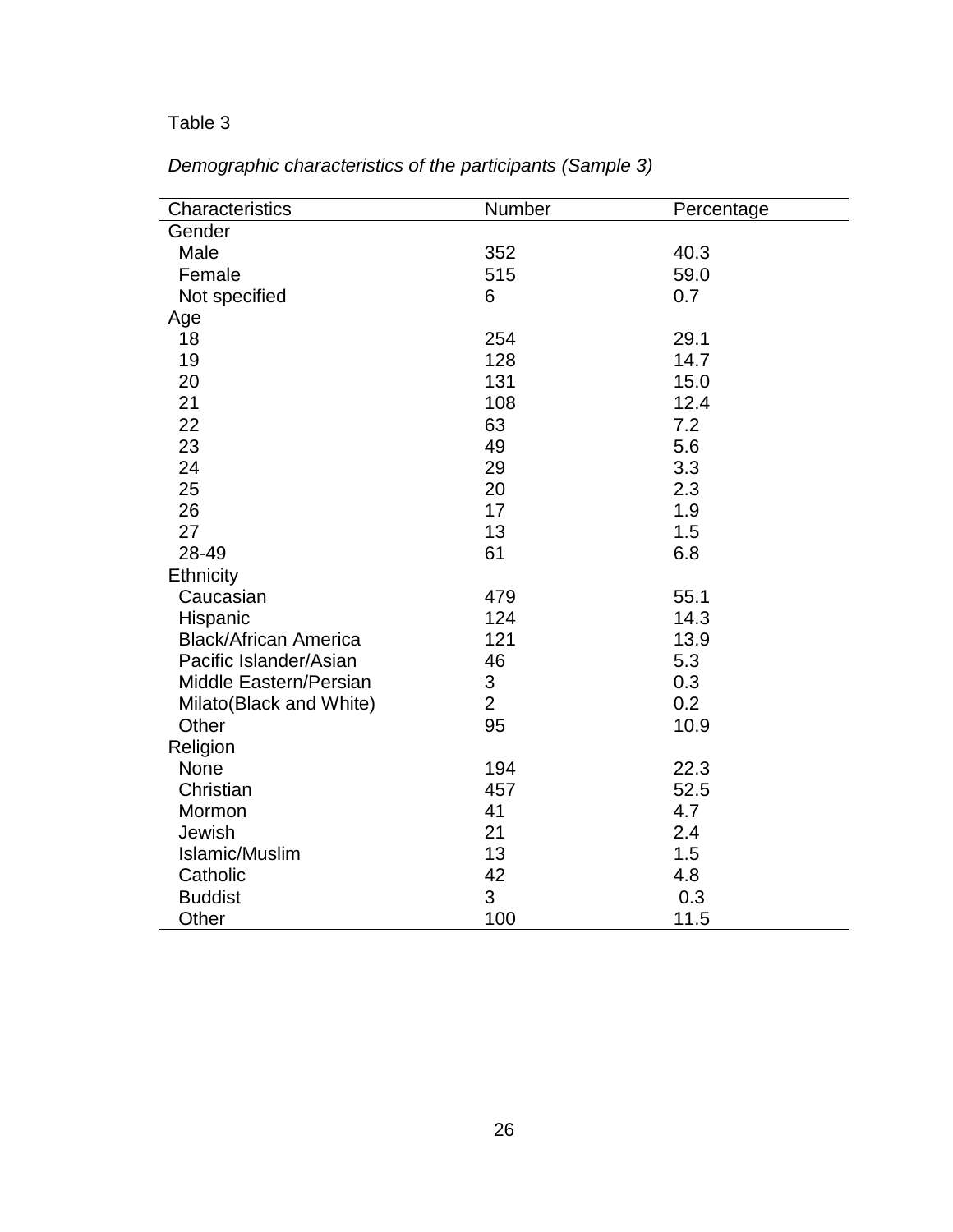#### Table 4

| Characteristics               | <b>Number</b> | Percentage |  |
|-------------------------------|---------------|------------|--|
| <b>Sexual Orientation</b>     |               |            |  |
| Heterosexual                  | 810           | 93.6%      |  |
| <b>Bisexual</b>               | 33            | 3.8        |  |
| Homosexual                    | 22            | 2.5        |  |
| <b>Relationship Status</b>    |               |            |  |
| Single                        | 537           | 61.8       |  |
| Married                       | 62            | 7.1        |  |
| <b>Divorced</b>               | 11            | 1.3        |  |
| Separated                     | 2             | 0.2        |  |
| Widowed                       | 4             | 0.5        |  |
| <b>Committed Relationship</b> | 250           | 28.8       |  |
| Common Law                    |               | 0.1        |  |

#### *Sexuality and relationship status (Sample 3)*

#### *Instrumentation*

This study included five items from the Derogatis Sexual Functioning Inventory (DSFI) (Derogatis, 1978). The DSFI tool is primarily a medical tool that is used when assessing sexual dysfunction, but it has standardized U.S. norms (Derogatis, 1996). These five items measured the level of sexual drive or level of interest or investment in sexual activities. Participants were asked to rate the five items on frequency of intercourse, masturbation, kissing and petting, sexual fantasies, and the ideal frequency of intercourse indicated by the participant. Items used in this questionnaire are in Appendix 2.

The Derogatis Sexual Functioning Inventory (DSFI) is a self-report psychological inventory consisting of 10 sections designed to measure sexual functioning. This study focuses on the sub-section of drive. The items are scored on a 9 point scale consisting of "not at all, less than one month, once or twice a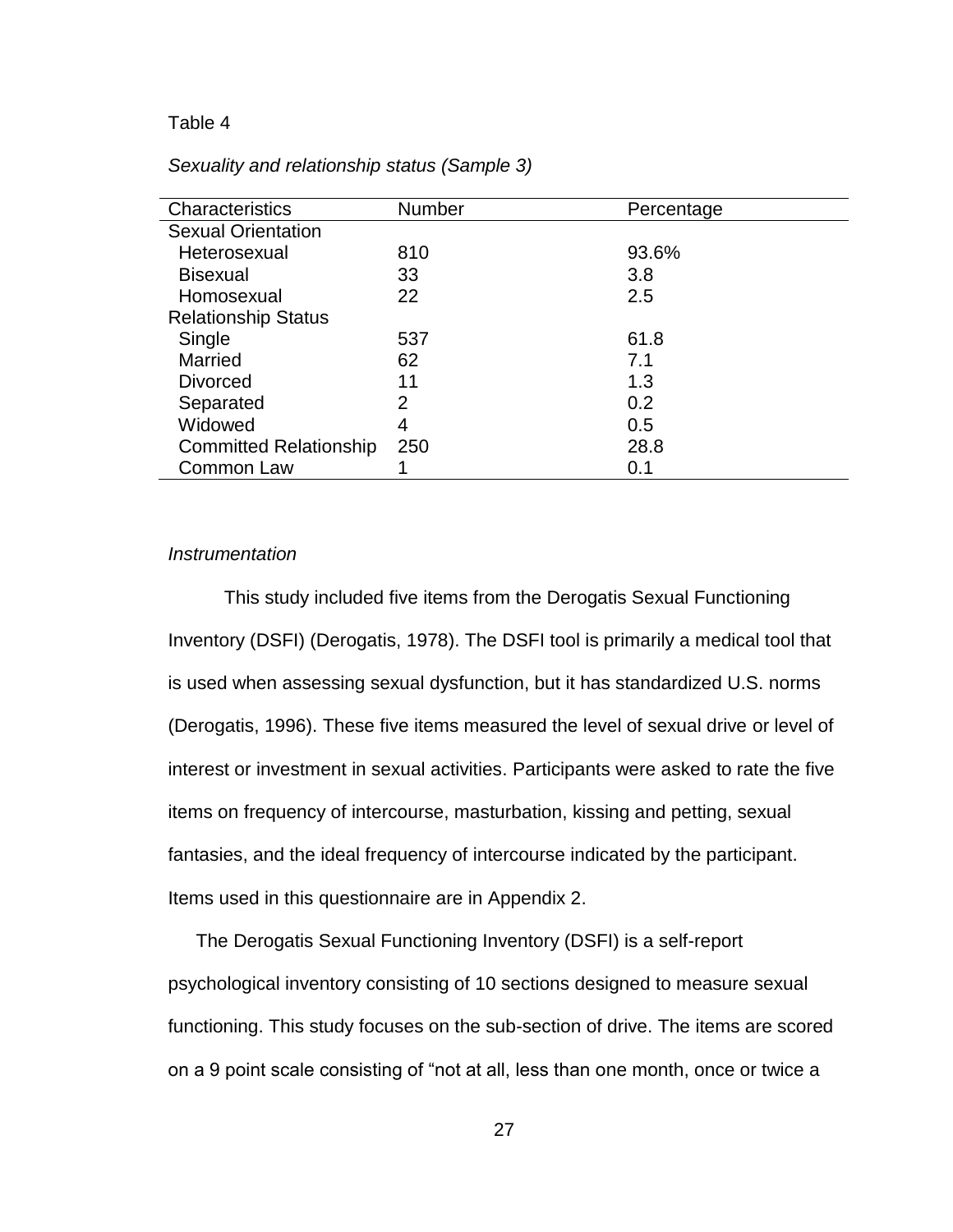month, one week, two to three times a week, four to six times a week, one day, two to three times a day, two to three times a day, and four or more a day." Each of the items "not at all, less than one month" is scored as zero (0), and progressing sequentially to "four or more a day" which receives a score of 8. The drive score is the sum of scores assigned to each item with a range of 0-40. *Procedure*

Participants were recruited through the CRJ 104 course. Data collection procedures were identical to data source 2a. The study had been approved by the University of Nevada, Las Vegas institutional research review board (Protocol number 0702-2235 and 1001-3335M), describing the purpose of the study, benefits, and assured anonymity of responses. The form indicated the study concerned perceptions of criminal behavior and street prostitution.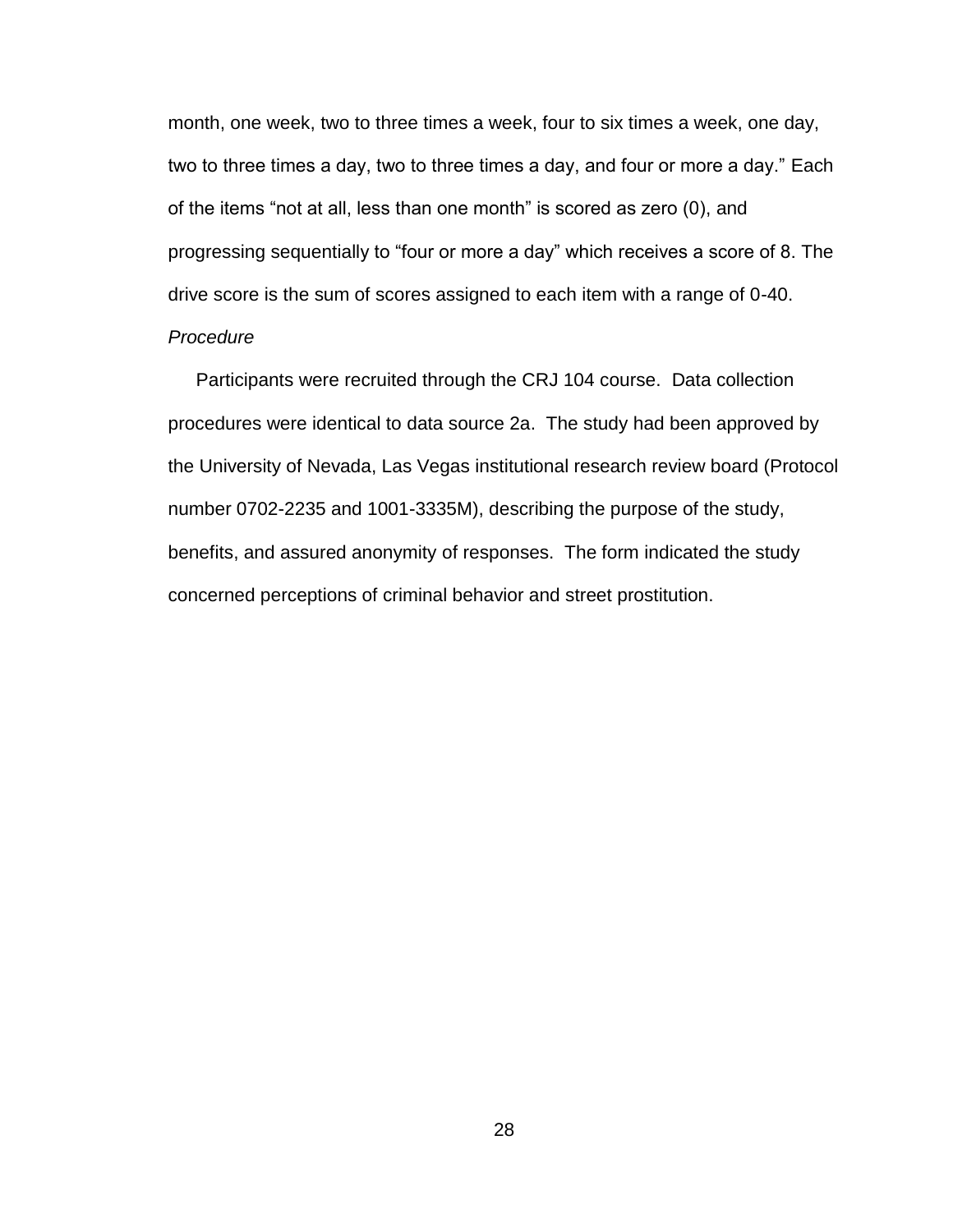#### CHAPTER 4

### FINDINGS OF STUDY

In order to answer the research questions of this thesis, multiple sources of data were analyzed. This data is split into three main samples. Each of these three samples will be explored to see if there is any support for the idea that the hypersexual environment of Las Vegas creates an elevated rate of forcible rape. The first data source considers data presented at the state, county and city level. The second and third data sources considered rates of forcible rape at the college level.

Data Source 1 – Law Enforcement Estimates of Forcible Rape

To establish whether Las Vegas experiences elevated rates of forcible rape, law enforcement data for the area was explored. The data collected for the FBI Uniform Crime Reports (UCR) was the source of data in this sample. Unless otherwise indicated in this section, data comes from the UCR website or the Nevada Department of Public Safety website. Nationally in 2008, the rate of forcible rates was estimated 57.7 percent per 100,000 female inhabitants. Victimization of males, or other forms of rape such as statutory rape or date/acquaintance rape (when without force), are not included. The estimated number of forcible rapes in 2008 was 89,000 incidents compared to 90,427 incidents from the previous year. This is a slight decrease from 2007 by 1.6%. The rates of forcible rape are presented in Figure 1 for both the State of Nevada and nationally and for men and women combined.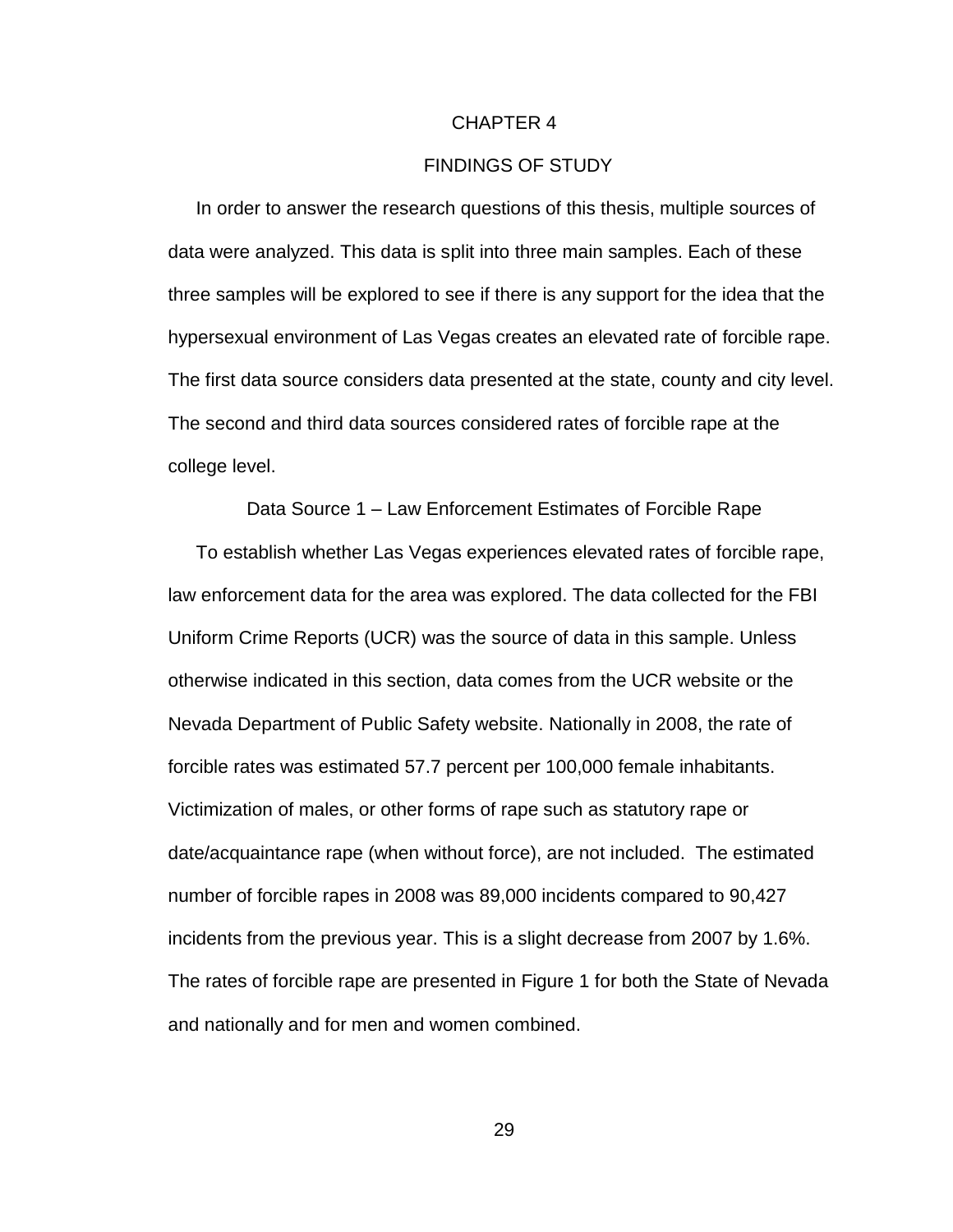

*Figure 1.* Nevada and national rates regarding forcible rapes

Figure 1 reveals that Nevada rates increased slightly in 2008. Nevada reported 1,102 incidents of both forcible (926) and attempted (176) rapes compared to 1,094 in 2007. The rates of forcible rapes for Nevada was 41 per 100, 000 inhabitants (Nevada Department of Public Safety, 2008). The total population for Nevada in 2008 was estimated to be 2,715,799. Clark County comprises almost three quarters (72.5%) of Nevada"s population with a total population of 1,967,716 in 2008. Clark County reported 881 incidents of rape, 80% of the state"s incidents. Only 242 of those Clark County incidents were cleared by arrest. The Las Vegas Metropolitan Police Department reported 729 of the total number of rapes in Nevada. Las Vegas represents the largest portion of the population compared to the suburb cities of Henderson and North Las Vegas.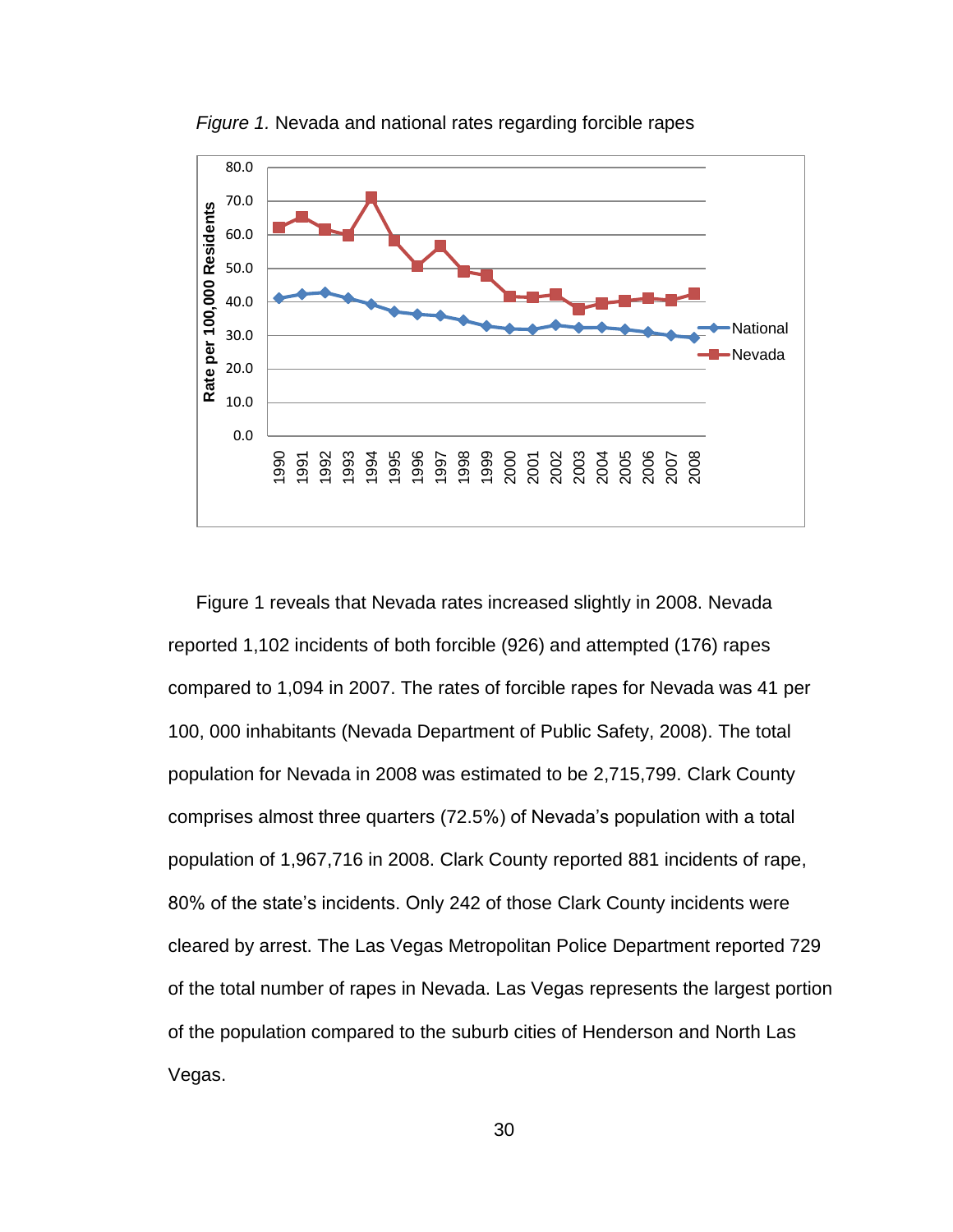Figure 2 reveals that the trends for Las Vegas forcible rape rates have been largely consistent or increasing in contrast to the overall decline seen nationally or in other parts of Las Vegas.



*Figure 2*. Rates of forcible rapes in Las Vegas area

Table 5 presents State rankings of reported rate of forcible rape per 100,000 inhabitants. Nevada's rate is 42.4 forcible rapes per 100,000 inhabitants. There is no easily identifiable pattern to this ranking as the states vary by size and culture. Also included in the table are a few states that will be contrasted to the state of Nevada.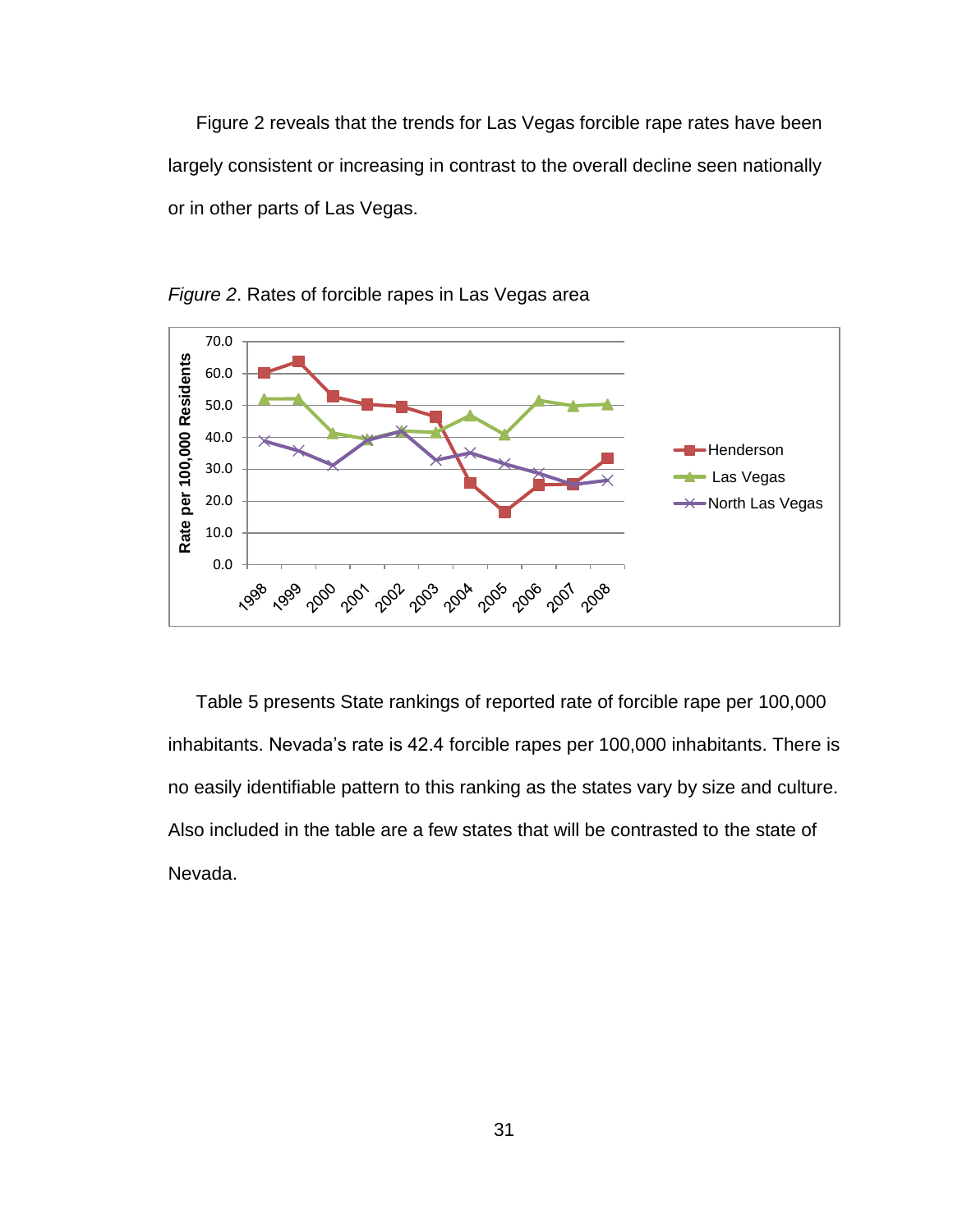| Rank          | <b>State</b>      | Rate | Population |
|---------------|-------------------|------|------------|
|               | Alaska            | 64.3 | 686,293    |
| $\mathcal{P}$ | <b>New Mexico</b> | 57.4 | 1,984,356  |
| 3             | South Dakota      | 53.7 | 804,194    |
| 4             | Arkansas          | 48.9 | 2,855,390  |
| 5             | Michigan          | 45.0 | 10,003,422 |
| 6             | Kansas            | 42.5 | 2,802,134  |
|               | Colorado          | 42.5 | 4,939,456  |
| 8             | Nevada            | 42.4 | 2,600,167  |
| 12            | Ohio              | 38.5 | 11,485,910 |
| 21            | Texas             | 32.9 | 24,326,974 |
| 23            | Florida           | 32.6 | 18,328,340 |
| 34            | Louisiana         | 27.9 | 4,410,796  |

*State's rank of reported rate of forcible rape per 100,000 inhabitants*

Crime data is organized by the UCR in different ways. Data is reported by metropolitan areas. The UCR describes a metropolitan area as an urbanized area with a population of 50,000 inhabitants and may be located in more than one county or state depending on geography. In 2008, Las Vegas with the population of approximately 1.8 million, was ranked  $52<sup>nd</sup>$  for rates of forcible rape in the United States by metropolitan statistical area. The vast majority of areas which ranked higher were regions where population was less than 300,000 inhabitants (72.5% or 37/51). Another 13 areas were under 700,000 (25.5%). There was only one metropolitan area with a population comparable to the metropolitan area of Las Vegas that ranked higher-Columbus, Ohio with a population of 1,773,358 reported a rate of 51.2 forcible rapes per 100,000 people. Table 6 presents the rankings by metropolitan areas.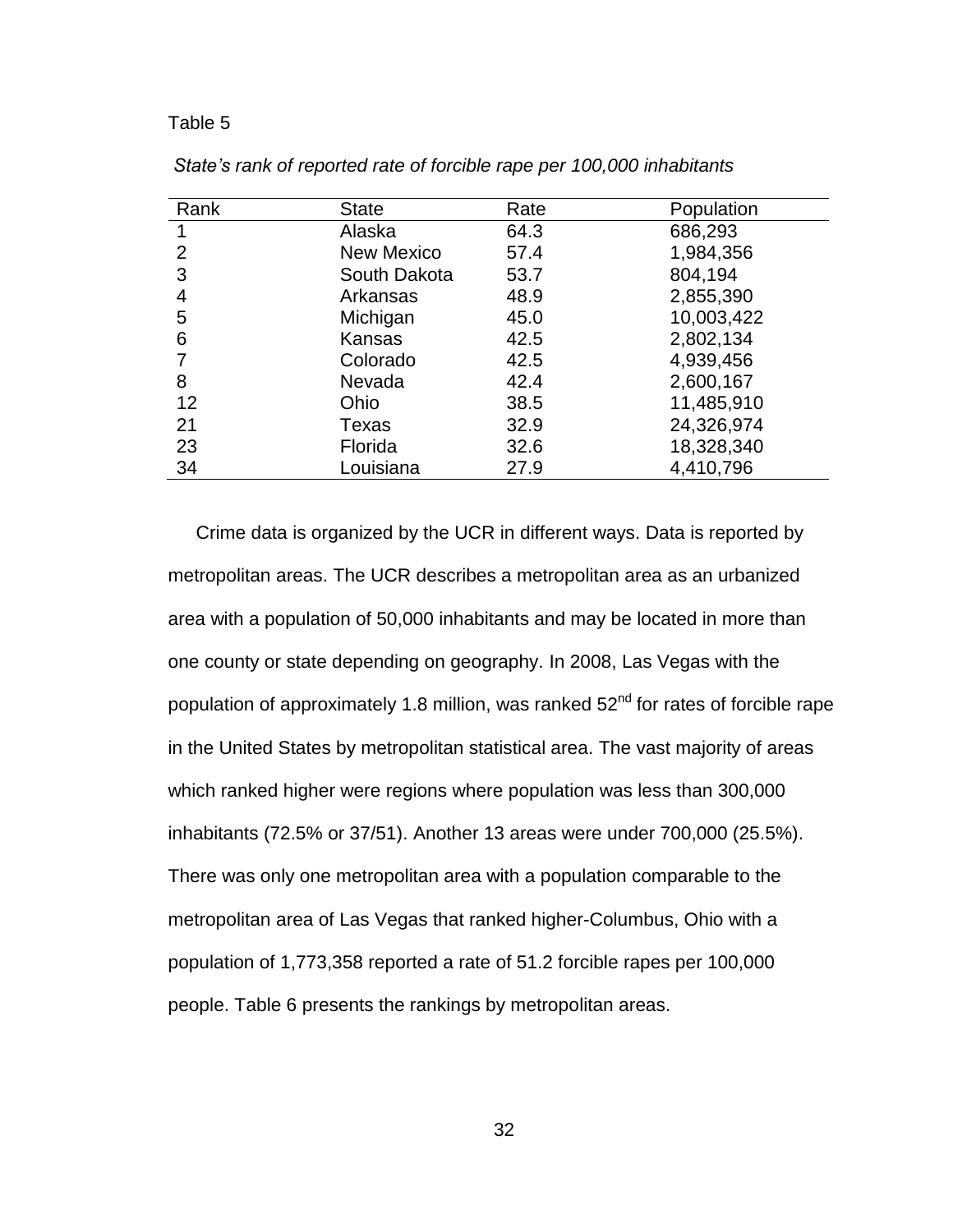|    | Metropolitan Statistical Area                                          | Rate  | Population |
|----|------------------------------------------------------------------------|-------|------------|
| 1  | Farmington, NM.                                                        | 121.8 | 123,156    |
| 2  | Fairbanks, AK.                                                         | 120.3 | 37,407     |
| 3  | Rapid City, SD.                                                        | 119.3 | 121,526    |
| 4  | Long View, WA.                                                         | 92.6  | 101,545    |
| 5  | Anchorage, AK.                                                         | 88.0  | 301,010    |
| 6  | Pine Bluff, AR.                                                        | 85.4  | 100,732    |
| 7  | Bremerton, WA.                                                         | 82.1  | 237,527    |
| 8  | Lima, OH.                                                              | 80.1  | 321,552    |
| 9  | Battle Creek, MI.                                                      | 78.3  | 135,300    |
| 10 | Redding, CA.                                                           | 73.6  | 180,598    |
| 11 | Jackson, MI.                                                           | 73.4  | 162,183    |
| 12 | Lawton, OK.                                                            | 70.3  | 113,817    |
| 13 | Niles, MI./Benton Harbor, MI.                                          | 69.0  | 157,892    |
| 14 | Waco, TX.                                                              | 66.5  | 229,941    |
| 15 | Muskegon, MI./Norton Shores, MI.                                       | 64.0  | 173,418    |
| 16 | San Angelo, TX.                                                        | 63.7  | 108,373    |
| 17 | Dover, DE.                                                             | 63.1  | 155,344    |
| 18 | Bay City, MI.                                                          | 63.0  | 106,303    |
| 19 | Sioux Falls, SD.                                                       | 63.0  | 233,355    |
| 20 | Colorado Springs, CO.                                                  | 67.1  | 618,723    |
| 21 | Flagstaff, AZ.                                                         | 62.5  | 128,071    |
| 22 | Abilene, TX.                                                           | 59.7  | 159,257    |
| 23 | Pittsfield, MA.                                                        | 59.3  | 129,918    |
| 24 | Kalamazoo, MI./Portage, MI.                                            | 58.8  | 321,552    |
| 25 | Corpus Christi, TX.                                                    | 58.4  | 415,807    |
| 26 | Grand Junction, CO.                                                    | 58.4  | 142,140    |
| 27 | Wichita, KS.                                                           | 57.6  | 601,018    |
| 28 | Panama City/Lynn Haven/ Panama City Beach, FL.                         | 57.3  | 164,007    |
| 29 | Monroe, MI.                                                            | 56.8  | 153,241    |
| 30 | Flint, MI.                                                             | 55.5  | 430,816    |
| 31 | Midland, TX.                                                           | 55.5  | 127,849    |
| 32 | Amarillo, TX.                                                          | 54.9  | 244,209    |
| 33 | College Station, TX. /Bryan, TX.<br>Fayetteville, AR./Springdale, AR./ | 54.9  | 205,756    |
| 34 | Rogers, AZ./McDonald County, MO.                                       | 54.9  | 447,732    |

# *Crime in the United States by Metropolitan Statistical Area, 2008*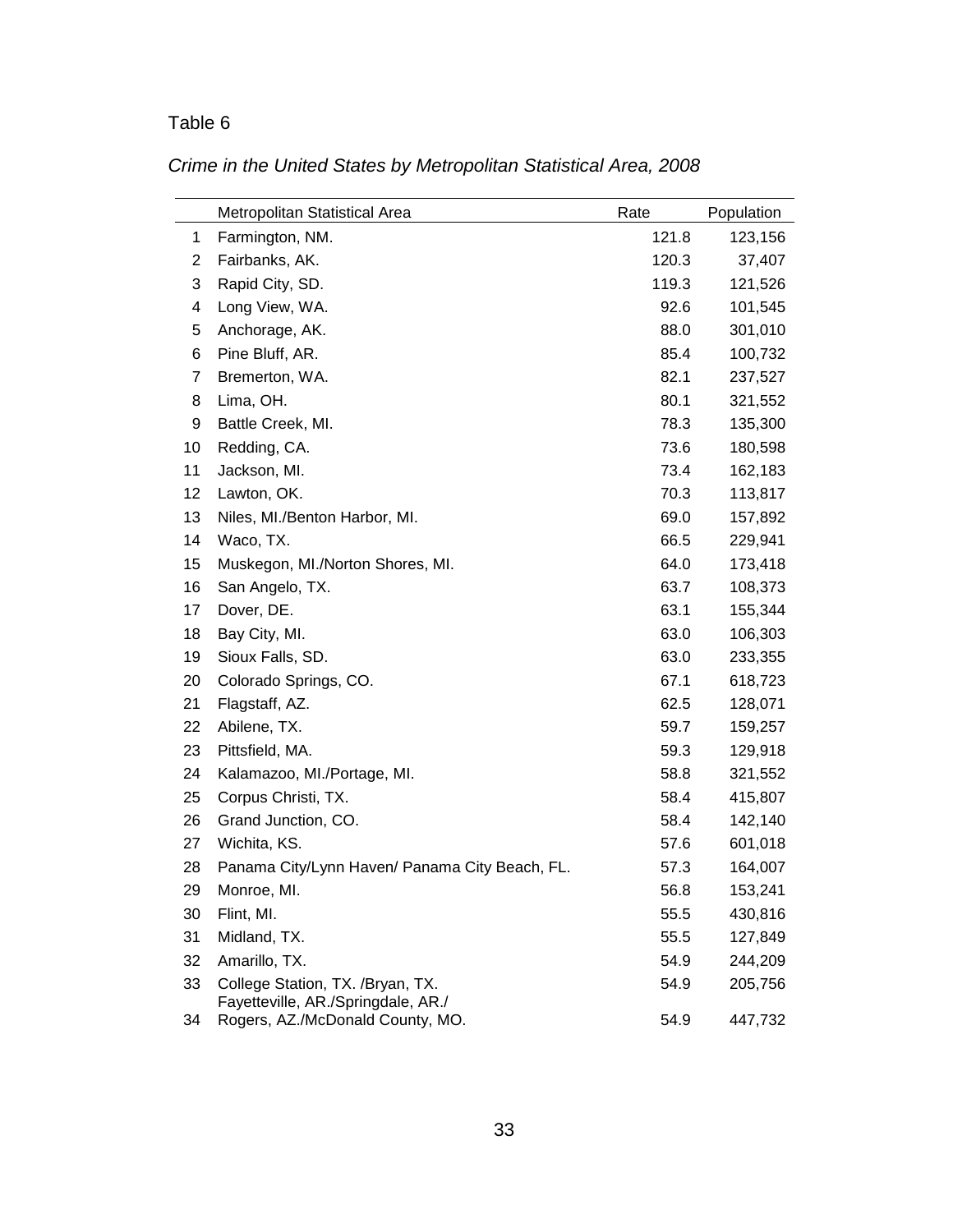# Table 6 (con't).

|    | Metropolitan Statistical Area          | Rate |      | Population |
|----|----------------------------------------|------|------|------------|
| 35 | Fort Smith, AR. /Sequoyah County, OK.  |      | 54.8 | 291,712    |
| 36 | Saginaw, MI.                           |      | 54.6 | 199,649    |
| 37 | Manhattan, KS.                         |      | 54.4 | 119,523    |
| 38 | Little Rock/N. Little Rock/Conway, AR. |      | 53.8 | 673,330    |
| 39 | Victoria, TX.                          |      | 53.5 | 114,072    |
| 40 | Gainesville, FL.                       |      | 52.1 | 257,041    |
| 41 | Tallahassee, FL.                       |      | 51.7 | 352,043    |
| 42 | Columbus, OH.                          |      | 51.2 | 1,773,358  |
| 43 | Pocatello, ID.                         |      | 51.2 | 87,959     |
| 44 | Lansing, MI./East Lansing, MI.         |      | 50.9 | 453,640    |
| 45 | Holland, MI./Grand Haven, MI.          |      | 50.1 | 259,600    |
| 46 | Ocala, FL.                             |      | 50.0 | 329,862    |
| 47 | Casper, WY.                            |      | 49.1 | 73,249     |
| 48 | Winchester, VA. /Hampshire County, WV. |      | 48.7 | 123,259    |
| 49 | Augusta, GA./Richmond County, SC.      |      | 47.6 | 531,442    |
| 50 | Jonesboro, AR.                         |      | 47.7 | 117,434    |
| 51 | Long View, TX.                         |      | 47.4 | 204,851    |
| 52 | Las Vegas/Paradise, NV                 |      | 47.1 | 1,868,909  |
|    | Reno, NV. /Sparks, NV.                 |      | 34.2 | 412,231    |

Las Vegas is the largest metropolitan area in Nevada representing 68.8% of the total population. To properly consider rates in Las Vegas, it was contrasted to other large metropolitan areas with a focus on tourism. This data is presented in Table 7. The second largest metropolitan area in Nevada, Reno, is also presented.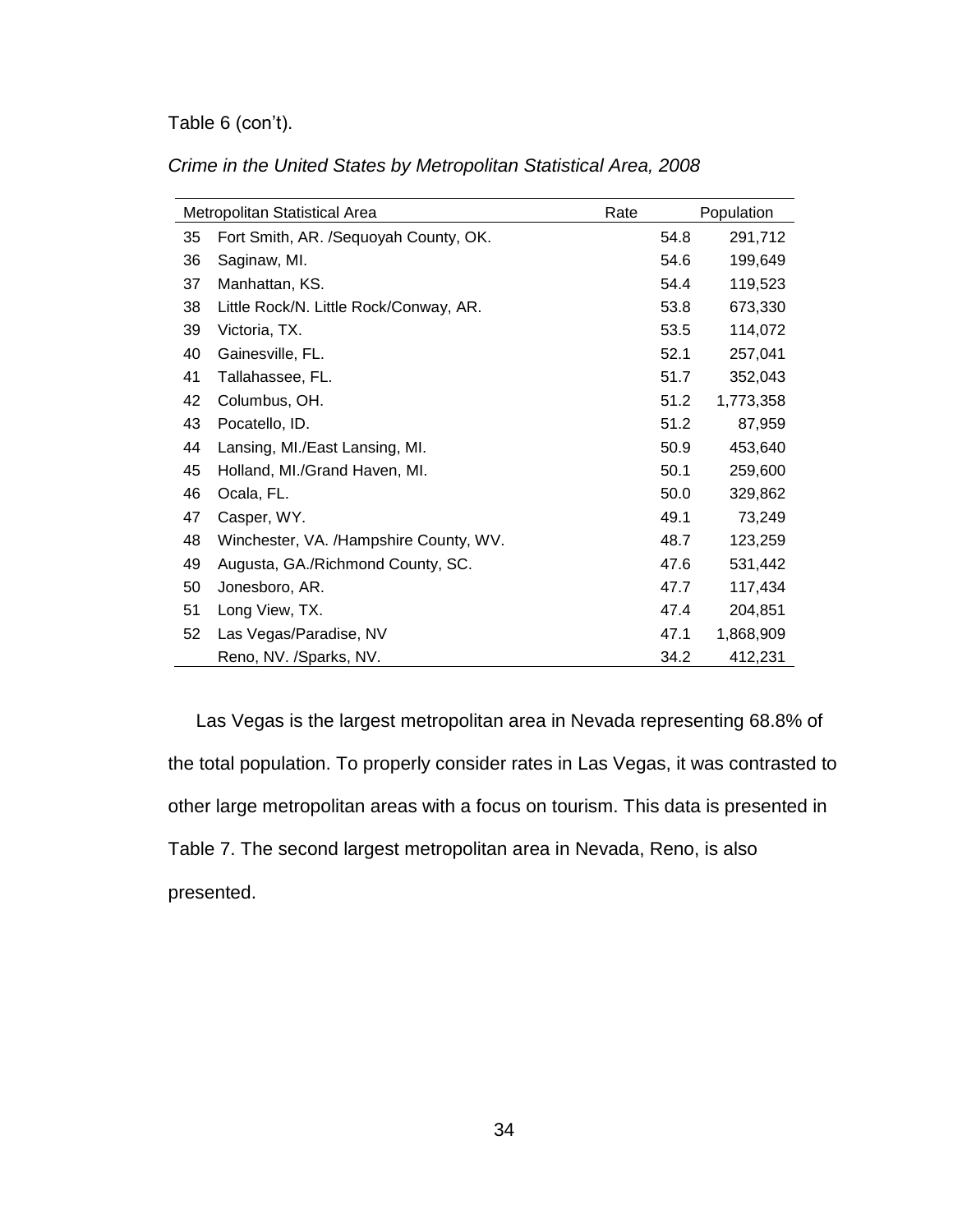| Crime in Metropolitan Statistical Tourist Areas (2008) |  |
|--------------------------------------------------------|--|
|--------------------------------------------------------|--|

| <b>Metropolitan Statistical Area</b>  | Rape      | Population | Rate per |
|---------------------------------------|-----------|------------|----------|
|                                       | Incidents |            | 100,000  |
| City of Las Vegas Metropolitan Police | 729       | 1,353,175  | 53.87    |
| Department                            |           |            |          |
| City of Reno                          | 83        | 218,556    | 37.98    |
| West Palm Beach-Boca Raton-Boynton    | 393       | 1,267,953  | 30.99    |
| Beach, FL M.D                         |           |            |          |
| New Orleans-Metairie-Kenner, LA       | 259       | 1,114,055  | 23.25    |
| City of San Francisco                 | 166       | 798,144    | 20.80    |

Even though population is a variable used in computing crime rates,

communities are changed by the influx of tourists as well. For this thesis, it might be informative to consider the number incidents by area populations that included tourist numbers as well. Table 8 shows estimates of crime rates for six years that calculated rates by dividing incidents reported by regular and tourist populations combined. Las Vegas<sup>1</sup> consistently had high number of visitors among the areas considered. In Table 8, the incidents also considered the rates calculated for the entire Clark County area. For comparison purposes, visitor estimates were gathered for tourist destinations like Miami<sup>2</sup>, Atlantic City<sup>3</sup> and New Orleans<sup>4</sup>. It should be noted that the number of tourists for New Orleans dramatically decreased as a result of Hurricane Katrina in 2005.

 1 http://gaming.unlv.edu/abstract/nvstate\_2008.html

<sup>2</sup> http://www.miamiandbeaches.com/Pictures/WebRpt/Annual%202008%20 Visitor%20Profile.pdf

<sup>3</sup> <http://cber.unlv.edu/tour.html>

<sup>4</sup> http://www.neworleanssvb.com/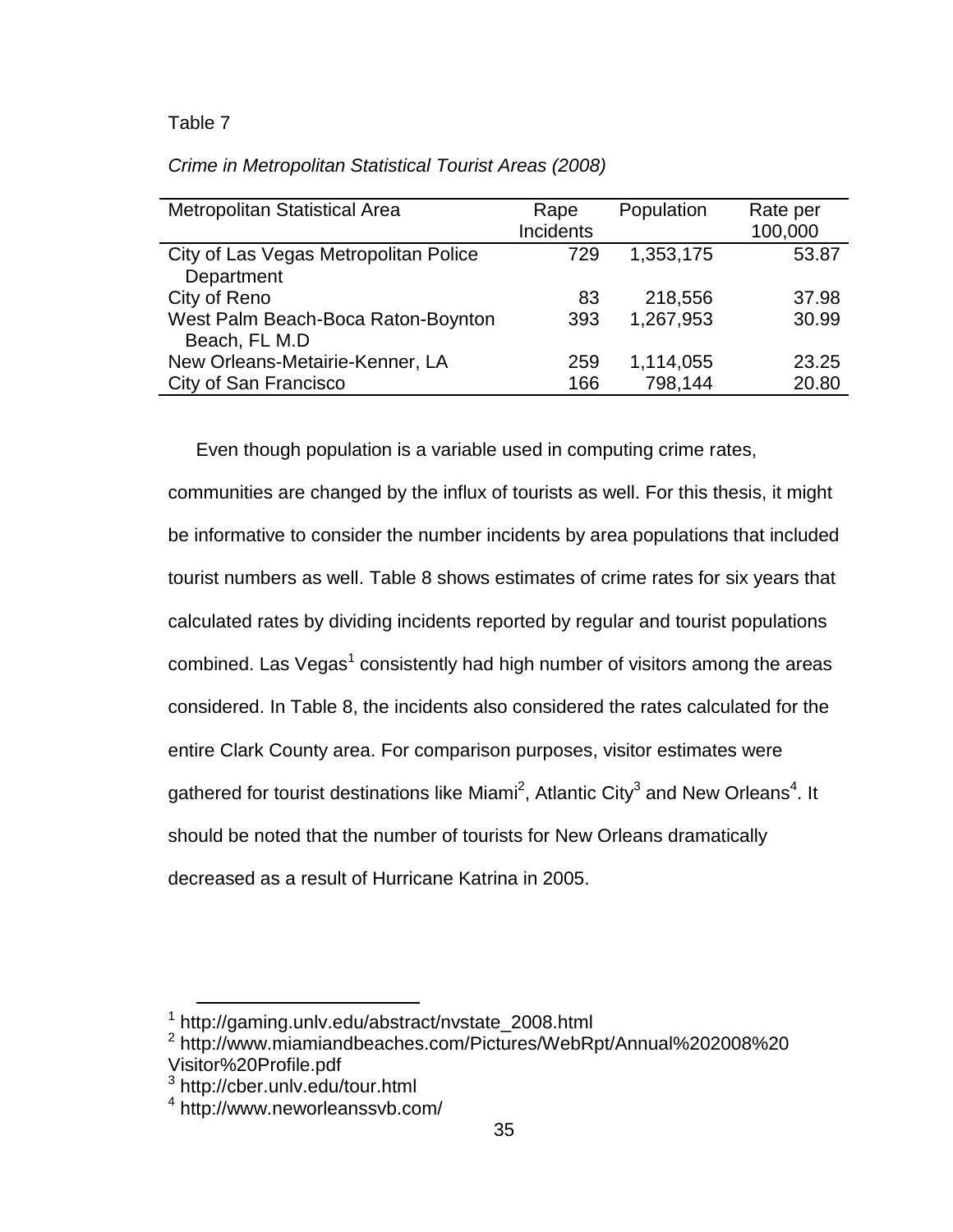# *Rates of forcible rapes including the number of annual tourists*

| Area              | Rape<br><b>Incidents</b><br>Reported | Geographic Population | <b>Annual Tourists</b> | <b>Total Population</b> | Rate of per 100,000 |
|-------------------|--------------------------------------|-----------------------|------------------------|-------------------------|---------------------|
| 2008              |                                      |                       |                        |                         |                     |
| Las Vegas, NV     | 881                                  | 1,967,716             | 37,481,552             | 39,449,268              | 2.23                |
| Atlantic City, NJ | 37                                   | 39,425                | 31,800,000             | 31,839,425              | 0.12                |
| Miami, FL         | 685                                  | 2,373,744             | 12,128,600             | 14,502,344              | 4.72                |
| New Orleans, LA   | 65                                   | 281,440               | 7,600,000              | 7,881,440               | 0.82                |
| 2007              |                                      |                       |                        |                         |                     |
| Las Vegas, NV     | 849                                  | 1,954,319             | 39,196,761             | 41,151,080              | 2.06                |
| Atlantic City, NJ | 28                                   | 39,781                | 33,300,000             | 33,339,781              | 0.08                |
| Miami, FL         | 725                                  | 2,401,971             | 11,965,900             | 14,367,871              | 5.05                |
| New Orleans, LA   | 115                                  | 220,614               | 7,100,000              | 7,320,614               | 1.57                |
| 2006              |                                      |                       |                        |                         |                     |
| Las Vegas, NV     | 845                                  | 1,874,837             | 38,914,889             | 40,789,726              | 2.07                |
| Atlantic City, NJ | 46                                   | 40,399                | 34,500,000             | 34,540,399              | 0.13                |
| Miami, FL         | 822                                  | 2,416,083             | 11,585,000             | 14,001,083              | 5.87                |
| New Orleans, LA   | 87                                   | 431,153               | 3,700,000              | 4,131,153               | 2.11                |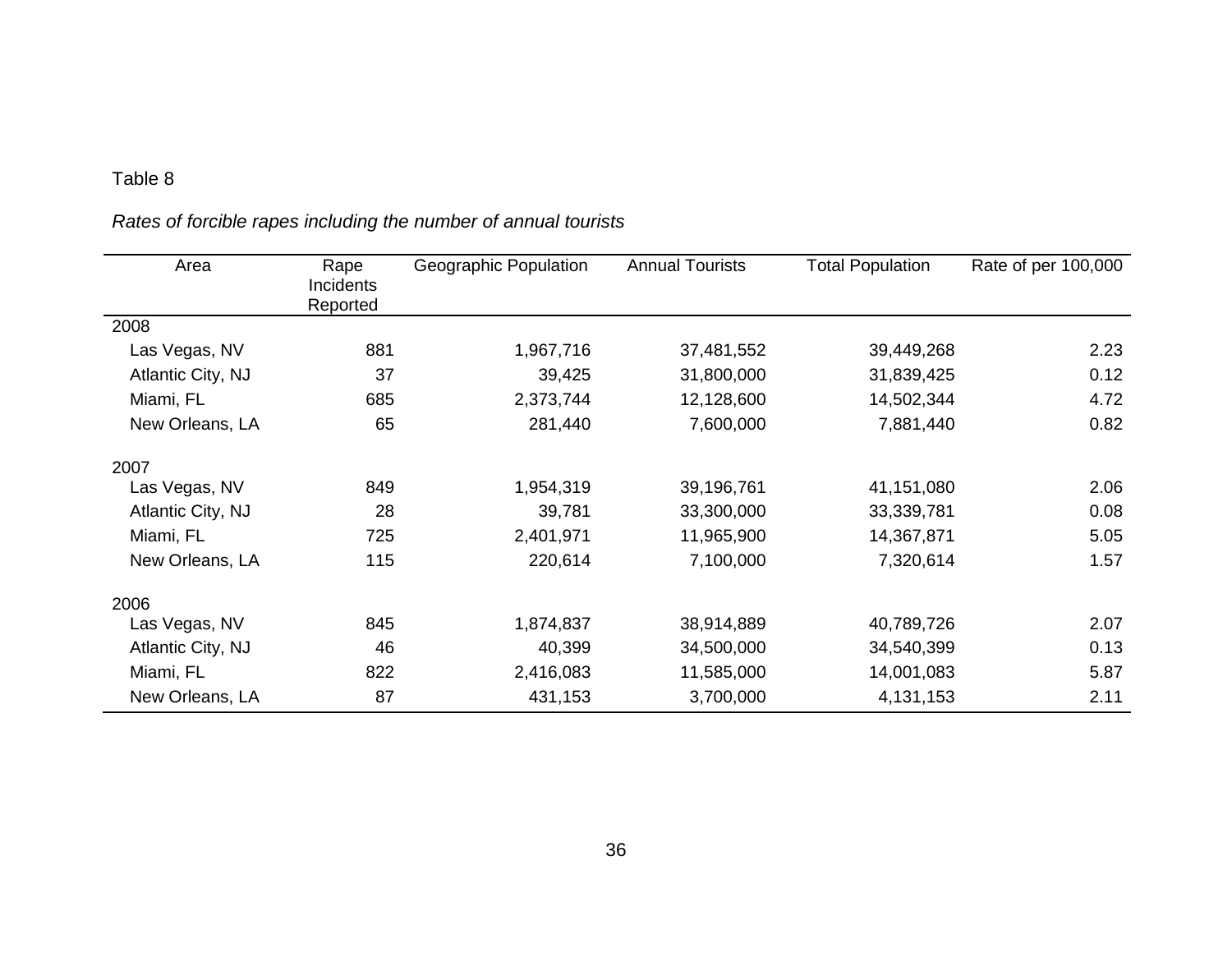# Table 8 (con't).

*Rates of forcible rapes including the number of annual tourists* 

| Area              | Rape<br>Incidents<br>Reported | Geographic Population | <b>Tourists Annually</b> | <b>Total Population</b> | Rates per<br>100, 000 |
|-------------------|-------------------------------|-----------------------|--------------------------|-------------------------|-----------------------|
| 2005              |                               |                       |                          |                         |                       |
| Las Vegas, NV     | 723                           | 1,796,380             | 38,566,717               | 40,072,118              | 1.80                  |
| Atlantic City, NJ | 44                            | 40,669                | 34,900,000               | 34,940,669              | 0.13                  |
| Miami, FL         | 778                           | 2,416,950             | 11,301,600               | 13,718,550              | 5.67                  |
| New Orleans, LA   | 89                            | 471,0587              | 6,700,000                | 7,171,057               | 1.24                  |
| 2004              |                               |                       |                          |                         |                       |
| Las Vegas, NV     | 734                           | 1,715,337             | 37,388,781               | 38,678,224              | 1.89                  |
| Atlantic City, NJ | 37                            | 40,668                | 33,300,00                | 33,340,668              | 0.11                  |
| Miami, FL         | 901                           | 2,393,176             | 10,961,800               | 13,354,976              | 6.75                  |
| New Orleans, LA   | 189                           | 471,057               | 10,100,000               | 10,571,057              | 1.79                  |
| 2003              |                               |                       |                          |                         |                       |
| Las Vegas, NV     | 665                           | 1,620,748             | 35,540,126               | 36,768,592              | 1.81                  |
| Atlantic City, NJ | 23                            | 40,397                | 32,200,000               | 2,240,397               | 1.03                  |
| Miami, FL         | 941                           | 2,375,298             | 10,445,000               | 12,820,298              | 7.34                  |
| New Orleans, LA   | 213                           | 475,128               | 8,200,000                | 8,675,128               | 2.46                  |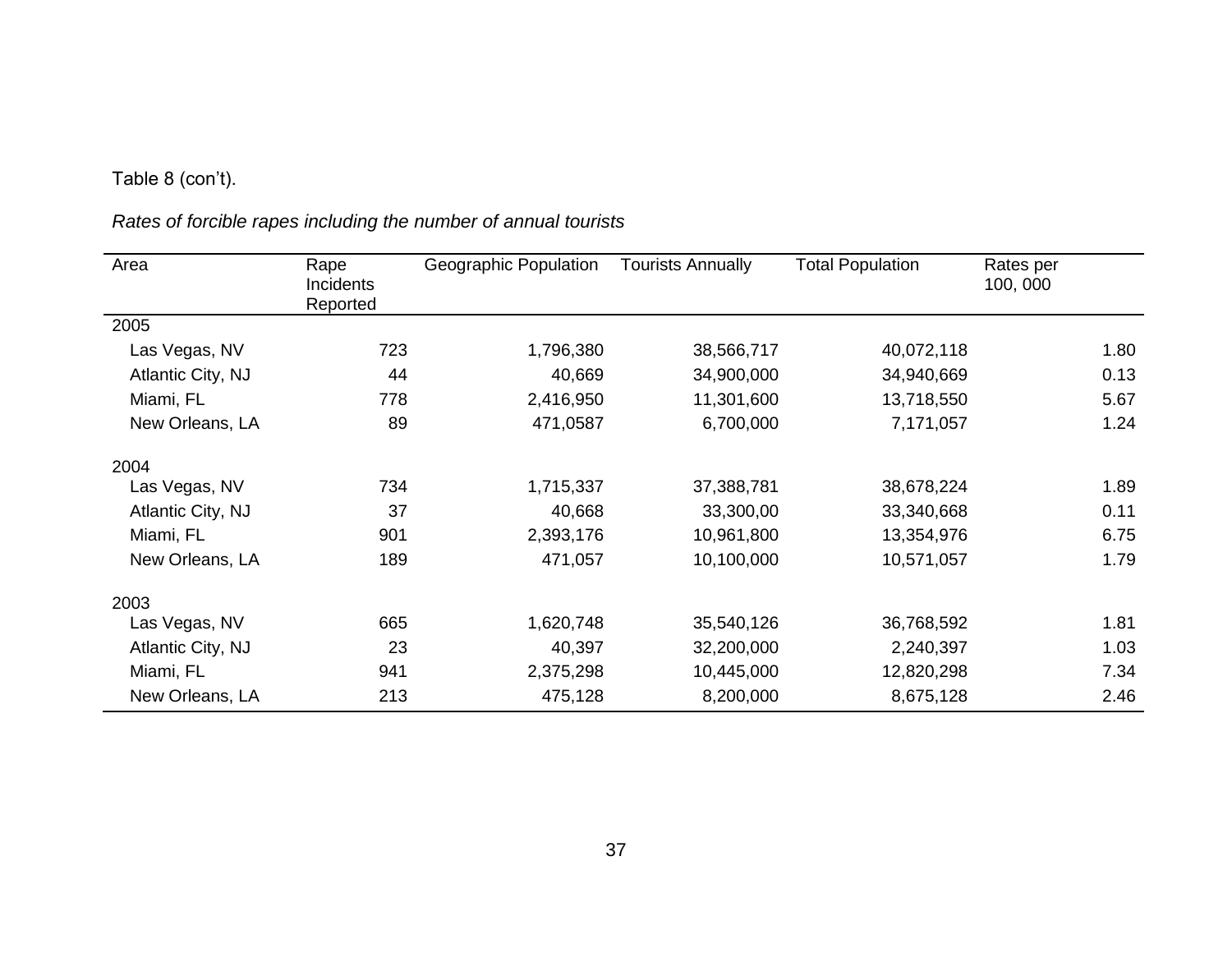Another way to look at the rates of rape in Nevada is by county. A unique feature of Nevada is the existence of legalized prostitution. Since this industry contributes to the hypersexualization of the state, rates were compared between counties by existence of legalized prostitution. Nevada"s law allows counties with a population of less than 400,000 inhabitants to license brothels. All prostitution is illegal in the metropolitan areas of Las Vegas and Reno and in their respective counties, Clark and Washoe. There are three counties that have prohibited prostitution –Carson City, Douglas and Lincoln. There are eight counties that currently have legalized prostitution. The remaining four counties could have prostitution but do not currently have any brothels. Table 9 compares the rates of sexual victimization by existence of prostitution. The four counties without prostitution were combined with the three rural counties that have prohibited prostitution for comparison purposes. Rural counties with prostitution have higher rates of rape than counties without prostitution. However, urban counties continue to have the highest rates. Figure 3 also presents the trends in rates of forcible rape for the urban areas of Las Vegas and Reno. It is contrasted to the rates reported by a rural area which also prohibit legalized prostitution. Figure 4 presents the trends in rates of forcible rape for the rural areas with prostitution.

#### Table 9

| Rape rates and prostitution in Nevada |  |  |  |
|---------------------------------------|--|--|--|
|---------------------------------------|--|--|--|

| Rates                                      | 1998  | 2003 | 2008 |
|--------------------------------------------|-------|------|------|
| Urban Counties without Prostitution        | 52.7  | 40 R | 43.0 |
| <b>Rural Counties without Prostitution</b> | .33 4 | 15.7 | 10.0 |
| <b>Rural Counties with Prostitution</b>    | 26.2  | 24 R | 34.5 |
|                                            |       |      |      |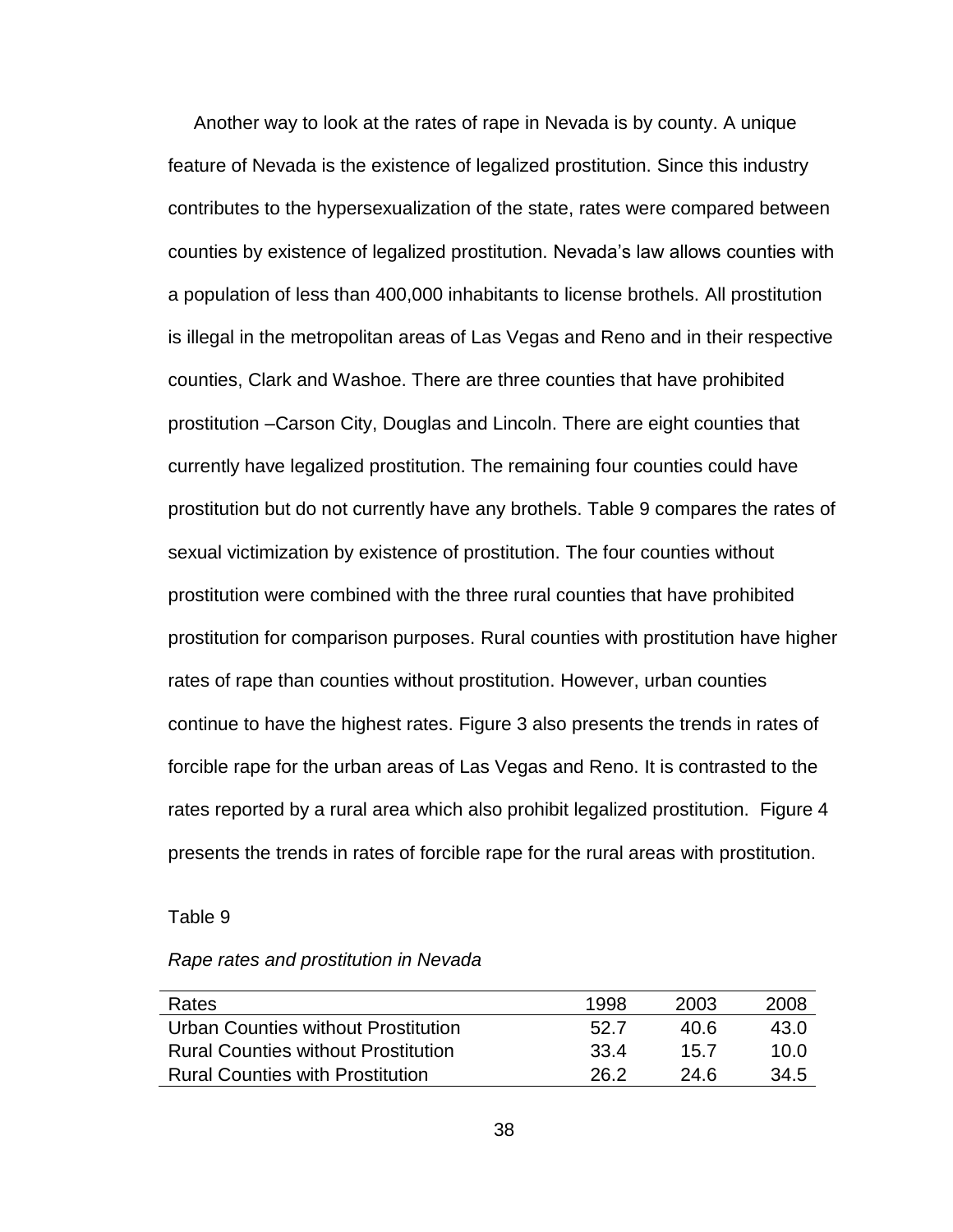

*Figure 3*. Rates of forcible rape in counties without prostitution in Nevada

*Figure 4.* Rates of forcible rape in counties with prostitution in Nevada

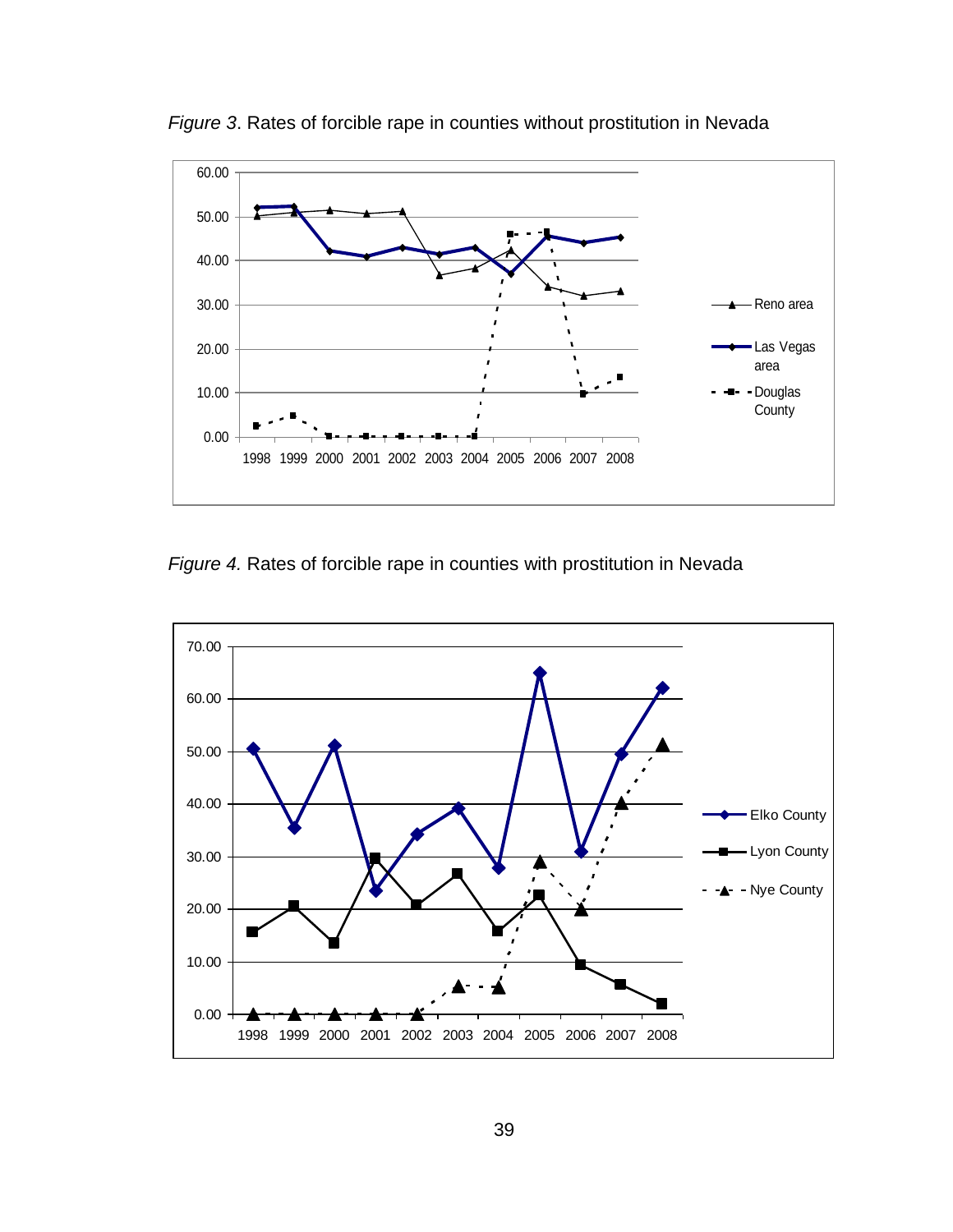#### Data Source 2 – College Rates of Sexual Victimization

To determine the "hidden figure" of crime, researchers must look beyond data collected by the federal government. Another approach is utilizing self report surveys to measure sexual victimization. This sample consider responses to Koss"s Sexual Experience Survey (SES) measuring a range of sexual aggressive behaviors, including sexual contact, sexual coercion, attempted rape and completed rape. The SES has been used in a series of studies to establish the prevalence of rapes. Table 10 presents some findings using this measure for college women populations, including the rates seen among female students at University of Nevada, Las Vegas (UNLV).

### Table 10

| Author                                                  | Year | % of Sexual<br>Victimization | <b>Number</b><br>οf<br>Victims | Sample<br><b>Size</b> | Data Obtained            |
|---------------------------------------------------------|------|------------------------------|--------------------------------|-----------------------|--------------------------|
| Sample 2a, UNLV                                         | 2010 | 27.8                         | 80                             | 291                   | Las Vegas,<br>Nevada     |
| Crawford, Wright, &<br><b>Birchmeier</b>                | 2008 | 24.9                         | 101.1                          | 406                   | Miami<br>University      |
| Messman-Moore,<br>Coates, Gaffey, &<br>Johnson          | 2008 | 9.5                          | 26.2                           | 276                   | Midwestern<br>university |
| Messman-Moore &<br><b>Brown</b>                         | 2006 | 13.9                         | 43                             | 309                   | Midwestern<br>university |
| Testa, VanZile-<br>Tamsen, Livingston, &<br><b>Koss</b> | 2004 | 17.2                         | 174.4                          | 1014                  | Buffalo, New<br>York     |

## *Studies using the Koss's Sexual Experience Survey*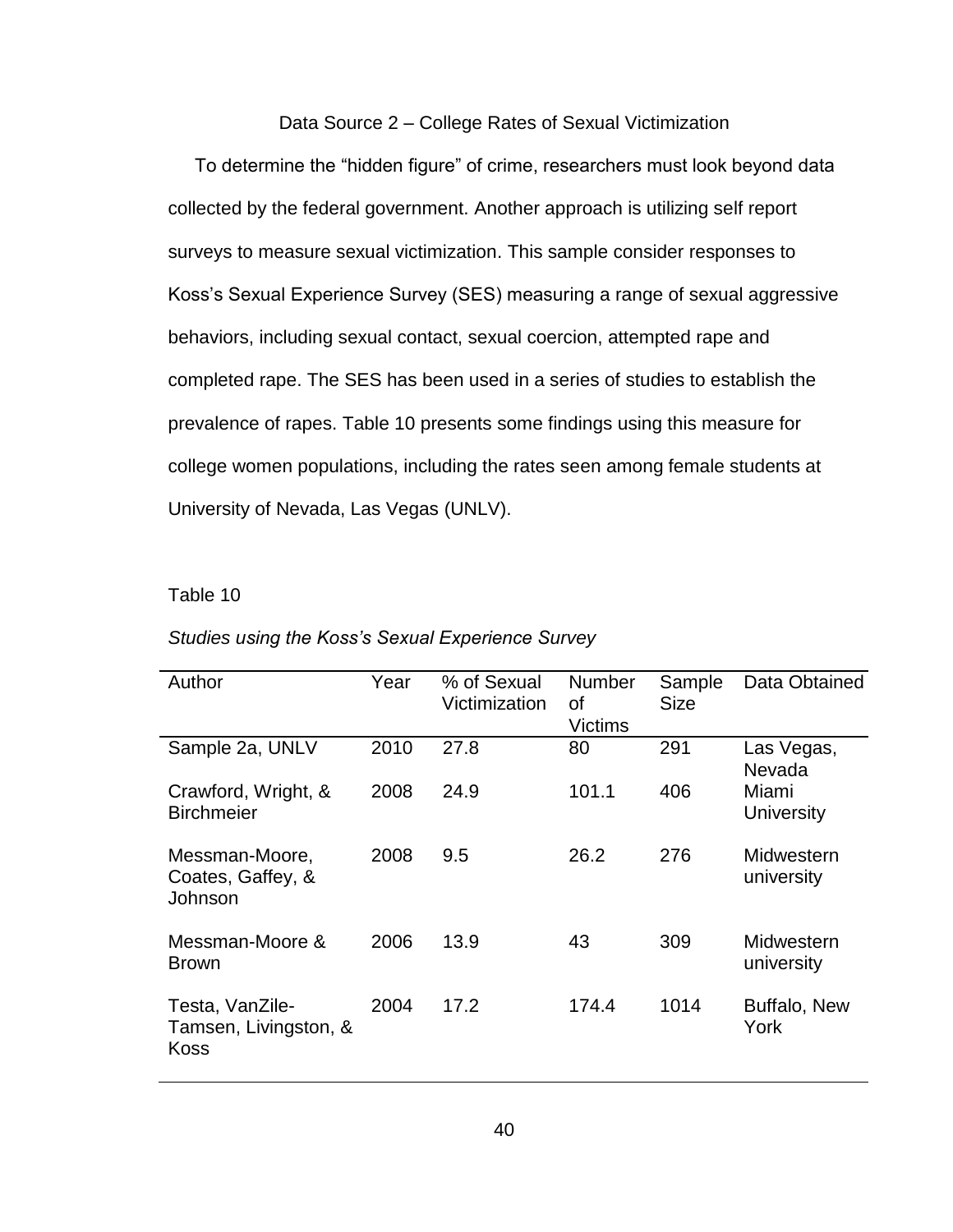To further consider difference in rates of sexual victimization, two samples of college students were compared in detail. Table 11 presents the differences in rates of victimization among the two student populations. As noted above, UNLV female students reported high rates of victimization on the SES at 27.8%. This rate also exceeded the UBC/SFU female rape rates of 13.9%. UNLV students were also much more likely to be sexually active at 79.5% for women and 74.5% for men in contrast to UBC/SFU rates of 45.5% and 45.5% for women and men respectively.

# Table 11

|                            | <b>UNLV</b> |              | <b>UBC/SFU</b> |              |
|----------------------------|-------------|--------------|----------------|--------------|
| $%$ Yes (n)                | Female      | Male         | Female         | Male         |
| Victim of forcible<br>rape | 27.8% (80)  | $5.3\%$ (11) | 13.9% (135)    | $4.7\%$ (14) |
| Sexually active            | 79.5% (230) | 74.5% (156)  | 45.4% (450)    | 45.5%(140)   |

*Rates of sexual activity and victim of forcible rape among two college samples*

To explore these differences in depth, demographic factors were entered into logistic and multiple regression analyses. The dependent variable was whether forcible rape occurred. The first predictors of victimization considered were gender, age and ethnicity. The location of the sample was entered in a second step to see if it changed the predictability of the demographic variables. The models are presented in Table 12. In the first step, which including the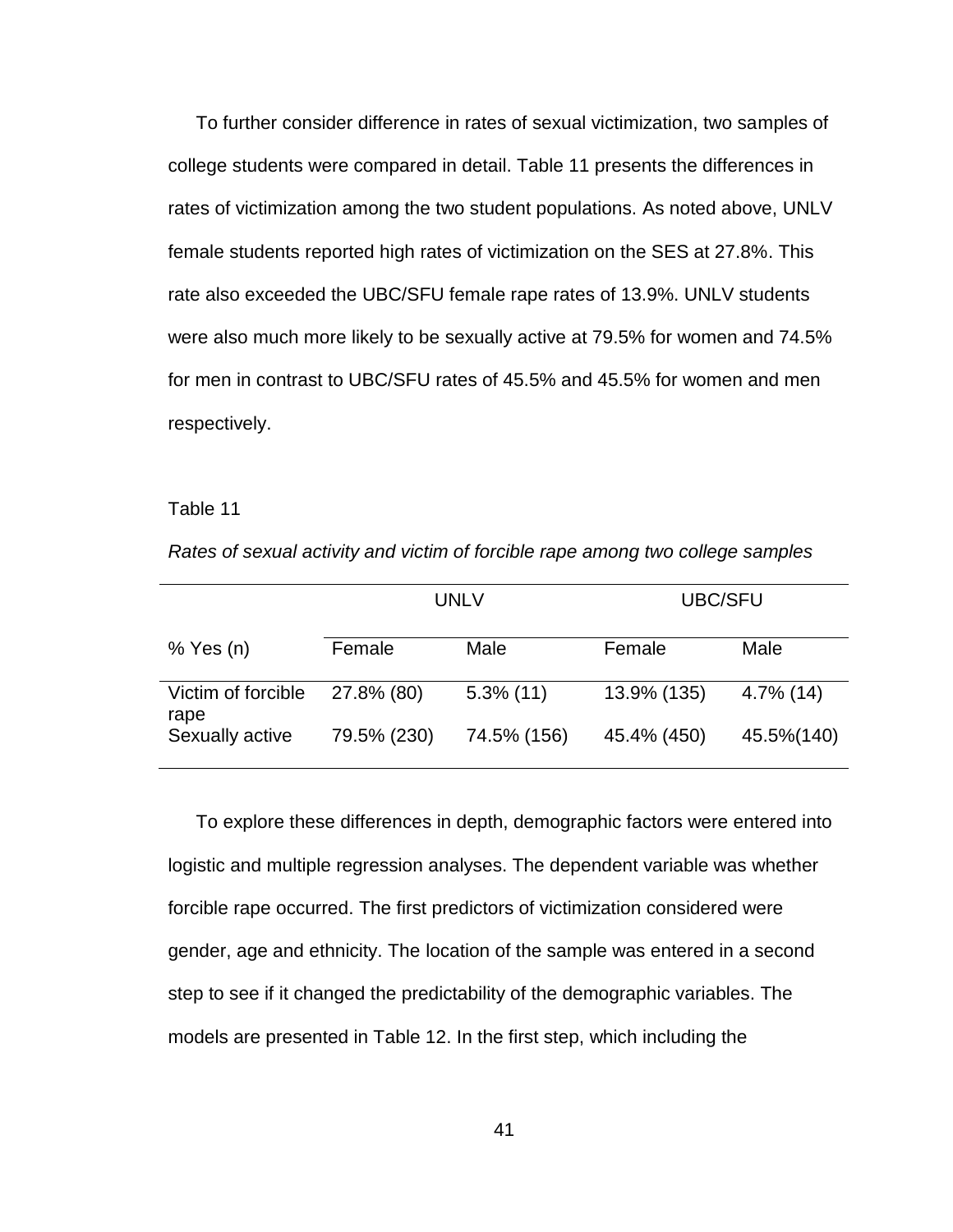|                                                                                 | Variable             | B        | SE <sub>B</sub> | β           | Sig   |  |
|---------------------------------------------------------------------------------|----------------------|----------|-----------------|-------------|-------|--|
| Model 1                                                                         |                      |          |                 |             |       |  |
|                                                                                 | Gender               | $-0.133$ | 0.018           | $-0.174***$ | 0.000 |  |
|                                                                                 | Age                  | 0.009    | 0.002           | $0.126***$  | 0.000 |  |
|                                                                                 | Ethnicity -<br>White | $-0.023$ | 0.022           | $-0.033$    | 0.298 |  |
|                                                                                 | Ethnicity -<br>Asian | $-0.054$ | 0.023           | $-0.077*$   | 0.016 |  |
| $R^2$ = .046, Adj. $R^2$ = 0.044                                                |                      |          |                 |             |       |  |
| Model 2                                                                         |                      |          |                 |             |       |  |
|                                                                                 | Gender               | $-0.142$ | 0.018           | $-0.187***$ | 0.000 |  |
|                                                                                 | Age                  | 0.008    | 0.002           | $0.110***$  | 0.000 |  |
|                                                                                 | Ethnicity -<br>White | $-0.014$ | 0.022           | $-0.021$    | 0.518 |  |
|                                                                                 | Ethnicity -<br>Asian | $-0.028$ | 0.024           | $-0.040$    | 0.236 |  |
|                                                                                 | Location             | 0.062    | 0.020           | $0.082**$   | 0.002 |  |
| $R^2$ = .052, Adj. $R^2$ = 0.049, $R^2$ change = .005, Adj. $R^2$ change = .005 |                      |          |                 |             |       |  |

*Logistic regression analysis adding location in the second model*

\* *p* <.05, \*\* *p* <.01, \*\*\* *p* <.001

demographic variables, the model was significant (F = 21.33, *p* <.001). This model explained 4.4% of the variance in sexual victimization. By adding location in the second step, the percentage of variance explained increased to 4.9% ( $R^2$ change  $p = .002$ ). This indicated that adding location as a predictor improved the predictability of the model.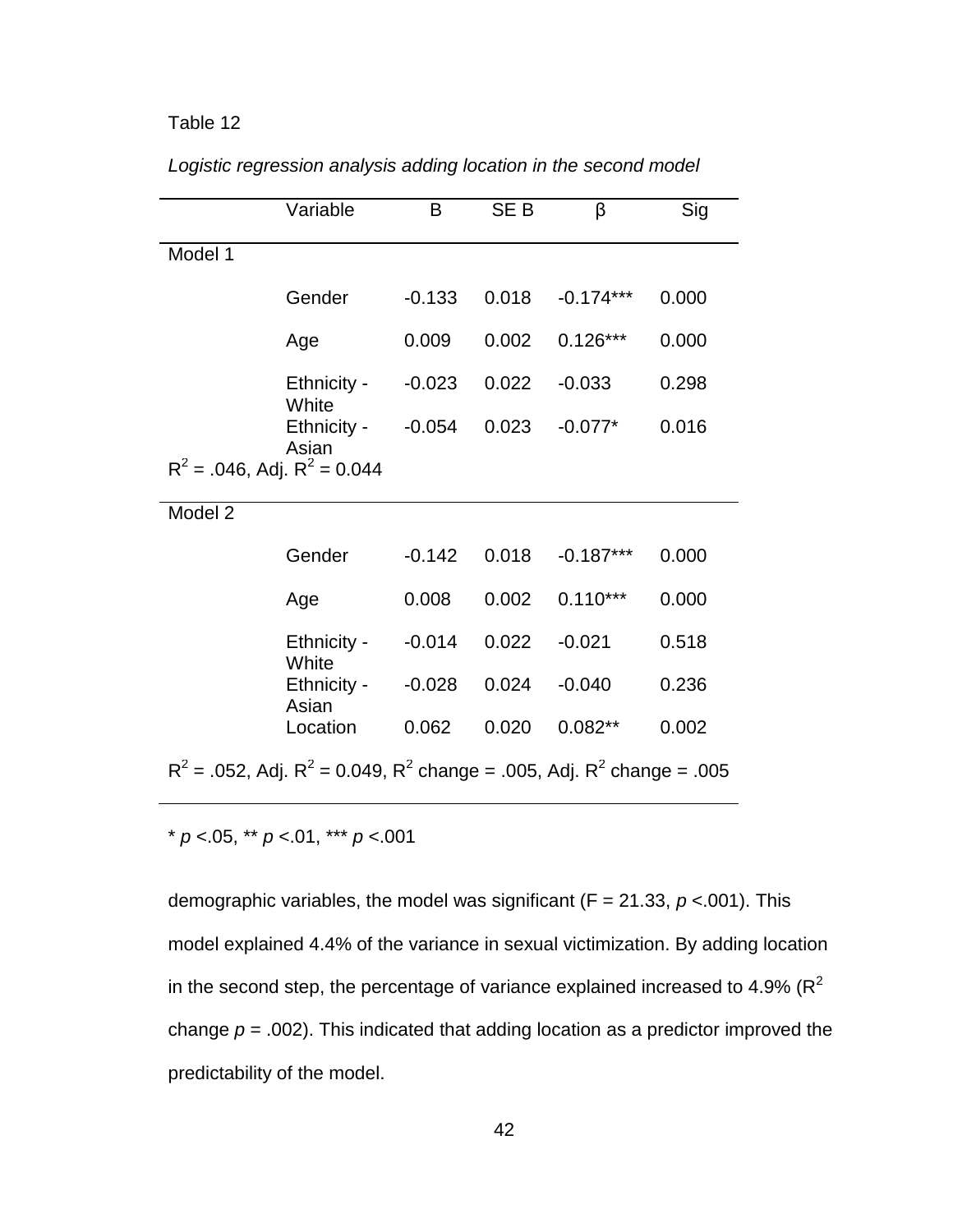Ethnicity was not a significant predictor of victimization. However, gender, age and location were significant predictors. Women were significantly more likely to be victims. The older the students, the more likely they were victimized. Being a student at University of Nevada, Las Vegas also made you more likely to be victimized. Location was a significant predictor of victimization even when age, gender and ethnicity were controlled for.

One difference that also stood out was differences in rates of sexual activity between the two populations. It was decided to rerun these models but include sexual activity as a predictor. The first step of this regression included gender, age, ethnicity and being sexually active. This model was significant ( $F = 21.628$ , *p* <.001). The regression results can be seen in Table 13. This model explained 5.5% of the variability. In the second step, location was added and the  $R^2$  change was significant ( $p$  < .05) raising the adjusted R<sup>2</sup> by 0.3%. It was a small change but indicated that location predicts victimization while controlling for the other included predictors.

In this new model taking sexual activity into account, gender and age remained significant predictors. Ethnicity was not a significant predictor. Being sexually active was also a significant predictor of being victimized as was location.

Across populations, students at the University of Nevada, Las Vegas, University of British Columbia, and Simon Fraser University revealed differences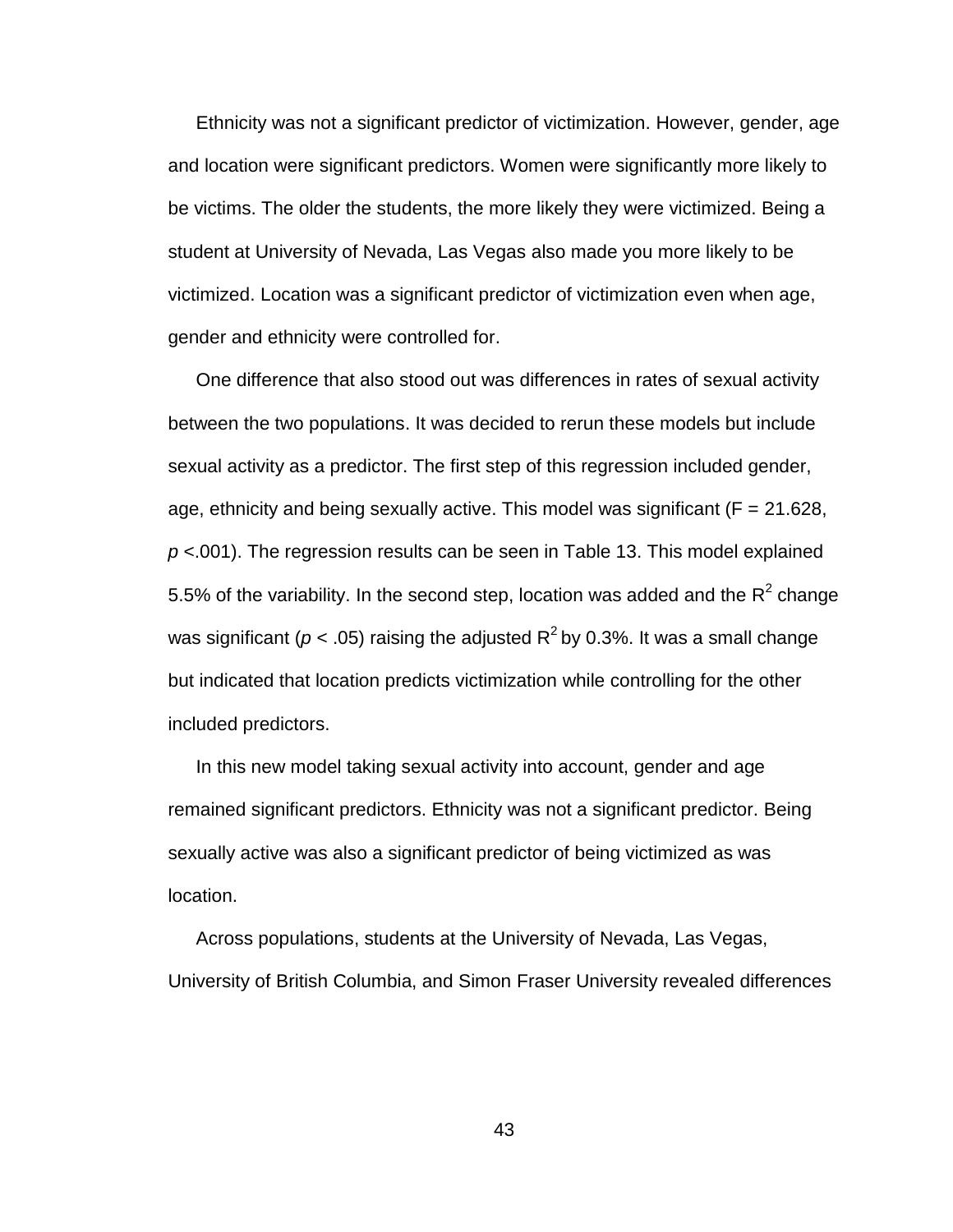|                                                                                 | Variable                  | B        | SE <sub>B</sub> | β           | Sig   |  |  |
|---------------------------------------------------------------------------------|---------------------------|----------|-----------------|-------------|-------|--|--|
| Model 1                                                                         |                           |          |                 |             |       |  |  |
|                                                                                 | Gender                    | $-0.133$ | 0.018           | $-0.175***$ | 0.000 |  |  |
|                                                                                 | Age                       | 0.008    | 0.002           | $0.111***$  | 0.000 |  |  |
|                                                                                 | $E$ thnicity $-$<br>White | $-0.032$ | 0.022           | $-0.046$    | 0.153 |  |  |
|                                                                                 | $Ethnicity -$<br>Asian    | $-0.042$ | 0.023           | $-0.059$    | 0.065 |  |  |
|                                                                                 | Sexually                  | 0.078    | 0.017           | $0.114***$  | 0.000 |  |  |
| Active<br>$R^2$ = .058, Adj. $R^2$ = .055                                       |                           |          |                 |             |       |  |  |
| Model 2                                                                         |                           |          |                 |             |       |  |  |
|                                                                                 | Gender                    | $-0.140$ | 0.018           | $-0.184***$ | 0.000 |  |  |
|                                                                                 | Age                       | 0.007    | 0.002           | $0.100***$  | 0.000 |  |  |
|                                                                                 | $E$ thnicity $-$          | $-0.024$ | 0.022           | $-0.035$    | 0.273 |  |  |
|                                                                                 | White<br>$E$ thnicity $-$ | $-0.024$ | 0.024           | $-0.034$    | 0.314 |  |  |
|                                                                                 | Asian<br>Sexually         | 0.071    | 0.017           | $0.103***$  | 0.000 |  |  |
|                                                                                 | Active<br>Location        | 0.046    | 0.020           | $0.060*$    | 0.025 |  |  |
| $R^2$ = .0.61, Adj. $R^2$ = .058, $R^2$ change = .003, Adj. $R^2$ change = .003 |                           |          |                 |             |       |  |  |

*Logistic regression analysis adding location in the second model and sexual activity*

\* *p* <.05, \*\* *p* <.01, \*\*\* *p* <.001

by age. The participants from the universities in Vancouver were younger (19.5 years) than the students at University of Nevada, Las Vegas (22 years). However, in both populations as age increased, so did the rates of victimization.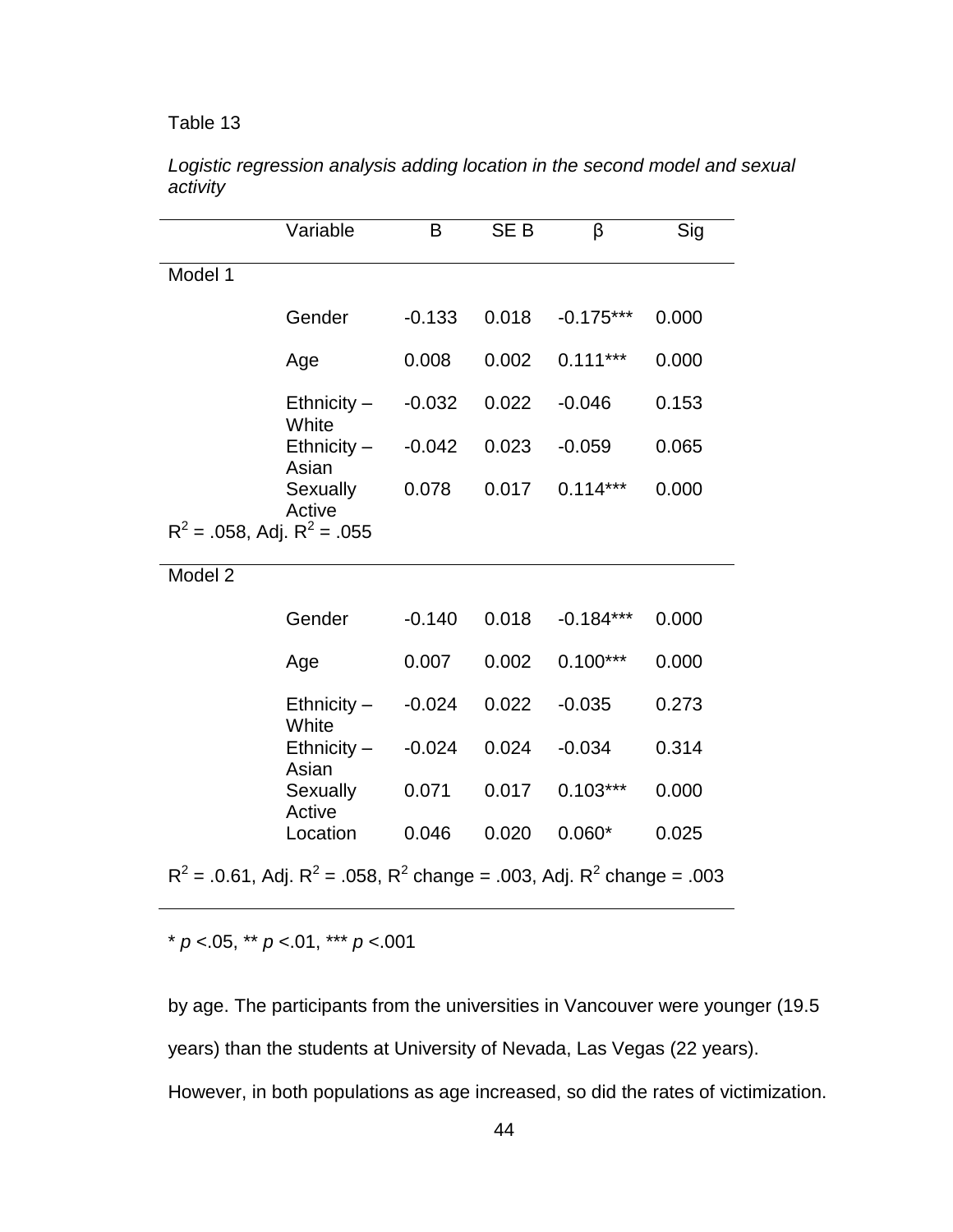In both groups women were more likely to be victimized. Those participants, who were sexually active, reported higher rates of victimization. Finally, being a student in Las Vegas was a unique risk independent of the other factors.

#### Data Source 3-College Rates of Sexual Drive

It has been demonstrated that rates of forcible rape are elevated at the city level and among college students. The final research question to examine the relationship of the environment of Las Vegas to victimization was to look at rates of sexual activity generally. To explore whether sexual drive might be elevated among college undergraduates in a hypersexual city, the Derogatis Sexual Functioning Inventory (DSFI) subscale was used. The UNLV students were already reporting higher rates of consensual sexual activity as measured by the first item of the SES as reported above. The DFSI Drive is measured separately for women and men and can be used to compare to standardized measure norms (Derogatis, 1978). The means for UNLV students are presented in Table 14 along with the DSFI general norms.

#### *Table 14*

DSFI drive

|         | <b>Males</b> | Females   |
|---------|--------------|-----------|
|         | Mean (SD)    | Mean (SD) |
| UNI V   | 18.8(7.8)    | 13.7(7.6) |
| US Norm | 17           | -17       |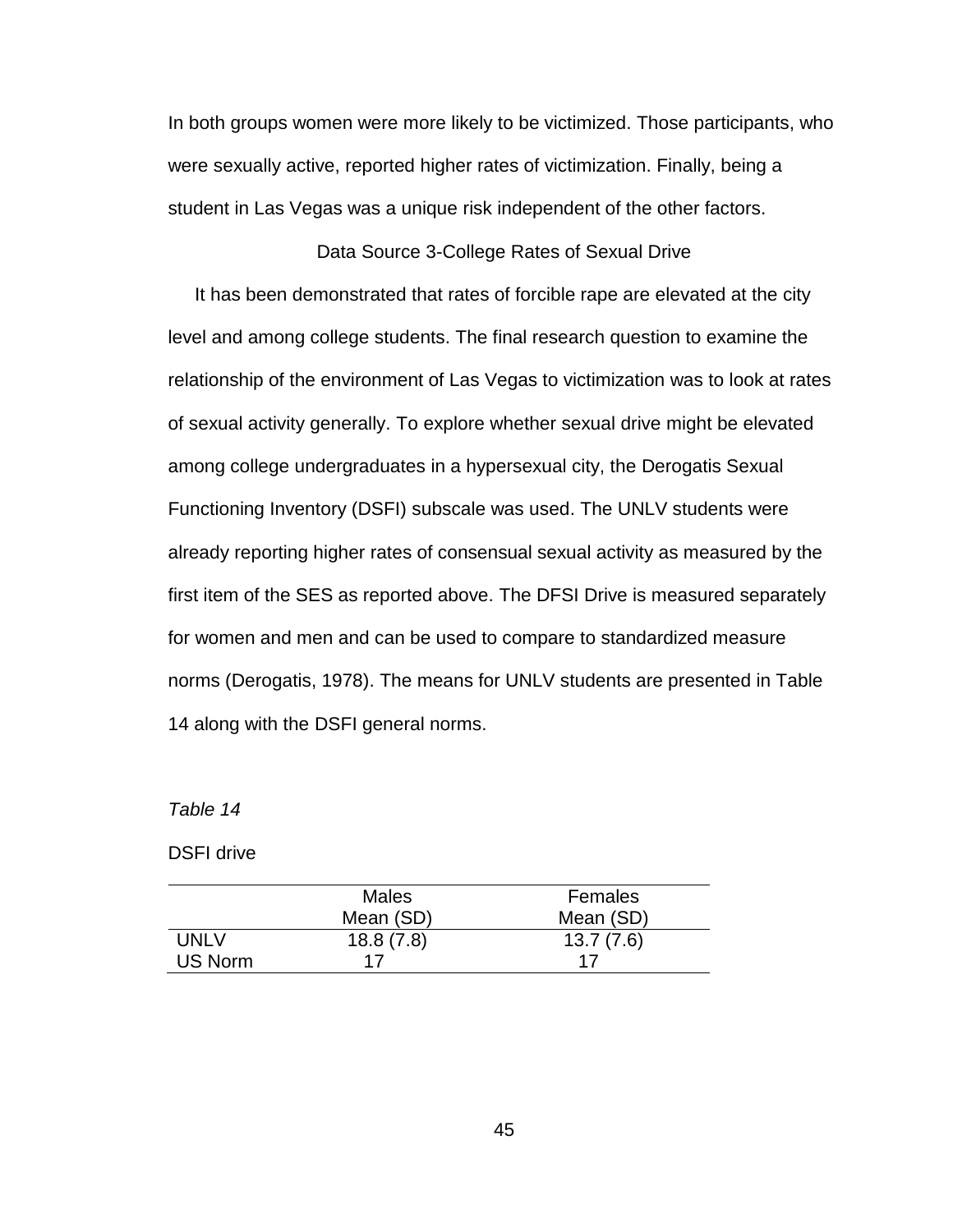UNLV students differed by gender in drive. The male students were above average in their interest and investment in sexual activity. In contrast, the UNLV women were below average. To further explore these rates, the UNLV rates were contrasted to findings from other research studies in Table 15.

#### Table 15

DSFI drive comparisons

|                                            | <b>Males</b> | Females    |
|--------------------------------------------|--------------|------------|
|                                            | Mean (SD)    | Mean (SD)  |
| <b>UNLV</b>                                | 18.8(7.8)    | 13.7(7.6)  |
| Hong Kong college<br>students <sup>a</sup> | 9.40(4.78)   | 7.48(4.87) |
| UBC (males only) $b$                       | 16.6(7.6)    | N/A        |

<sup>a</sup> Tang, Lai & Chung, 1997

<sup>b</sup> Klein, Kennedy, Gorzalka & Yuille, 2003

UNLV male students were both above the norm and above the t-scores seen in other college populations (Tang, Lai & Chung, 1997: t-score 40; Klein, Kennedy, Gorzalka & Yuille, 2003: t-score 49). UNLV women, in contrast were below the norm. While their drive was higher than among Hong Kong students (Tang et al., 1997: t-score 38) it is interesting that they were not as high as their male counterparts. The Hong Kong women had t-scores of 38 which were closer to the Hong Kong men at 40. UNLV women had a t-score of 44 which is considerable lower than the UNLV male t-score of 53. There is additional research available on the drive of women in medical dysfunction research. Some examples are presented in Table 16.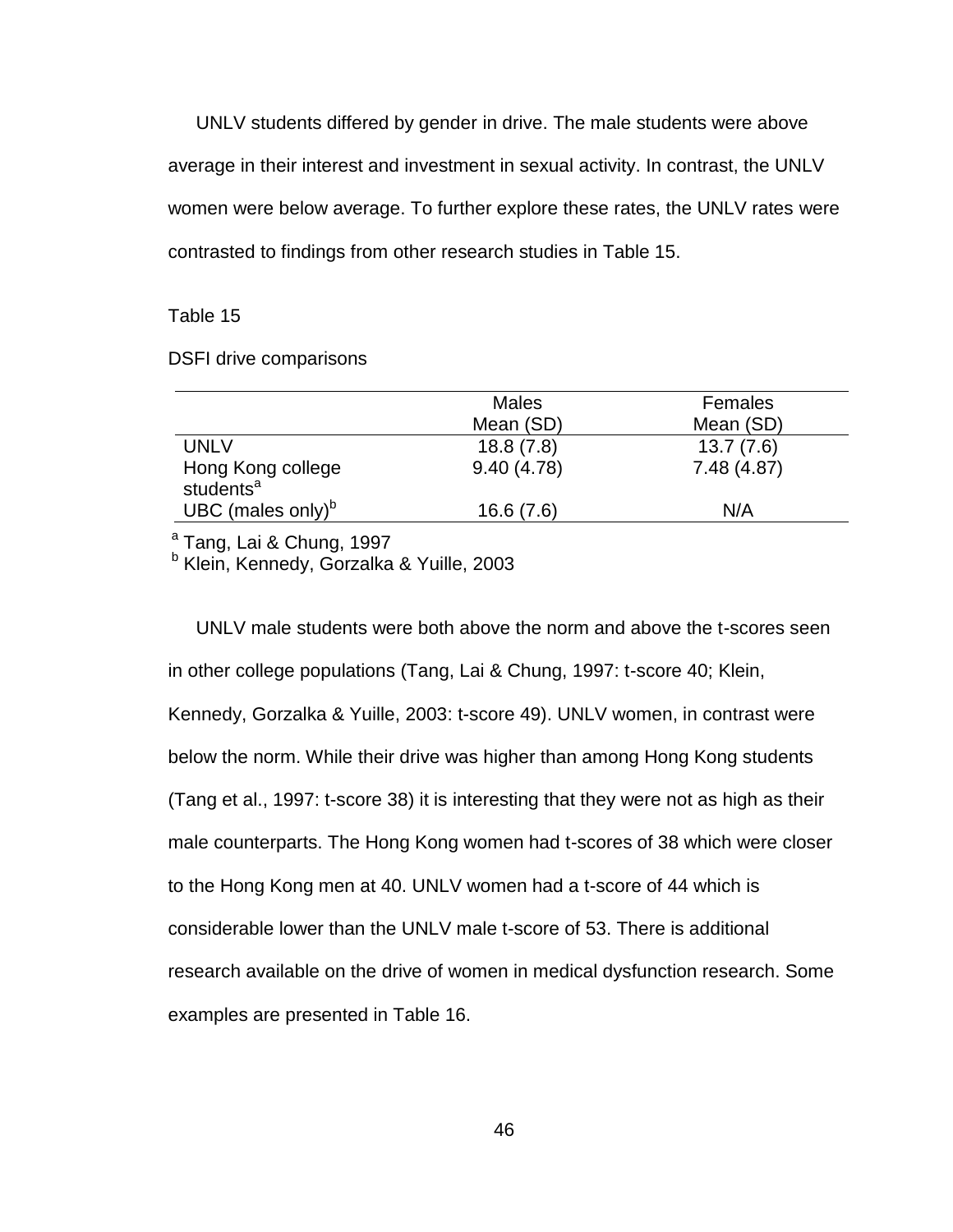|                                                       | Females   | t-score |
|-------------------------------------------------------|-----------|---------|
|                                                       | Mean (SD) |         |
| <b>UNLV</b>                                           | 13.7(7.6) | 44      |
| Eating disordered patients<br>(anorexia) <sup>a</sup> | 9.5       | 40      |
| Eating disordered patients<br>(bulimia) <sup>a</sup>  | 14.7      | 46      |
| Opiate dependent women                                | 13.0      | 43      |
| Gynecological patients                                | 16.2      | 48      |

DSFI drive comparisons for women

<sup>a</sup> Rothschild, Fagan, Woodall, & Andersen, 1991

<sup>b</sup> Svikis et al., 1996

UNLV students ranked similarly or lower than young women in treatment for diagnosed eating disorders for sexual drive (Rothschild, Fagan, Woodall, & Andersen, 1991). They also ranked comparably to drug addicted women but lower than the comparison group of Baltimore women visiting a health clinic for annual gynecological exams (Svikis et al., 1996). Unfortunately, the DSFI Drive measure has not been reported for non-clinical college populations in the United States which may have been a more informative comparison.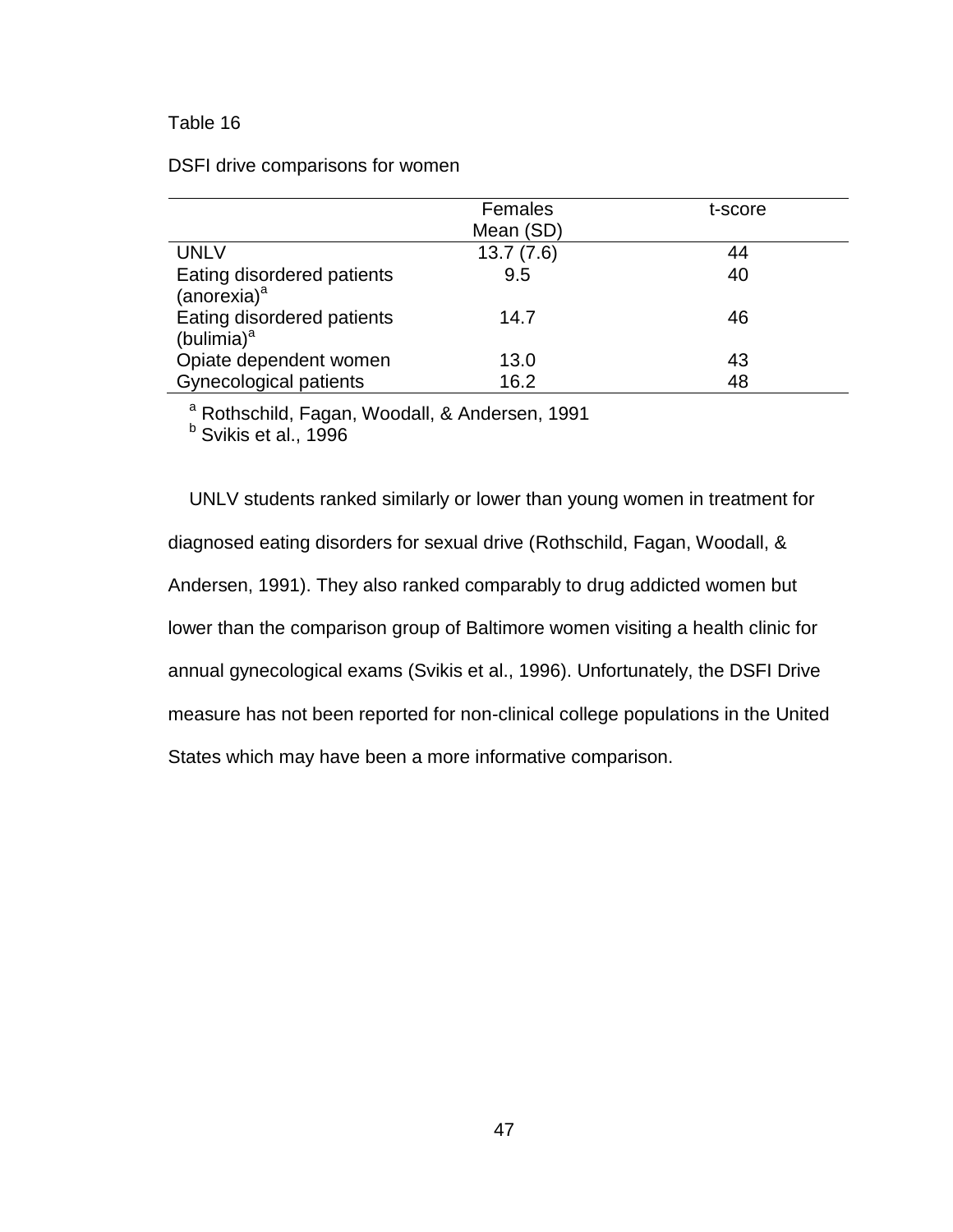#### CHAPTER 5

# SUMMARY, CONCLUSIONS, AND RECOMMENDATIONS

## Discussions of Results

The purpose of this research project was to examine whether there is a relationship between the hypersexual environment of Las Vegas and forcible rape. The project sought to answer whether Las Vegas has elevated rates of forcible rape. Also examined was whether there are elevated rates of forcible rape reported among college students.

The findings revealed that a rape culture does appear to exist in Las Vegas. The study demonstrated a consequence to living in the hypersexual environment of Las Vegas which actively encourages and sustains behaviors of sexual aggression that subsequently demean women. This is exemplified in the law enforcement data considered in the first data source – city, county and state data. The findings demonstrated that Las Vegas experiences elevated rates of forcible rape. The trend for Las Vegas forcible rape rates are in stark contrast to that of the national trend of declining crime rates and may explain why the State of Nevada ranks as the eighth most dangerous state for the rate of forcible rape.

When comparing Las Vegas to the rankings by crime in the United States Metropolitan Statistical Area, Las Vegas metropolitan area was not at the top but its  $52<sup>nd</sup>$  place ranking may be deceiving when you consider how the statistics for areas with small populations can be skewed by only a few incidents. There was only one other area listed in the top 52 that had a population over 700,000. The only large city outranking Las Vegas was Columbus, Ohio. Columbus, Ohio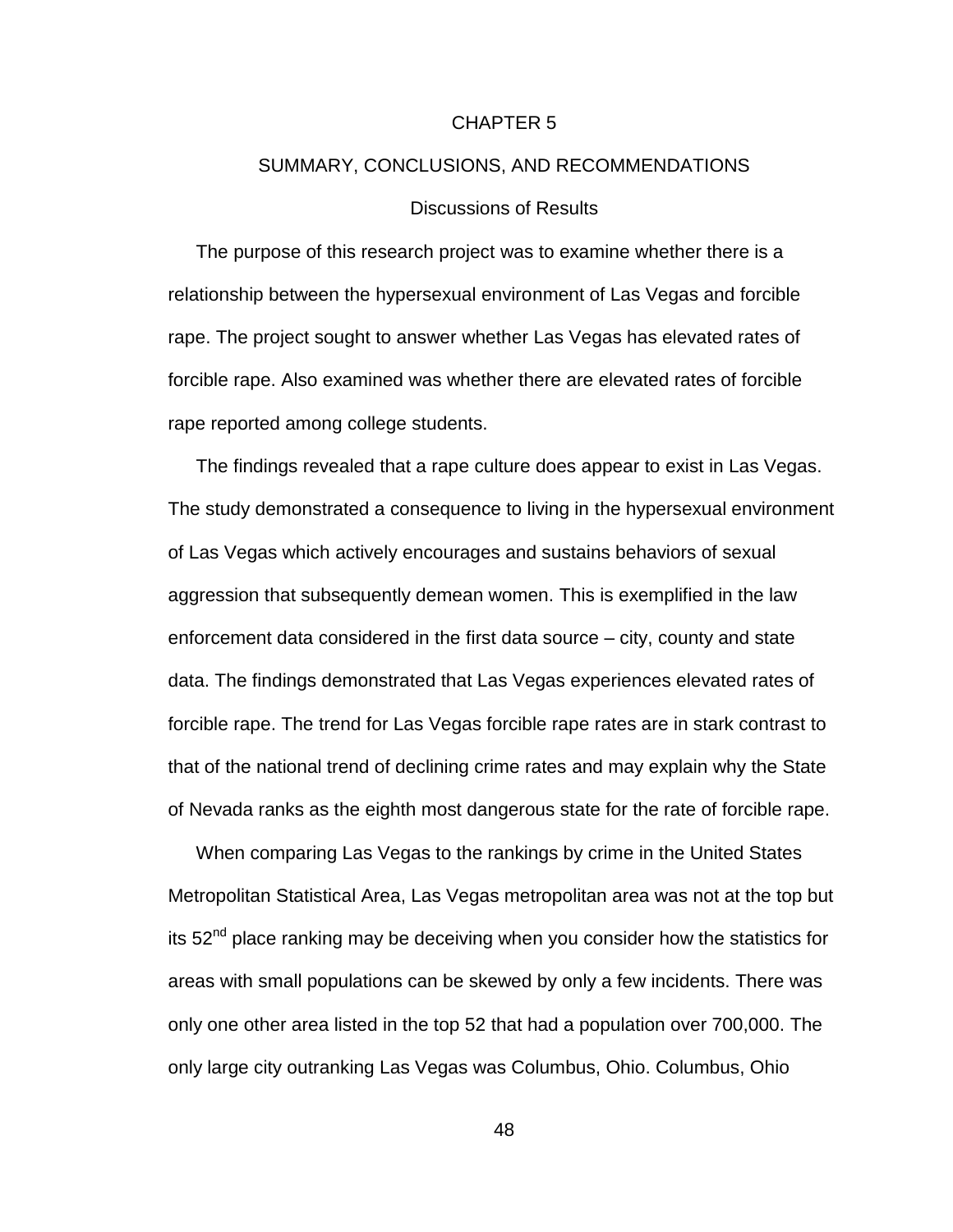appears to have its own risk factors for forcible rape and should be explored in future research. The everyday routine activities in which exacerbated the risk in Columbus, Ohio was not addressable with the measures used in this study.

Las Vegas did not obviously stand out when it was contrasted to metropolitan areas with a focus on tourism. These findings revealed a mixed pattern. Las Vegas consistently had high rates of forcible rapes when compared to the numbers of Atlantic City, another city with focus on gaming and high tourist rates comparable to Las Vegas. Las Vegas had higher rates of forcible rape than New Orleans two of the three years post-Katrina but also had lower rates in some years. Las Vegas had lower rates of forcible rape when compared to the Miami area. Miami has a similar sized permanent population to Las Vegas but lower numbers of tourists. Las Vegas actually had more forcible rape incidents than Miami in 2008 but their rate is higher when you simply add the tourism numbers in, elevating their rates per 100,000 to above those in Las Vegas. There may be a limitation to simply adding in the tourism numbers because they do no specify the length of stay, and that pattern was immeasurable. Interestingly, Las Vegas college students reported higher rates of sexual assault than the Miami students in the Crawford, Wright, and Birchmeier study (2008). It appears that both cities are struggling with high rates of sexual assault.

The current study also compared the rates of sexual victimization by existence of prostitution. The findings proved that rural counties with prostitution have higher rates of rape than counties without prostitution. However, urban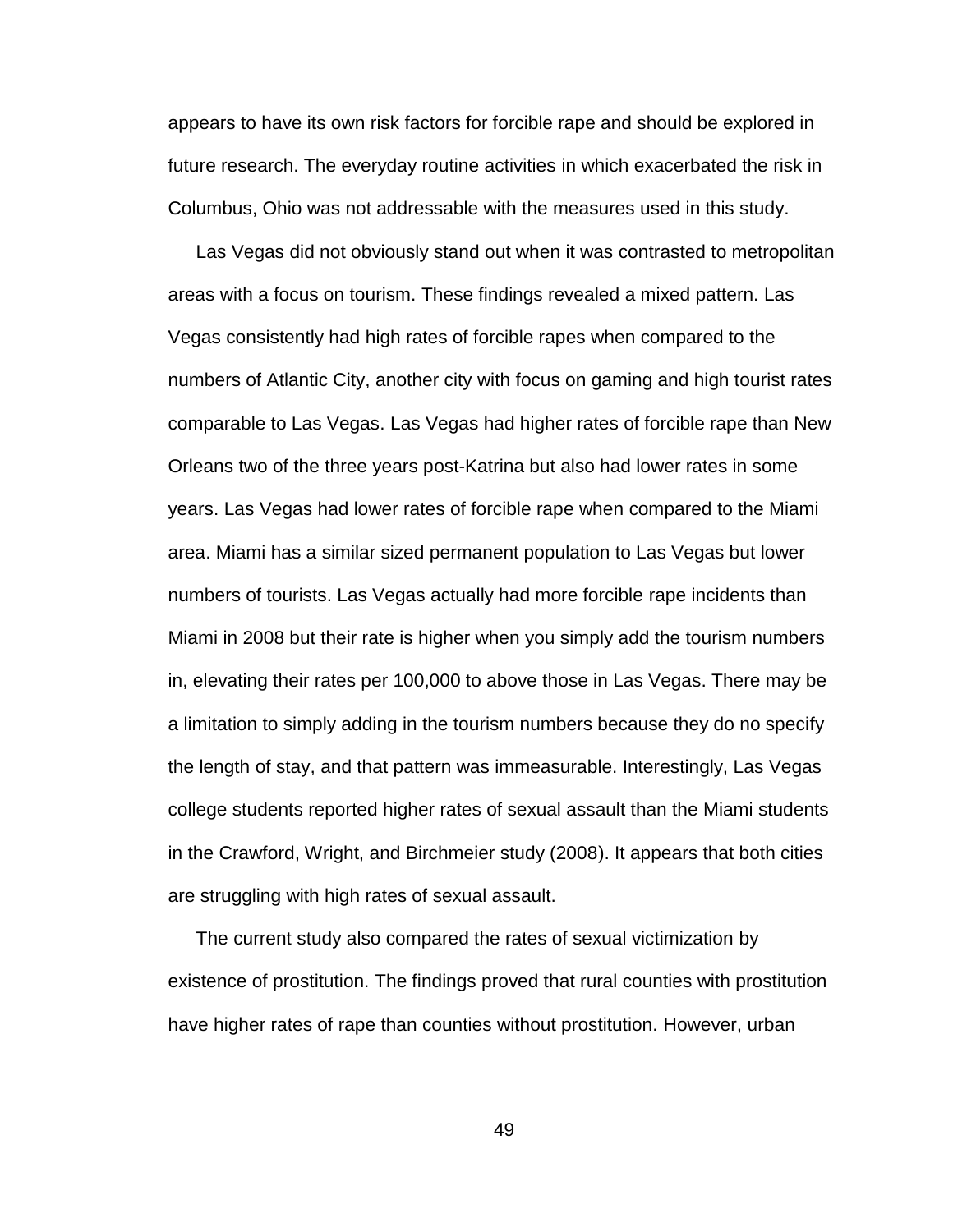counties continue to have the highest rates. These findings debunk the myth that legalized prostitution is an outlet that prevents forcible rape (Klein et al., 2003).

Another negative consequence seen in Las Vegas is elevated rates of forcible rape on campus. The current study compared college rates of sexual victimization among student populations of the University of Las Vegas, University of British Columbia, and Simon Fraser University. The findings revealed students at UNLV reported high rates of victimization on the SES scale. UNLV students were also considerably more likely to be sexually active.

Similar to prior research findings, women were more likely to be victimized than men (Tjaden & Thoennes, 2000). Age also increased the likelihood of reporting a history of sexual victimizations. The older the student, the more likely they were victimized. Ethnicity was not a significant predictor of victimization. However, location was a significant predictor of victimization when controlling for other predictors. Living in Las Vegas made you more likely to experience victimization. Women at UNLV reported rates of forcible rape of 27.8% - more than 1 in 4 students had already been sexually assaulted. These rates are higher than those reported by students at other universities across the United States.

The final distinguishing factor considered were the high rates of sexual activity among UNLV students. There were significantly more involved in sexual activity than other campuses. Interestingly though, UNLV women reported lower sex drives than the standardized norms. Their scores on the DSFI drive scale were comparable with clinical, dysfunctional populations. It appears that women in Las Vegas are having sex and being victimized at high rates but for some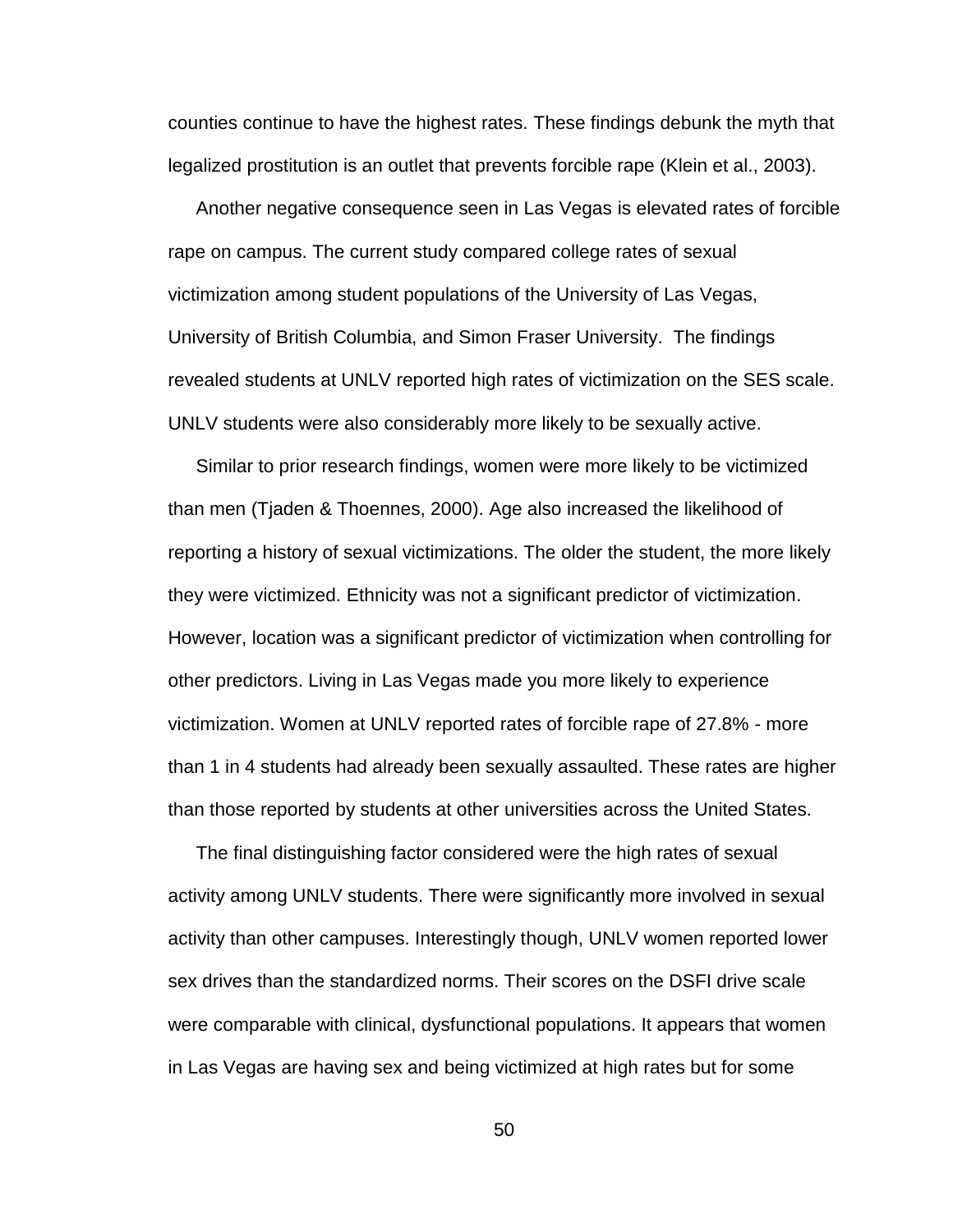reason, this city suppresses or interferes with their interest and investment in sexual activity. Men, in contrast, are not experiencing the same high rates of victimization and the hypersexual environment corresponds with an above average sex drive.

Conclusions and Recommendations for Future Study

The sex drive results in this hypersexual environment may offer a theoretical explanation for elevated rates of victimization. Victims in Las Vegas may be, through their behavior, exposing themselves to potential offenders. The everyday routine of Las Vegans such as visiting establishments within hypersexual environments places these individuals into situations where victimization is likely to occur. Future research is needed to determine the likelihood of victimization is increased because of an absence of capable guardianship in these hypersexual environments.

Each approach within this study provided a picture of elevated forcible rapes but from different perspectives. The strengths and weaknesses will be reviewed. Previous research demonstrates that one in six women will report their victimization to the police (Kilpatrick et al., 2007). Reports from the Uniform Crime Report website which are reported and founded incidents of forcible rape are often vastly underestimated as not all victims report their victimization. Additionally, the definition of rape is skewed. Participants might have answered "yes" to questions regarding their victimization but may not fully understand that the experience, in fact, was not rape. Furthermore, asking the participant if you have been raped is open to diverse interpretations.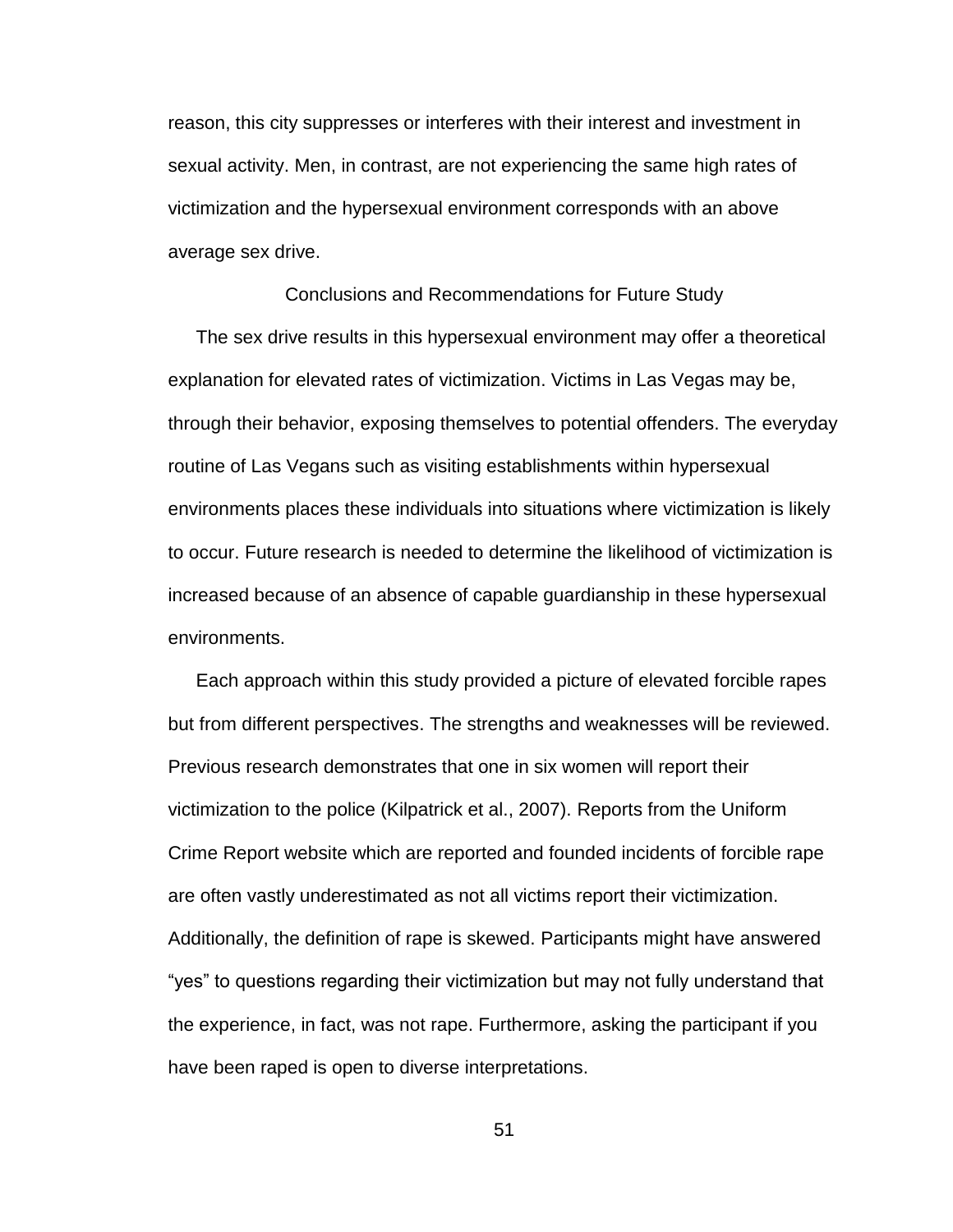Second, sexual victimization is measured through behavioral specific questions from the SES assessment tool. This tool may capture prevalence rates that the UCR may not have captured. However, the SES assumes that the participant understands the experience she is being asked to recall and that she is accurately answering the question to the best of her ability. There are, therefore, limitations in interpreting whether true victimization rates are being gathered with this tool.

Third, the Derogatis Sexual Functioning Inventory subscale explored sexual drive among college undergraduates. The downside to using the DSFI measure is it rarely reported for non-clinical college populations in the United States.

Limitations in the methods of assessment are equally important. Sample of college students are convenient and represent a domain where victimization is elevated. Previous research demonstrates that women who are in their late teens to early 20"s are four times more likely to be raped (Rand & Catalano, 2007). Given that the typical student is between that age range, researches have argued that this elevates the risk of victimization (Fisher et al., 2000). However, evidence is limited and caution must be exhibited in that students entering college may have experienced rape prior to entering college. Further research is needed. Additionally, because of the non-random sampling strategies used in generating the data for the current study, any findings derived from this study must be interpreted in the specific research context. Nevertheless, given the descriptive nature of the study and the lack of existing research in hypersexual environments, any findings may help shed light on theory and research.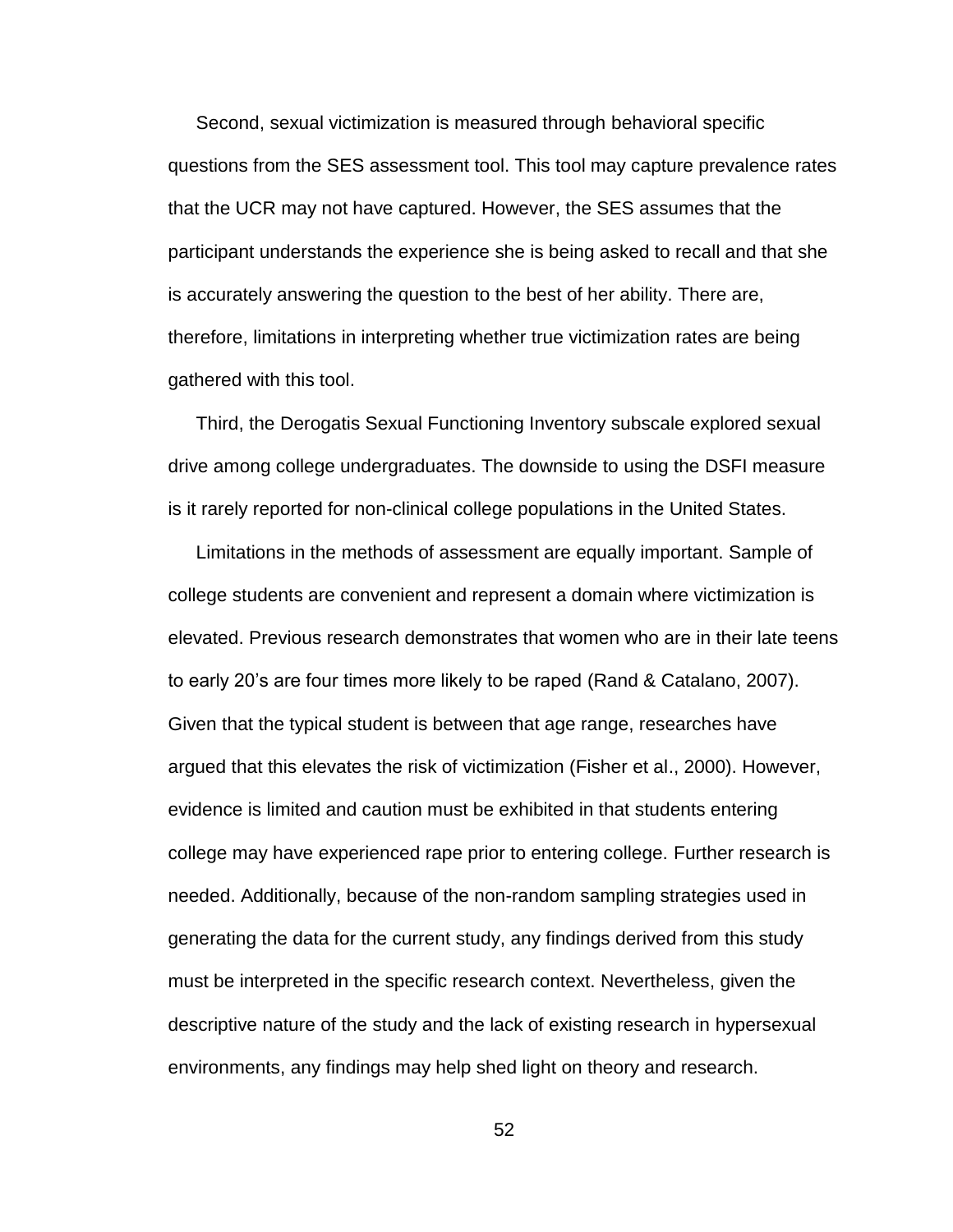Despite these limitations, the results of this study suggest a number of future directions for research aimed at understanding the relationship between Las Vegas and rape. In particular, future studies should examine whether women who reside in a hypersexual environment increase their risk of victimization. Additionally, future research is essential in determining whether the use of drugs and alcohol are causally related with victimization. This research should aim to determine whether the use of alcohol place women at a higher risk of being victimized and or the likelihood of men to perpetrate. Furthermore, increasing the number of alcohol related questions within the SES would be beneficial regarding the role of alcohol in rape.

The data discussed within this paper demonstrated that there is a correlation between victimization and the hypersexual environment of Las Vegas. An awareness of the extent of the problem should be an important first step in developing a clearer understanding of the issue at hand.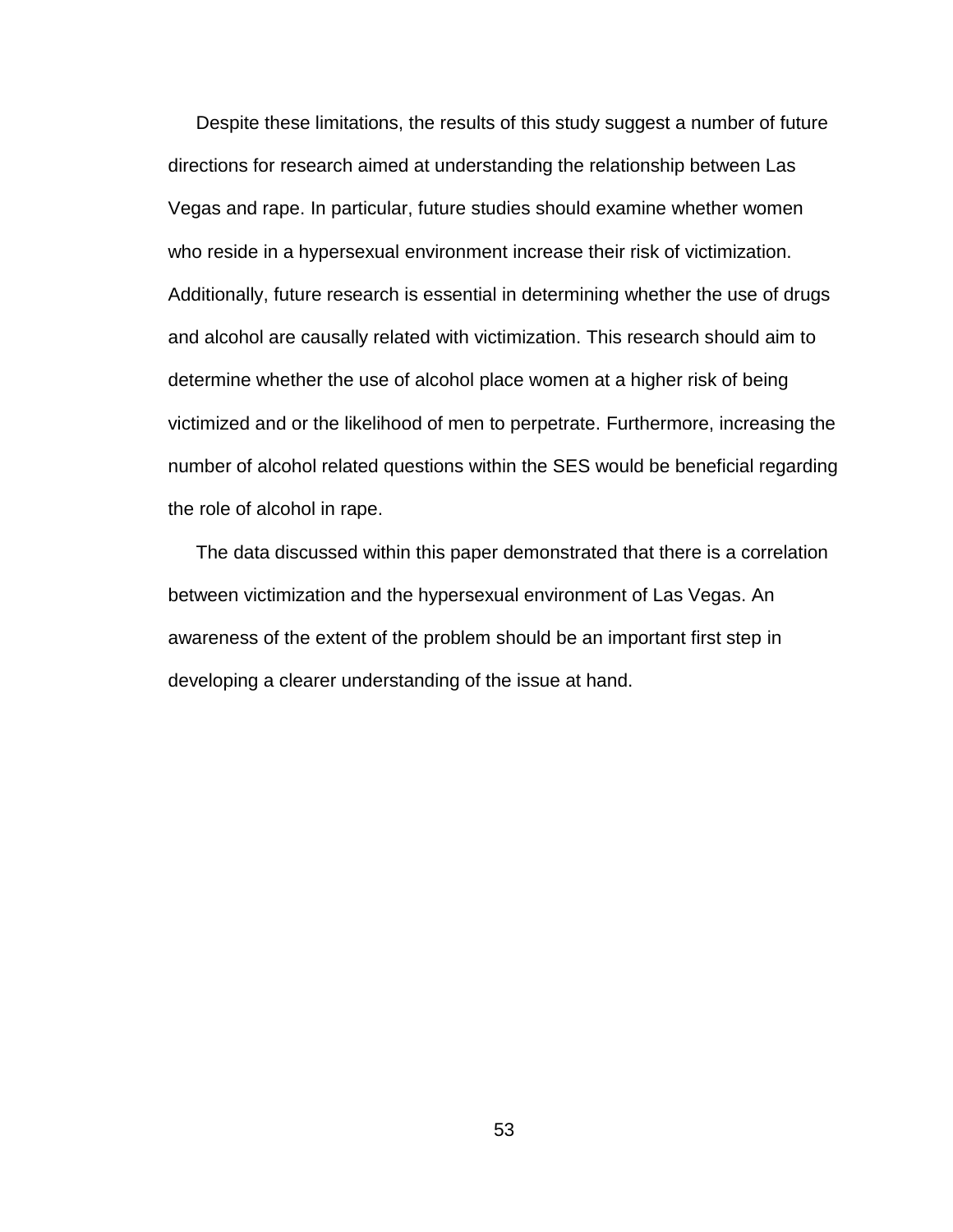#### APPENDIX 1

## SEXUAL EXPERIENCES SURVEY QUESTIONS (SAMPLE 2a and 2b)

- 1. I have been sexually assaulted.
- 2. Have you ever had sexual intercourse with another person when you both wanted to?
- 3. Have you ever had another person misinterpret the level of sexual intimacy you desired?
- 4. Have you even been in a situation where another person became so sexually aroused that you felt it was useless to stop him/her even though you did not want to have sexual intercourse?
- 5. Have you ever had sexual intercourse with another person even though you didn"t want to because he/she threatened to end your relationship otherwise?
- 6. Have you ever had sexual intercourse with another person when you didn"t really want to because you felt pressured by continual arguments?
- 7. Have you ever found out later that another person had obtained sexual intercourse with you by saying things he/she didn"t really want to?
- 8. Have you ever been in a situation where another person used some degree of physical force (e.g. twisting arm, holding down) to try to make you engage in kissing or petting when you didn"t really want to?
- 9. Have you ever been in a situation where another person tried to have sexual intercourse with you when you didn"t want to by threatening to use physical force if you didn"t cooperate, but for various reasons sexual intercourse did not occur?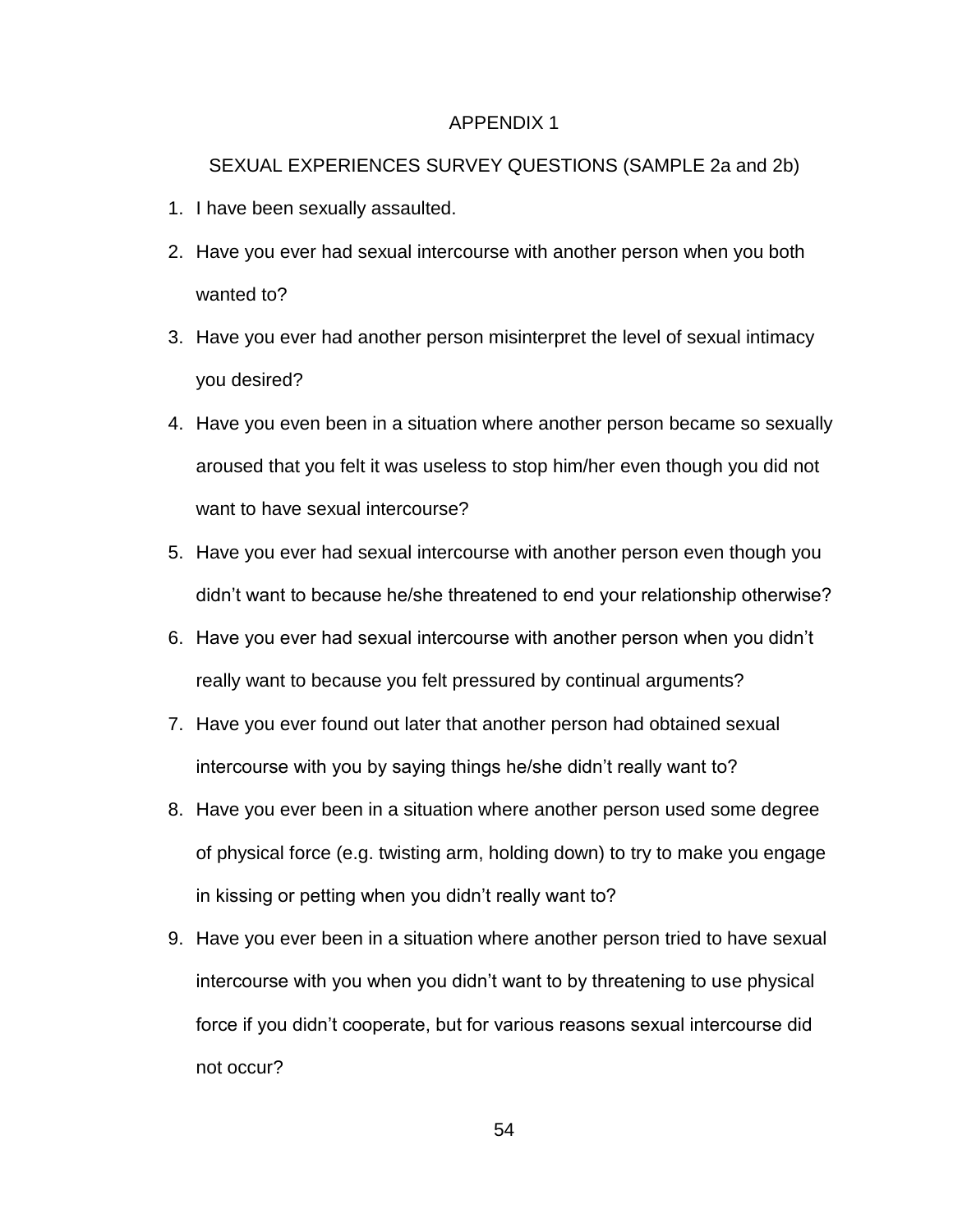- 10.Have you ever been in a situation where another person used some degree of physical force to try to get you to have sexual intercourse with him/her when you didn"t want to, but for various reasons sexual intercourse did not occur?
- 11.Have you ever had sexual intercourse with another person when you didn"t want to because that person threatened to use physical force (e.g. twisting arm, holding down) if you didn't cooperate?
- 12.Have you ever had sexual intercourse with another person when you didn"t want to because that person used some degree of physical force?
- 13.Have you ever been in a situation where another person engaged in sexual acts with you such as anal or oral intercourse, when you didn"t want to by using threats or physical force?
- 14.Have you ever been sexually assaulted?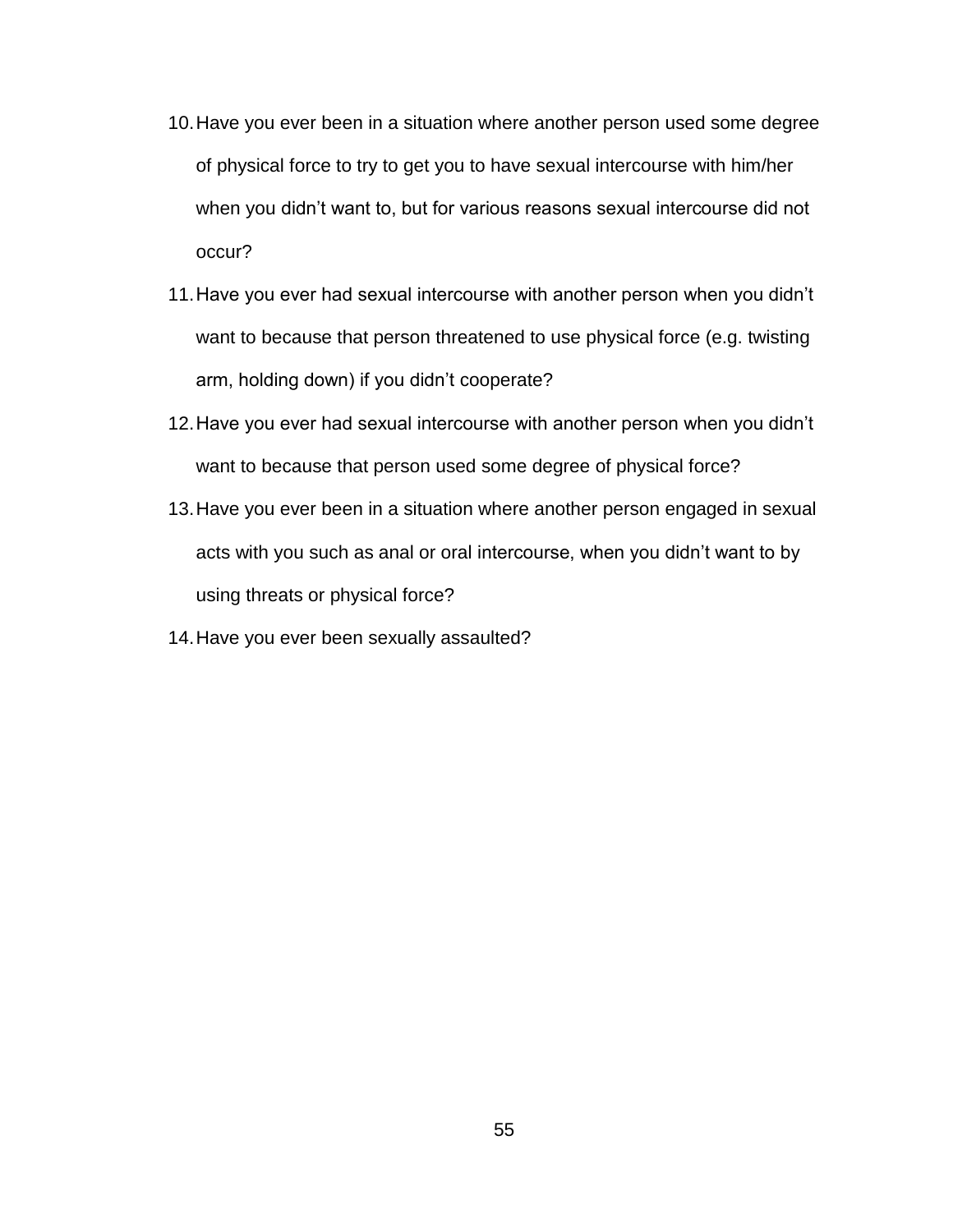# APPENDIX 2

# DEROGATIS SEXUAL FUNCTIONING INVENTORY (SAMPLE 3)

Please place a check in the space below which indicates how often you usually engage in the following activities during the past year:

|                                                | <b>Not</b><br>at all | Less<br>than<br>month | $1 - 2$<br>month | $\overline{1}$<br>week | $2 - 3$<br>week | 4-6<br>week | $\mathbf 1$<br>day | $2 - 3$<br>day | 4 or<br>more<br>day |
|------------------------------------------------|----------------------|-----------------------|------------------|------------------------|-----------------|-------------|--------------------|----------------|---------------------|
| Intercourse                                    |                      |                       |                  |                        |                 |             |                    |                |                     |
| <b>Masturbation</b>                            |                      |                       |                  |                        |                 |             |                    |                |                     |
| Kissing &<br>Petting                           |                      |                       |                  |                        |                 |             |                    |                |                     |
| Sexual<br><b>Fantasies</b>                     |                      |                       |                  |                        |                 |             |                    |                |                     |
| Ideal<br>Frequency<br>of Sexual<br>Intercourse |                      |                       |                  |                        |                 |             |                    |                |                     |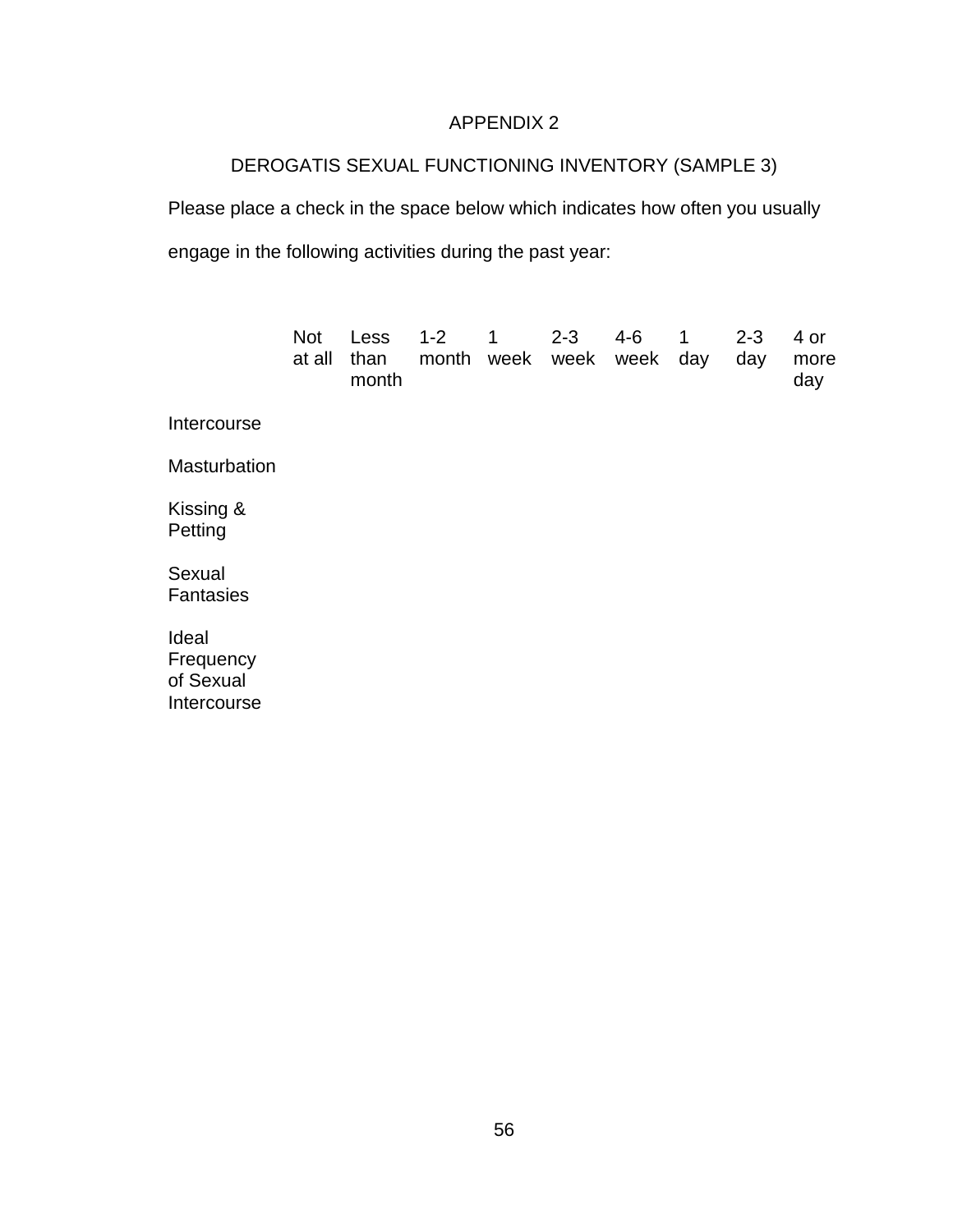## **BIBLIOGRAPHY**

- Abbey, A., McAuslan, P., Zawacki, T., Clinton, A., & Buck, P. O. (2001). Attitudinal, experiential, and situational predictors of sexual assault perpetration. *Journal of Interpersonal Violence*, 16(8), 784−807.
- Abbey, A., Zawacki, T., Buck, P.O., Clinton, A.M., & McAuslan, P. (2004). Sexual assault and alcohol consumption: What do we know about their relationship and what types of research are still needed? *Aggression and Violent Behavior: A Review Journal, 9*(3*)*, 271-303.
- Baedeker, R. (2009, April 12). America"s top 10 tourist attractions, ranking the country"s most popular destinations. *Travel.yahoo.com*. Retrieved from http://travel.yahoo.com/p-interests-25365855
- Brean. H. (2010, January 17). "Prostidude" begins work. *Las Vegas Review-Journal*, p. 10B.
- Buchwald, E., Fletcher, P., & Roth, M. (2005). *Transforming a rape culture*. Minneapolis, Minnesota: Milkweed Editions.
- Campbell, R. & Wasco, S. M. (2005). Understanding rape and sexual assault: 20 years of progress and future directions. *Journal of Interpersonal Violence, 20*(1), 127-131.
- Cohen, L. & Felson, M. (1979). Social change and crime rate trends: A routine activities approach. *American Sociological Review, 44* (4), 588-607.
- Cohen, L, Kluegel, J., & Land, K. (1981). Social inequality and predatory criminal victimization: An exposition and test of a formal theory. *American Sociological Review, 46*, 505-524.
- Crawford, E., Wright, M.O., & Birchmeier, Z. (2008). Drug-facilitated sexual assault: College women"s risk of perception and behavioral choices. *Journal of American College Health, 57*(3), 261-272.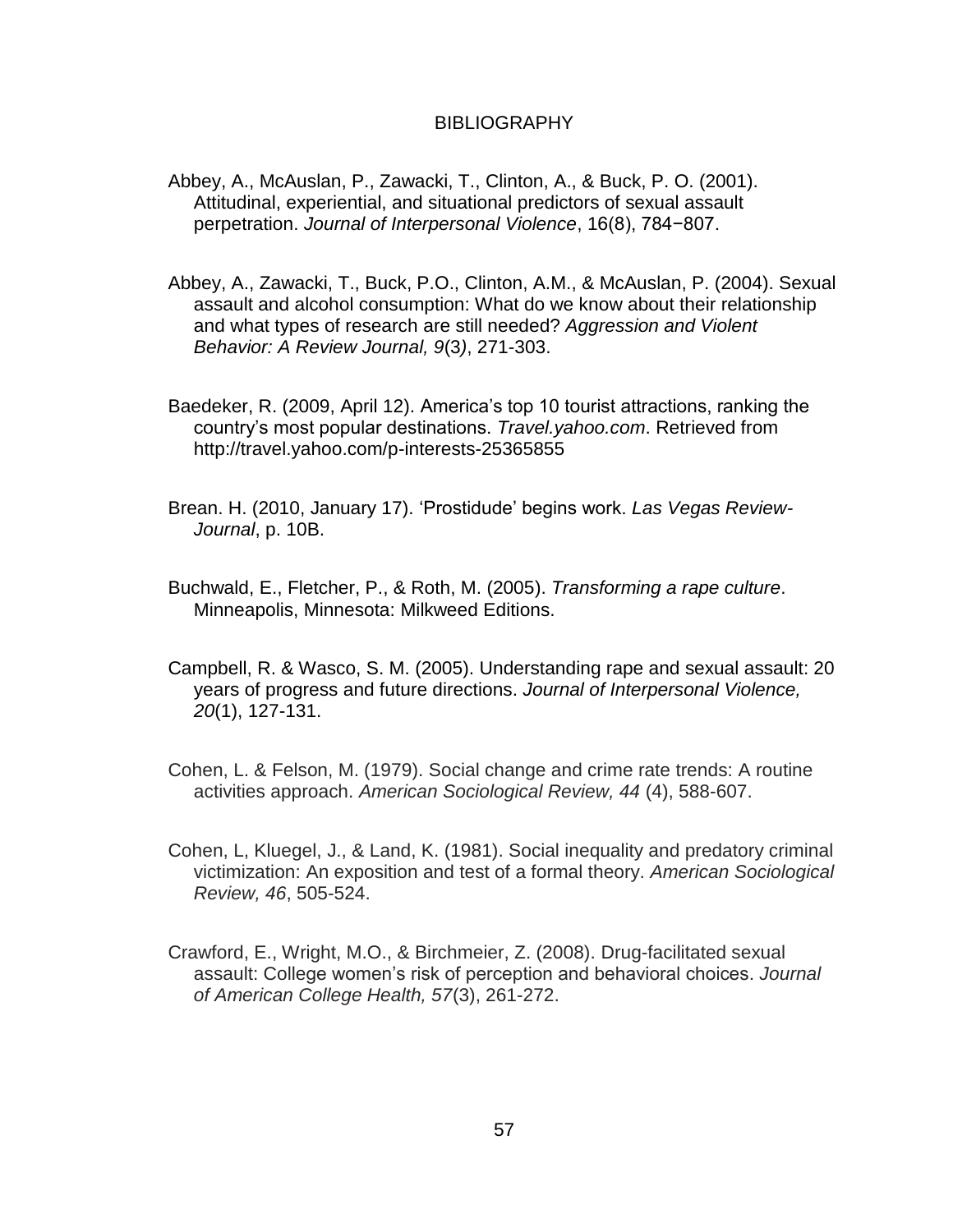- Derogatis, L.R. (1996). Derogatis interview for sexual functioning: Preliminary scoring, procedures, & administration manual. Baltimore, MD, Clinical Psychometric Research.
- Derogatis L.R., (1978) *Derogatis Sexual Function Inventory (revised ed.)*. Clin. Psychometrics Res., Baltimore.
- Embarq Yellow Pages (2008, July-December).
- Federal Bureau of Investigations (FBI) Uniform Crime Reports. (2008). *Crime in the United States.* Washington, DC: U.S. Department of Justice.
- Felson, M. (2000). "The routine activity approach as a general crime theory." In *Of Crime and Criminality: The Use of Theory in Everyday Life*. Thousand Oaks, CA: Pine Forge Press.
- Flipovic, J. (2008). Offensive feminism: The conservative gender norms that perpetuate rape culture, and how feminists can fight back. In Friedman, J., & Valenti, J. (Eds.), *Yes Means Yes: Visions of Female Sexual Power and a World Without Rape* (pp. 13-27)*.* Berkeley, California: Seal Press.
- Fisher, B. S., Cullen, F.T., & Turner, M.G. (2000). *The sexual victimization of college women,* Research Report. Washington, D.C.: U.S. Department of Justice, National Institute of Justice.NCJ 182369, pp. 1-39.
- Fisher, B.S., Daigle, L.E., & Cullen, F.T. (2010). *Unsafe in the Ivory Tower: The sexual victimization of college women*. Thousand Oaks, California: Sage Publications, Inc.
- Humphrey, J.A., & White, J.W. (2000). Women"s vulnerability to sexual assault from adolescence to young adulthood. *Journal of Adolescent Health, 27*(6), 419-424.
- Hypersexuality. (2009). In Merriam-Webster Online Dictionary. Retrieved November 4, 2009, from [http://www.merriam](http://www.merriam-webster.com/dictionary/hypersexuality)[webster.com/dictionary/hypersexuality](http://www.merriam-webster.com/dictionary/hypersexuality)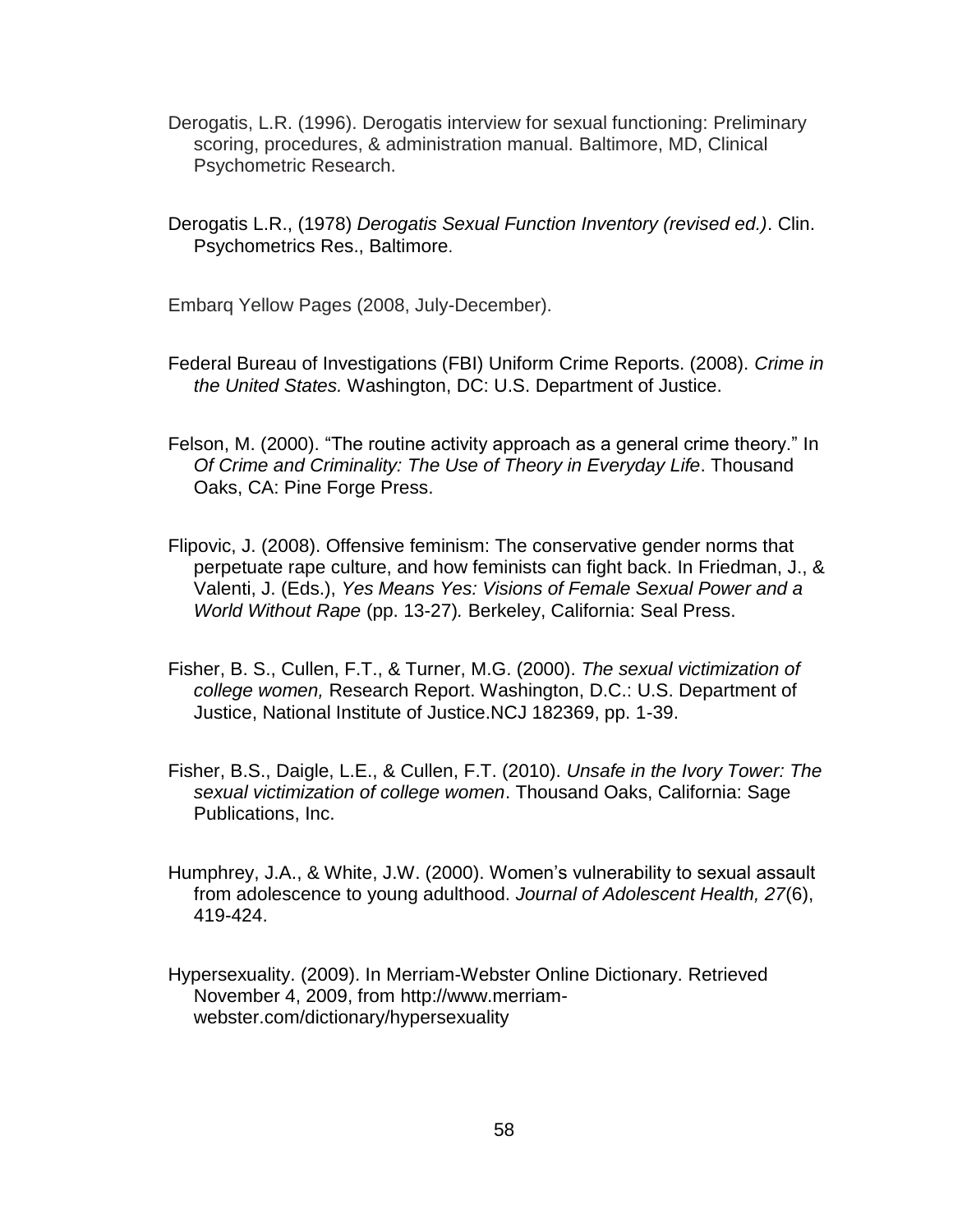- Johnson, I., & Sigler, R. (2000). Forced sexual intercourse among intimates. *Journal of Interpersonal Violence, 15*(1), 95-108.
- Kennedy, M.A., & Taylor, M. A. (2010). *Prostitution on Craigslist.* Manuscript submitted for publication.
- Klein, C., Kennedy, M.A., Gorzalka, B.B. & Yuille, J.C. (2003, August). Rape myth acceptance among prostitution clients and a comparison group. Poster presented at the Annual Meeting of the American Psychological Association, Toronto, Ontario.
- Kilpatrick, D.G., Resnick, H.S., Ruggiero, K.J., Conoscenti, L.M., & McCauley, J.M. (2007). *Drug-facilitated, incapacitated, and forcible rape: A national study*  (NCJ 219181-Final Report). Washington, DC: U.S. Department of Justice, National Institute of Justice.
- Koss, M., Gidycz, C.A., & Wisniewski, N. (1987). The scope of rape: Incidence and prevalence of sexual aggression and victimization in a national sample of higher education students. *Journal of Consulting and Clinical Psychology*, *55*(2), 162-170.
- Koss, M.P., & Oros, C. (1982). Sexual Experiences Survey: A research instrument investigating sexual aggression and victimization. *Journal of Consulting and Clinical Psychology, 50,* 455-457.
- Krogan, S. (2004). Disclosing Unwanted Sexual Experiences: Results from a national sample of adolescent women. *Child Abuse and Neglect (28)*2, 147- 165.
- Maxfield, M.(1987). Household composition, routine activity and victimization: A comparative analysis. *Journal of Quantitative Criminology, 3*(4), 301-320.
- McDonald, T., & Kline, L. (2004). Perceptions of appropriate punishment for committing date rape: Male college students recommend lenient punishments. College Student Journal, 38(1), 44-56.
- McGinley, A.C. (2007). Babes and beefcake: Exclusive hiring arrangements and sexy dress codes. *Duke Journal of Gender Law & Policy, 14*, 257-283.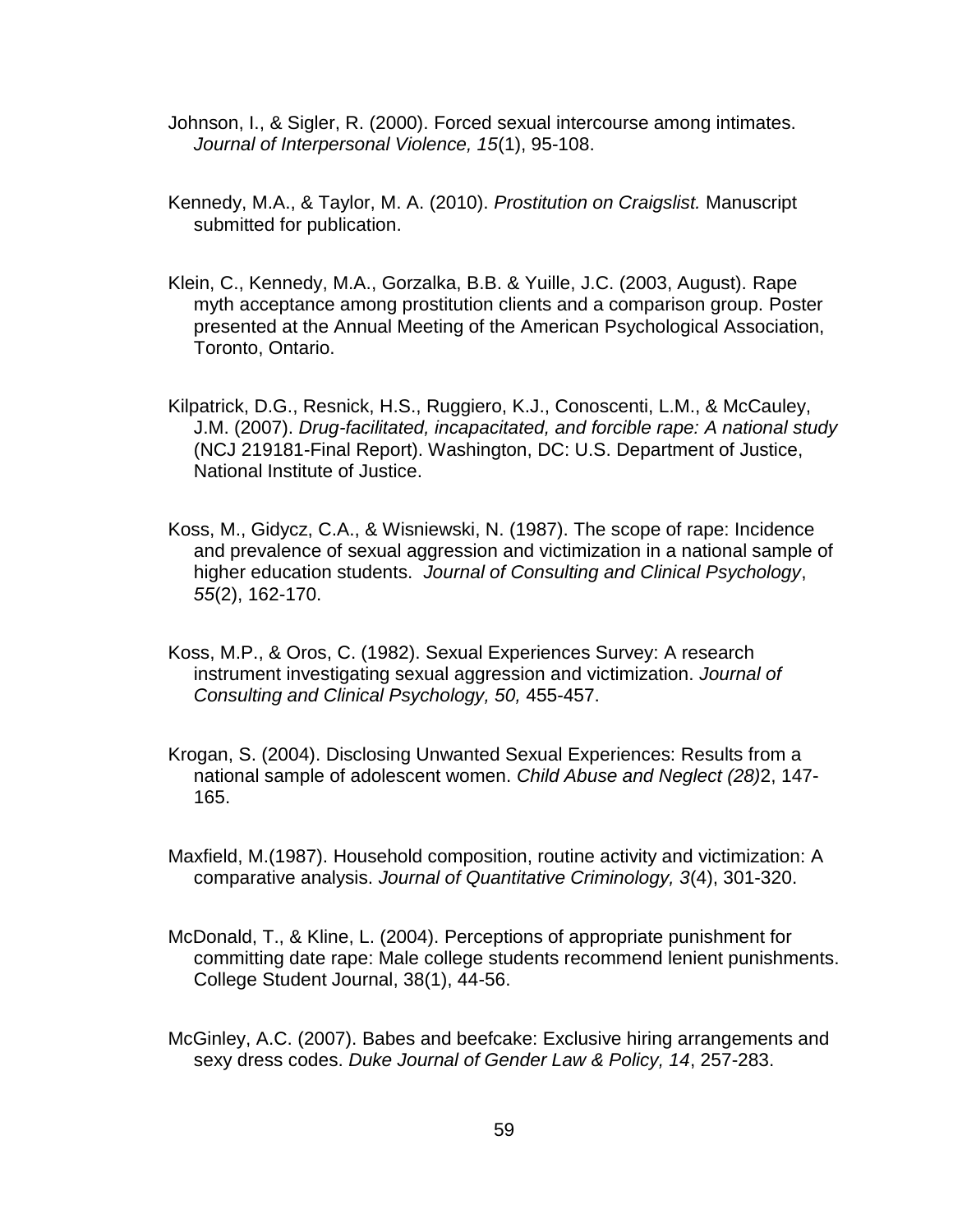- Messman-Moore, T.L., & Brown, A.L. (2006). Risk perception, rape and sexual revictimization: A prospective study of college women. *Psychology of Women Quarterly, 30*, 159-172.
- Messman-Moore, T.L.,Coates, A.A., Gaffey, K.J., & Johnson, C.F. (2008). Sexuality, substance use, and susceptibility to victimization: Risk for rape and sexual coercion in a prospective study of college women. *Journal of Interpersonal Violence, 23*(12*)*, 1730-1746.
- Miethe, T. & McCorkle, R. (2001). *Crime profiles: The anatomy of dangerous*  persons, places and situations. 2<sup>nd</sup> ed. ed. Los Angeles: Roxbury Publishing.
- Millar, T.M. (2008). Toward a performance model of sex. In Friedman, J., & Valenti, J. (Eds.), *Yes Means Yes: Visions of Female Sexual Power and a World Without Rape* (pp. 29-41)*.* Berkeley, California: Seal Press.
- Millar, G., Stermac, L, & Addison, M. (2002). Immediate and delayed treatment seeking among adult sexual assault victims. *Women & Health, 35*(1), 53-63.
- Mustaine, E.E. & Tewksbury, R. (2002). Sexual assault of college women: A feminist interpretation of a routine activities analysis. *Criminal Justice Review*, 27, 89-123.
- Mustaine, E.E. & Tewksbury, R. (2001). Comparing the lifestyles of victims, offenders, and victim offenders: A routine activity theory assessment of similarities and differences for criminal incident participants. *Sociological Focus, 33*, 339-362.
- Nevada Department of Public Safety (1998-2008). *Crime and Justice in Nevada*. Retrieved February 1, 2010, from http://nvrepository.state.nv.us/ crimejustice.shtml
- Noll, J., Horowitz, L., Bonano, G., Trickett, P., Putnam, F. (2003). Revictimization and self-harm in females who experienced childhood sexual abuse. *Journal of Interpersonal Violence, 18*(12), 1452-1471.
- Rand, M. & Catalano, S. (2007). *Crime Victimization, 2006*. Washington, D.C.: Bureau of Justice Statistics, U.S. Department of Justice.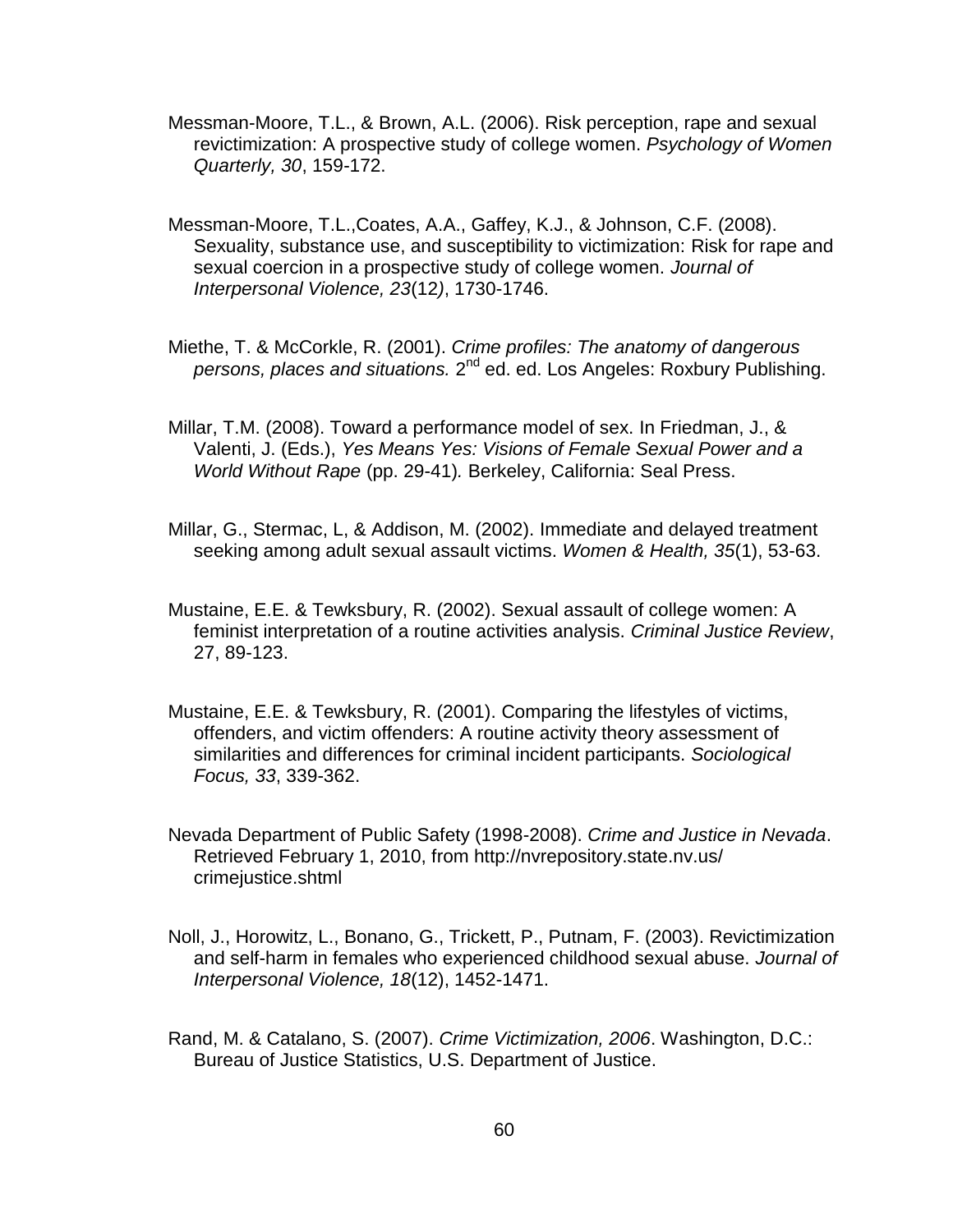- Rice, K. & Smith, W. (2002). Socioecological models of automotive theft: Integrating routine activity and social disorganization principles. *Journal of Research in Crime and Delinquency, 39*(3), 304-336.
- Rothschild, B.S., Fagan, P.J., Woodall, C., & Andersen, A.E. (1991). Sexual functioning of female eating disordered patients. *International Journal of Eating Disorders, 10*(4), 389-394.
- Russell, D.E.H., & Bolen, R.M. (2000). *The epidemic of rape and child sexual abuse in the United States.* Thousand Oaks, CA: Sage.
- Schoenmann, J. (2009, November 11). 'Stripper-mobile' with live dancers raises safety, decency concerns. *Las Vegas Sun.* Retrieved from http://www.lasvegassun.com/news/2009/nov/11/stripping-strip/
- Schwartz, M., DeKeseredy, W., Tait, D., & Alvi, S. (2001). Routine Activity Theory: Understanding sexual assault on college campuses. *Justice Quarterly, 18*(3), 623-649.
- Sherman, L., Gartin, P., & Buerger, M. (1989). Hot spots of predatory crime: Routine activities and the criminology of place. *Criminology, 27*(1), 27-55.
- Svikis, D.S., Brooner, R.K., Rutigliano, P., Gazaway, P., Fagan, P., & Gupman, A. (1996). *The Journal of Sex Research, 33*(2), 103-111.
- Tang, C.S., Lai, F.D., & Chung, T.K.H. (1997). Assessment of sexual functioning for Chinese college students. *Archives of Sexual Behavior, 26*(1), 79-90.
- Testa, M., Vanzile-Tamsen, C., Livingston, J., & Koss, M. (2004). Assessing womens" experiences of sexual aggression using the sexual experiences survey: Evidence for validity and implications for research. *Psychology of Women Quarterly*, *28*, 256-265.
- Tjaden, P., & Thoennes, N. (2000). *Full report of the prevalence, incidence, and consequences of violence against women: Findings from the National Violence Against Women Survey.* Washington, DC: National Institute of Justice.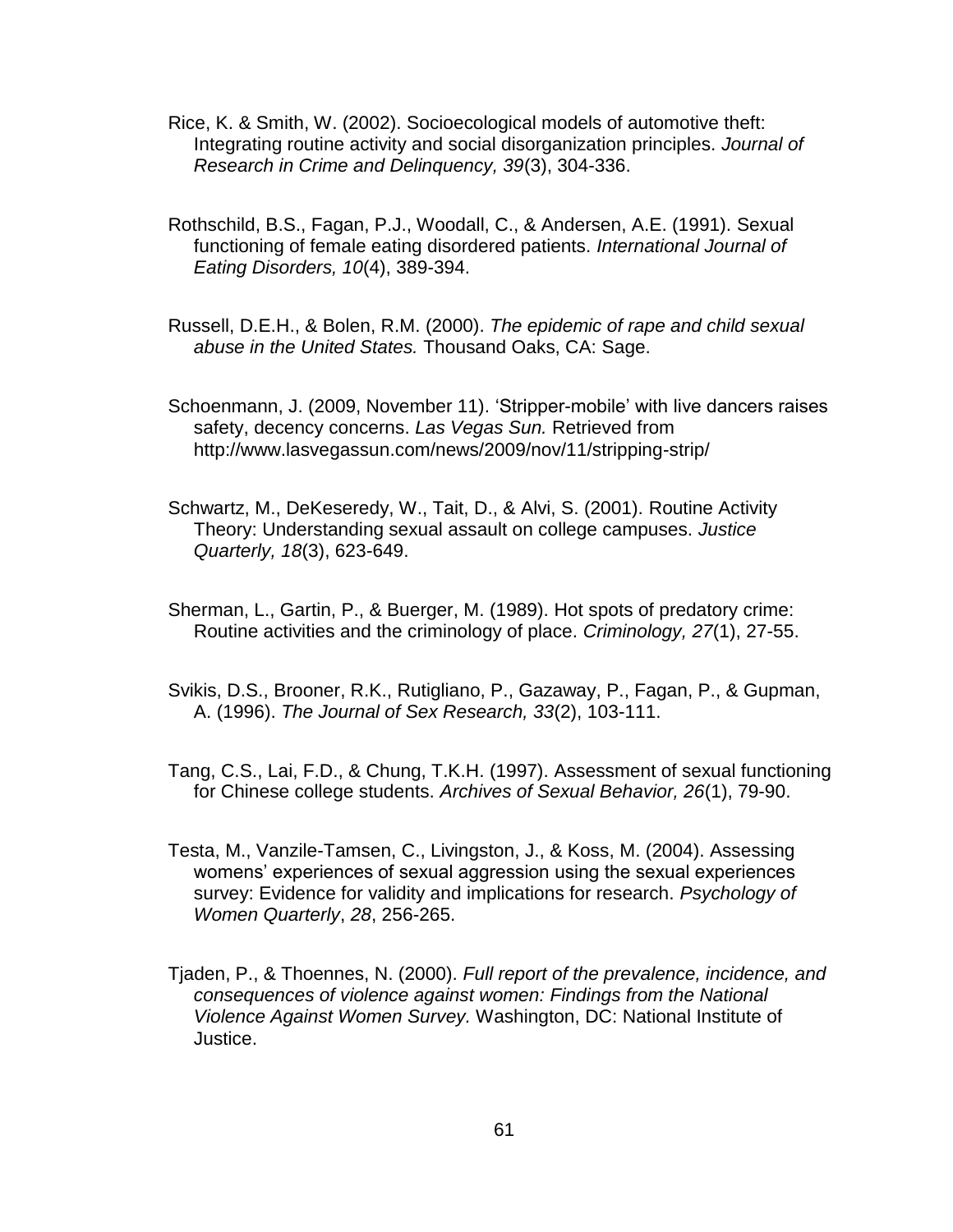Wilson, J., & Kelling, G. (1982, March). Broken windows: The police and neighbourhood safety. *Atlantic Monthly*, p. 29-38.